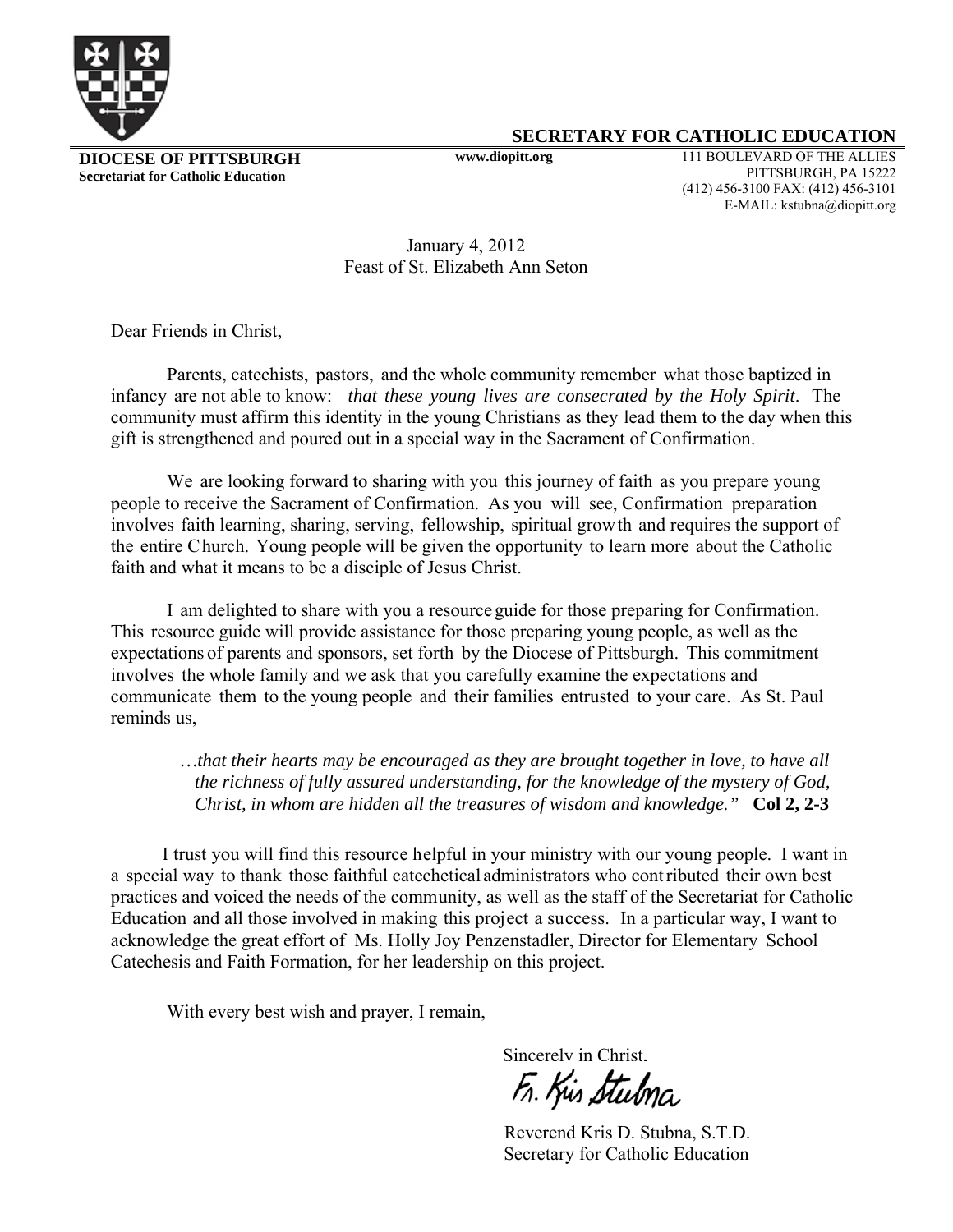# *Confirmation Preparation*  **A GUIDEBOOK FOR CONFIRMATION**

**TO SERVE CANDIDATES AND PARENTS SECRETARIAT FOR CATHOLIC EDUCATION CATHOLIC DIOCESE OF PITTSBURGH 111 BLVD. OF THE ALLIES PITTSBURGH, PA 15222** 

*"…that their hearts may be encouraged as they are brought together in love, to have all the richness of fully assured understanding, for the knowledge of the mystery of God, Christ, in whom are hidden all the treasures of wisdom and knowledge."* **Col 2, 2-3**



# **INTRODUCTION**

Parents, catechists, pastors, and the whole communi ty remember what those baptized in infanc y are not able to know: *that these young lives are consecrated by the Holy Spirit*. The community must affirm this identit y in the young Christians as they lead them to the day wh en this gift is poured out in a special way in Confirmation.

We are looking forward to sharing with you this journey of faith as you prepare young people to receive the sacrament of Confirmation. As you will see, Confirmation preparation involves learning, sharing, serving, fellowship, spiritual growth and the support of the entire Church. Young people will be given the opportunity to learn more about the Catholic faith and what it means to be a disciple of Jesus Christ.

Confirmation is one of the Sacraments of initiation. While Baptism is the first step of initiation into the life of the Church, Confirmation can be seen as the completion of the Baptismal commitment. According to the *Catechism of the Catholic Church,* "The reception of the sacrament of Confirmation is necessary for the completion of baptismal grace" (no. 1285). There are two primary effects from the sacrament of Confirmation: strengthening of one's bond with the Church, and reception of the gifts of the Holy Spirit.

The following guide details the requirements and expectations for those enrolled in Confirmation preparation as well as the expectations of parents and sponsors, set forth by the Diocese of Pittsburgh. This commitment involves the whole family and we ask that you carefully examine the expectations and communicate them to the young people entrusted to you.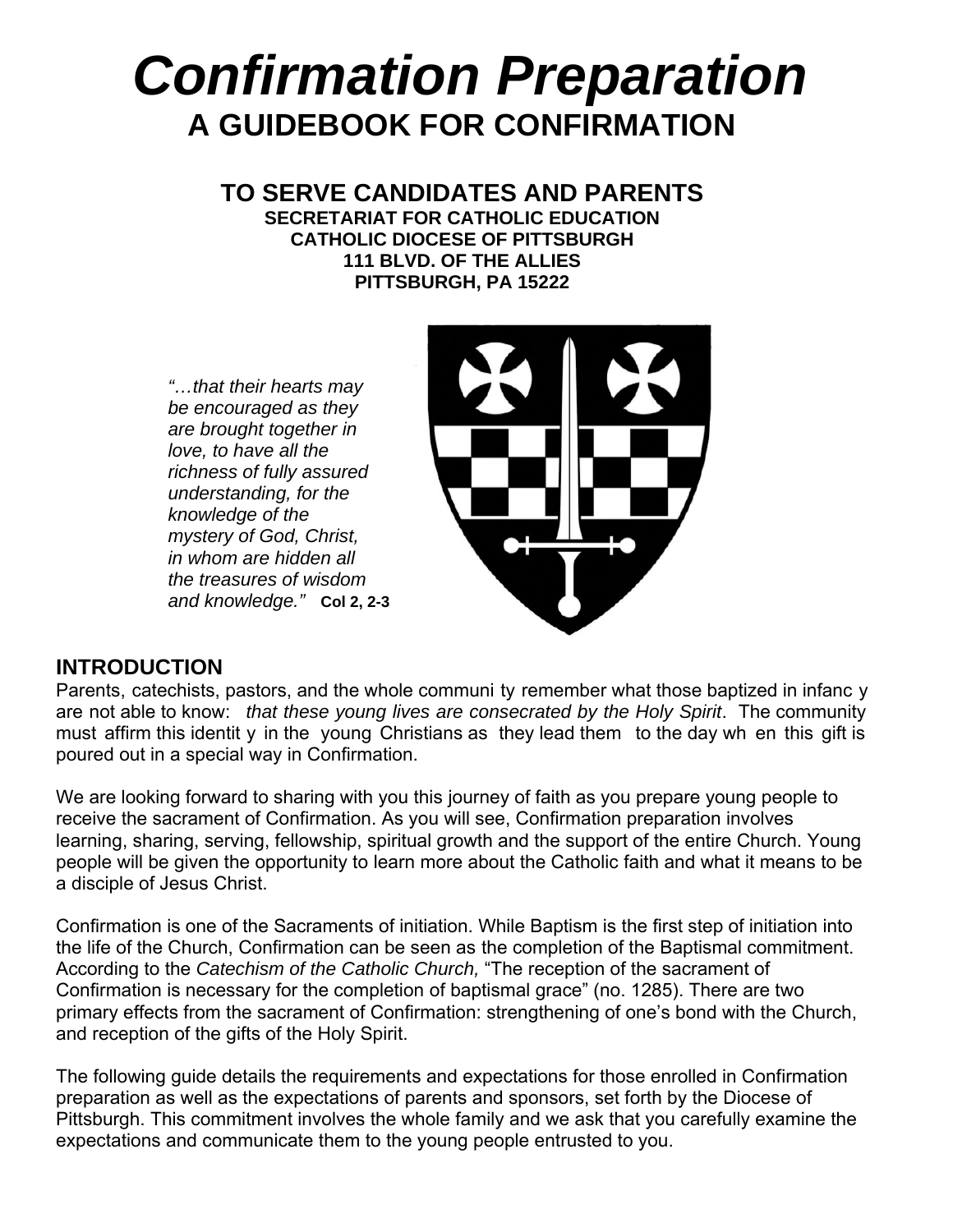# **TABLE OF CONTENTS**

# **Part 1**

- 1. Introductory Letters for Parents & Candidates
- 2. Confirmation Preparation Overview
- 3. Confirmation Preparation Detailed
- 4. Student Forms
- 5. Sponsor Information

# **Part 2**

- 6. Morning or Evening of Reflection Letter for Helpers and Outlines
- 7. Rite of Enrollment Resources
- 8. Service or Christian Witness
- 9. Patron Saint

# **Part 3**

- 10. Tips for Using Bishop Zubik's Confirmation DVD Resources
- 11. Student Spirituality
- 12. Retreat How To
- 13. Retreat Sample "Super Holy"

# **Part 4**

- 14. Parent Meeting Resources
- 15. Parent Meeting Talk Outlines
- 16. Parent Meeting Prayer
- 17. Liturgy Planning Worksheet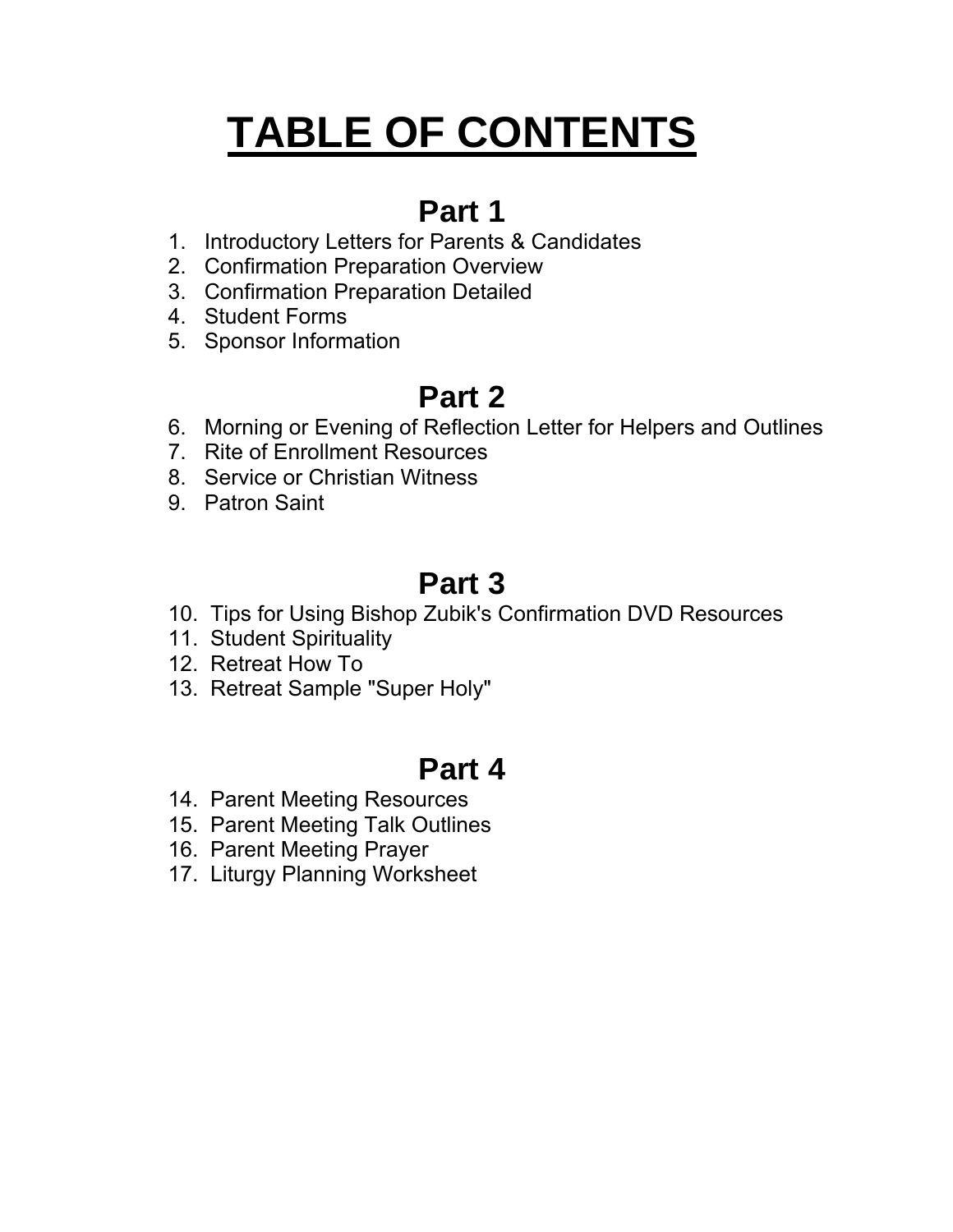Dear Parents & Confirmation Candidates:

Candidates, Congratulations! You are approaching an important milestone in your Catholic Faith! Confirmation is a special time in the life of every young Catholic, it marks the personal decision to follow Christ with total mind, heart, and spirit. Confirmation is not graduation from Religious Education, rather, it is the beginning of an adult life of faith.

As parents of candidates, you have a very important role in the Confirmation Preparation process. Your support at this time is more critical than ever. Perhaps reflecting upon your own Confirmation in the faith will help you to help your child prepare.

In the coming weeks and months we will be taking part in many activities to help with Confirmation Preparation. Attached is a complete listing of the activities that are necessary parts of the Confirmation Preparation program. As a family, this is a time to reflect on the Sacraments and those special celebrations in your family. As individuals, this is a time of excitement and study of the faith.

Each candidate is responsible for understanding the Creed and the Sacraments of the Catholic Faith. We acknowledge the Eucharist as central in our Faith. Candidates should be prepared to explain why this is truth. Candidates should have a thorough understanding of the Corporal and Spiritual Works of Mercy, as well as the 10 Commandments and the Beatitudes. They should have a knowledge and understanding of the 7 gifts of the Holy Spirit and be able to relate how and why they are important to their personal faith life. As we draw nearer to the date of Confirmation, candidates will have the opportunity to share expressions of their faith, which has accumulated since their Baptism.

Since Confirmation is a critical sacrament in our Catholic Faith, we will be retaining the sacramental information for each Candidate as they complete Preparation. Attached you will find a form entitled "Information for Recording the Sacrament of Confirmation", for parents to complete and return to the Faith Formation Office by December 1<sup>st</sup>, along with a copy of your child's Baptismal Certificate. In the case that we do not have record of Baptism on file, please submit a photocopy of your child's the Baptismal Certificate.

If you have any questions regarding the Preparation program, please do not hesitate to contact *Catechetical Administrator Name* or *Youth Minister Name* in the Faith Formation Office for more information. You will find their contact information below.

Sincerely Yours in Christ,

Catechetical Administrator Principal Youth Minster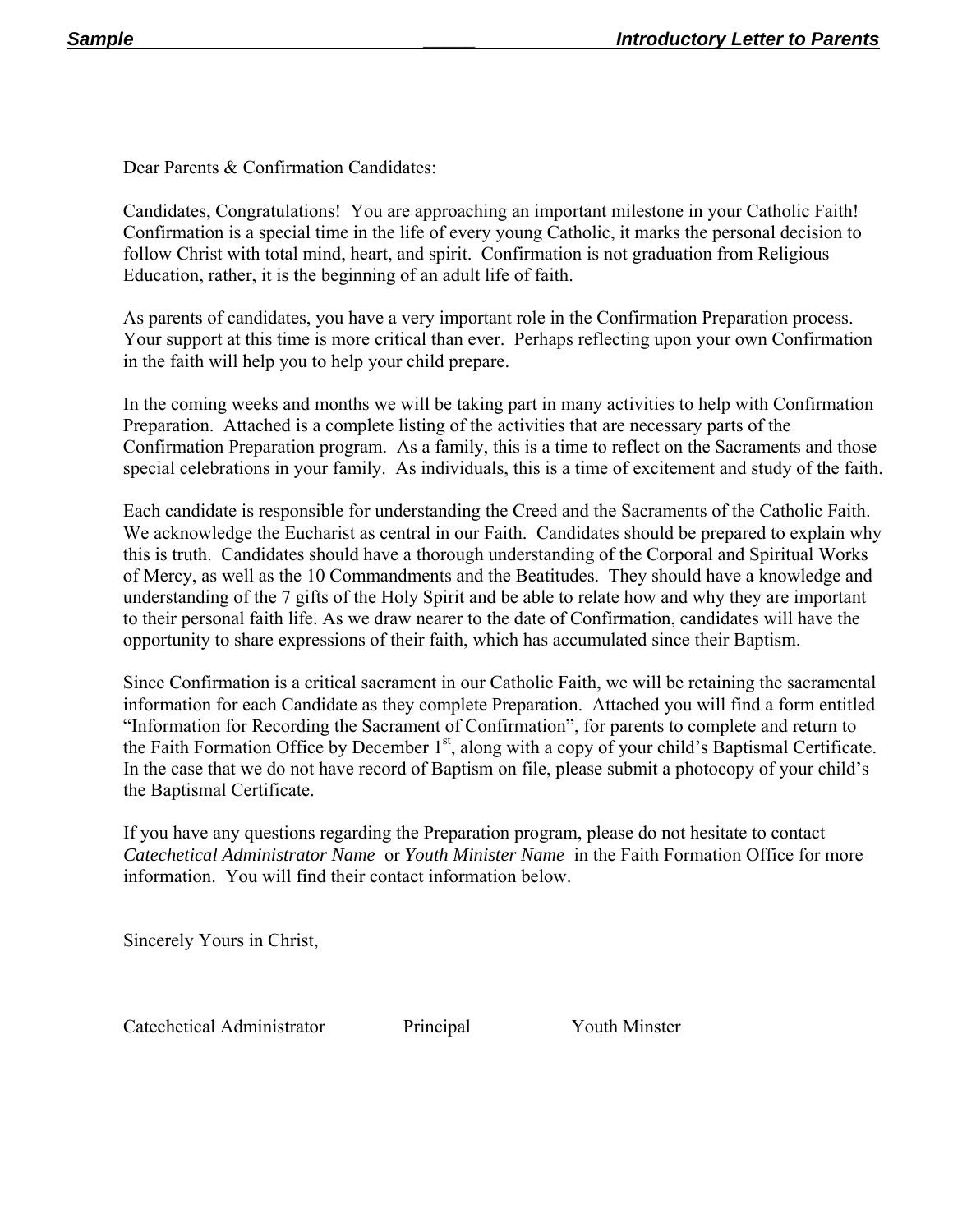# **Preparation for Confirmation**

Confirmation will be celebrated at NAME OF PARISH/SCHOOL COMMUNITY. We will be celebrating the sacrament on DATE, and our celebrant will be Bishop NAME.

- 1. Confirmation candidates are expected to **attend all sessions** being held for Confirmation preparation.
- 2. Confirmation candidates are expected to **attend a retreat** which will be held at LOCATION on DATE and TIME.
- 3. Completion and return of **all forms** is required by DATE in order to be properly prepared and presented for reception of the Sacrament of Confirmation at this time.
	- a) Confirmation Application *(to be completed by candidates and signed by parents*)
	- b) Sponsor Eligibility Form *(to be requested by sponsor at sponsor's Catholic Parish)*
	- c) Letter of Intention *(to be written by candidate and returned to Catechetical Administrator/Principal)*
	- d) Christian Witness Experiences *(to be completed by candidate and signed by adult witness)*
- 4. Prior to Confirmation, there will be a **practice** for candidates and their sponsors on DATE and TIME at LOCATION. If sponsors are not available, candidates *must be accompanied by adult.*
- 5. All candidates should be regularly participating in the life of the Church by attending Sunday and Holy Day Mass, receiving the Sacraments, including Reconciliation, and actively giving service to others.

Through the Sacrament of Confirmation, the baptized receive the Gifts of the Holy Spirit which strengthen and empower them to live as Jesus did. Bound more closely to the Church through this Sacrament, they are obliged to spread and defend the faith, both by word and deed, as witnesses of Christ. Therefore, preparation for this Sacrament is important and should be taken seriously.

### **After Confirmation**

The opportunity to participate in discipleship activities and to join the parish.

Youth Ministry is open to all. Ongoing parish service and involvement is always available. Please check the parish bulletin for details.

*Liturgical Ministry --* The Church calls us forth to Liturgical Ministry as part of our Baptismal Call to service. Candidates are invited to respond to this call on the third Sunday of each month during the 9:00 A.M. Mass, serving as ministers of hospitality, and musicians when appropriate. A parish formation program is established to prepare students for their role in liturgical ministry.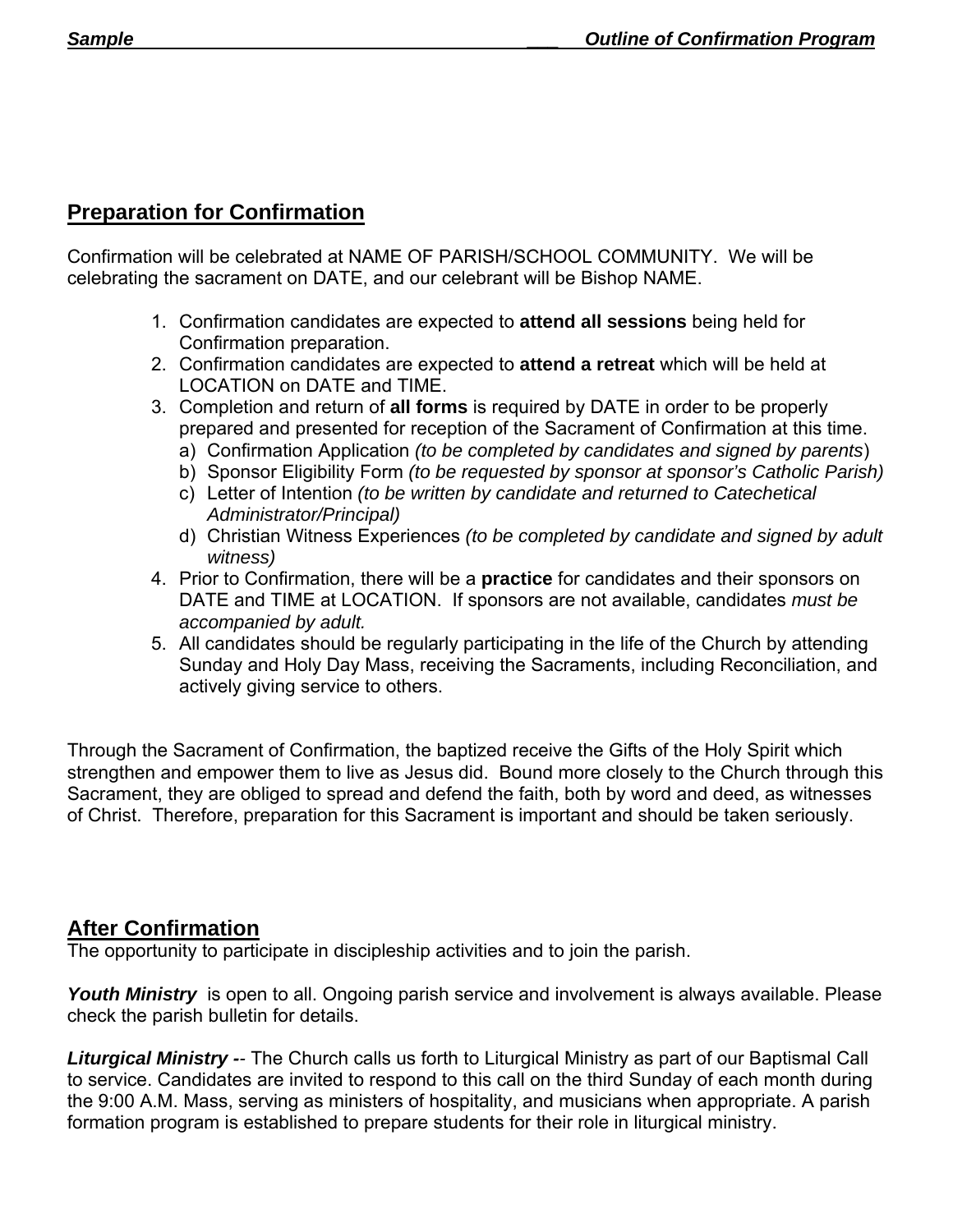# **Outline of Confirmation Program**

# **First Year/Sixth Grade**

- 1. *Community Worship* –Confirmation candidates are expected to attend Mass on Sundays and Holy Days.
- 2. *Religious Education Class*  Attendance at all religion classes (in the parochial school or in the religious education program) is required. There is to be no unexcused absences.
- 3. *Rite on Enrollment* --Candidates are asked to participate in a ceremony marking their official enrollment in the Confirmation Preparation process. The Rite of Enrollment is a ceremony in which the Candidates make their official commitment to enter into preparations for the sacrament of Confirmation. The Rite of Enrollment is recommended to take place in the  $6<sup>th</sup>$ Grade year. Prior to the Rite of Enrollment candidates are asked to seriously and prayerfully think about what will be required of them during this time of preparation. At a designated Mass, each Candidate will be given a promise form that he/she will sign immediately and will have their parent(s) sign as well. The Candidate will keep the promise form until the ceremony begins after the homily. Candidates will stand and state their names and make their commitment to the requirements of Confirmation.

# **Second/Seventh Grade**

- 1. *Community Worship* –Confirmation candidates are expected to attend Mass on Sundays and Holy Days.
- 2. *Religious Education Class*  Attendance at all religion classes (in the parochial school or in the religious education program) is required. There is to be no unexcused absences.
- 3. *Confirmation Meeting*  Candidates and parents attend a Confirmation meeting in the fall and become familiar with the Confirmation Preparation Process.
- 4. *Study Guide*  This booklet includes a copy of the- *Study Guide,* which is the outline of the material students will be expected to understand at the completion of their preparation.
- 5. *Confirmation Patron Saint Research*  The Church strongly suggests that you use the name that your parents gave to you at Baptism, because Confirmation brings us into the fullness of our Baptismal Call. Confirmation is the renewal of the Baptismal promises that your parents made on your behalf when you were a baby. Whatever name you choose, your own or that of a favorite saint, we ask that you do some research about your namesake. We would like you to explore how this saint offers you witness to walk more closely with Christ.
- 6. *Service Project*  Over the course of the formation years, the candidate is asked to devote time and thoughtfulness to chosen service project and to write an account of this experience. Information about service opportunities are distributed throughout the year.

#### *Service hours may be completed over the summer, and Christian Service Reflections turned in at specified times.*

- 7. *Baptismal Certificate*  Please staple a copy *(not the original)* to the proper page in this booklet. If your child was baptized at this parish, no certificate is needed, as our office will verify this information.
- 8. **Information Sheet** Parents complete the sheet in the back of this booklet and sign, verifying information listed is complete and correct.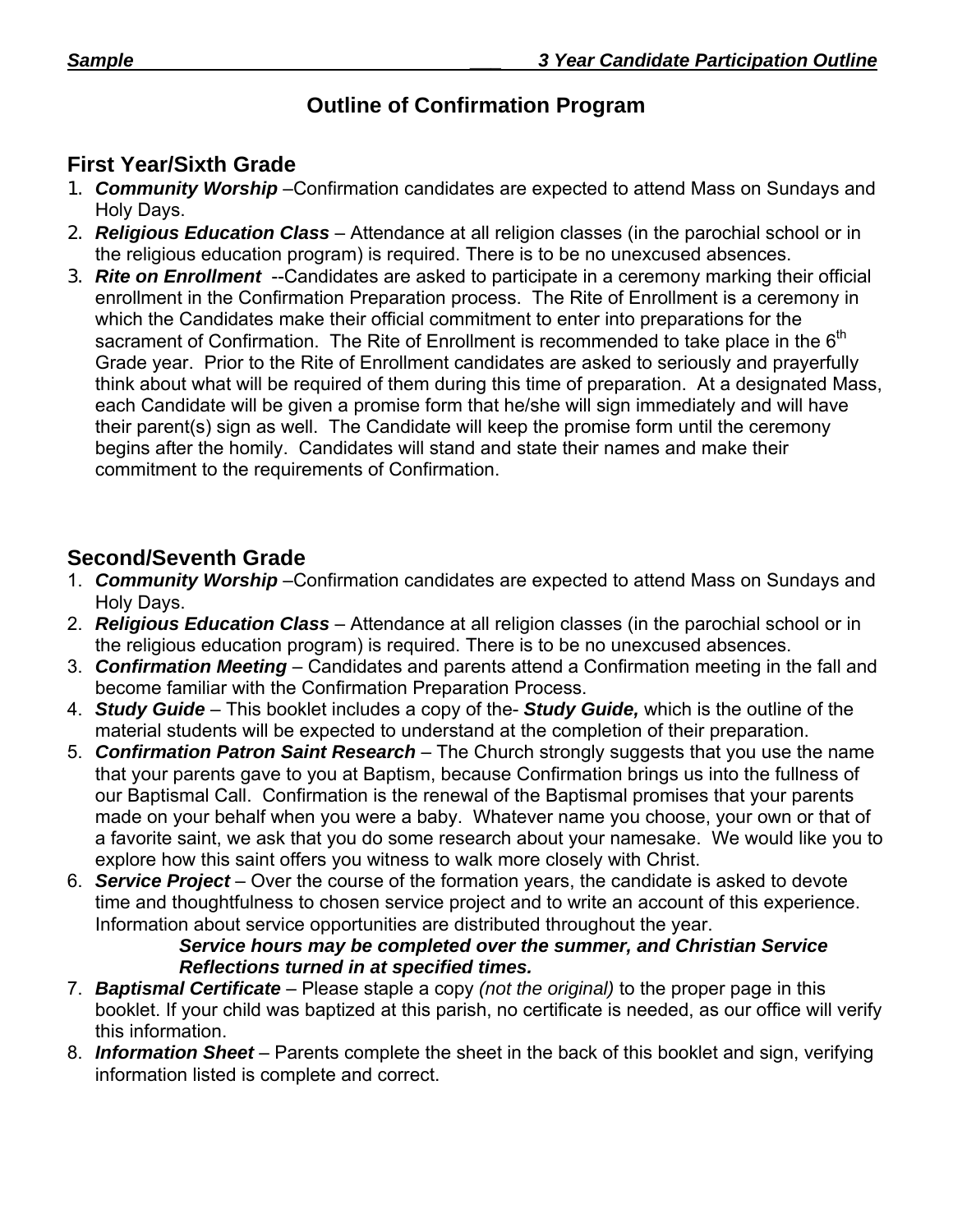# **Third Year/Eighth Grade**

- 1. *Community Worship* –Confirmation students are expected to attend Mass on Sundays and Holy Days.
- 2. *Religious Education Classes*  Candidates attend regular Religious Education classes.
- 3. *Confirmation Meeting*  Parents and candidates attend the second Confirmation Meeting. A time line of events for the year is given.
- 4. *Confirmation Retreat*  Candidates are expected to participate in a retreat or day of recollection at some point before Confirmation. Permission slips and details will be sent home.
- 5. *Interview with Pastoral Leader (Priest or Lay Ecclesial Minister)* –Candidates will be scheduled to meet with one of our pastoral leaders in the parish to discuss readiness for reception of sacrament.
- 6. *Sponsor*:
	- *a. Choosing a Sponsor:* The candidate, in consultation with his / her parents, chooses a sponsor. *Please refer to "The Role and Eligibility of the Sponsor" in this booklet.*
	- b. *Sponsor Eligibility Certificate*  A sponsor who is *not* a member of Good Counsel Parish will need a letter from his/her Church stating he/she is eligible to be a sponsor. *Please attend to this early*.
	- c. *About My Sponsor*  The candidate is to give a brief account of his/her sponsor and tell why the person was chosen as sponsor.
	- d. *Letter to Sponsor* The candidate is to write a letter to the sponsor telling of his/her commitment toward Confirmation and asking for prayers, guidance, and help. The Confirmandi is to ask the sponsor to answer by making a brief statement on what the church means to him/her.
	- e. *Letter from Sponsor* The sponsor's reply is attached to the proper page in this booklet.
- 7. *Penance*  An opportunity for candidates and parents to participate in the celebration of the sacrament of Reconciliation will be offered.
- 8. *Confirmation Practices & Liturgy* 
	- a. *Reverence for Sacred Liturgy*: As in all liturgical gatherings, respect for the Blessed Sacrament should be paramount.
	- b. *Candidates / Sponsor Practice*: Sunday before Confirmation. Sponsors are asked to attend or to arrange for a proxy.
	- c. *Dress Code* –Appropriate church attire is required, which includes dress shoes, dress shirt and tie for boys, and modest attire for the girls (no spaghetti straps, strapless, or low-cut shirts, and skirts or dresses must come to the knee).
	- d. *Pictures* Once Mass has begun, we ask that no pictures or videos be taken. Parents are asked to convey this message to extended family and guests beforehand.
- 9. *Confirmation Reception*  After the liturgy, the newly confirmed, with their parents and guests, are invited to attend a simple reception in the multipurpose room. The presider is available for photographs at this time.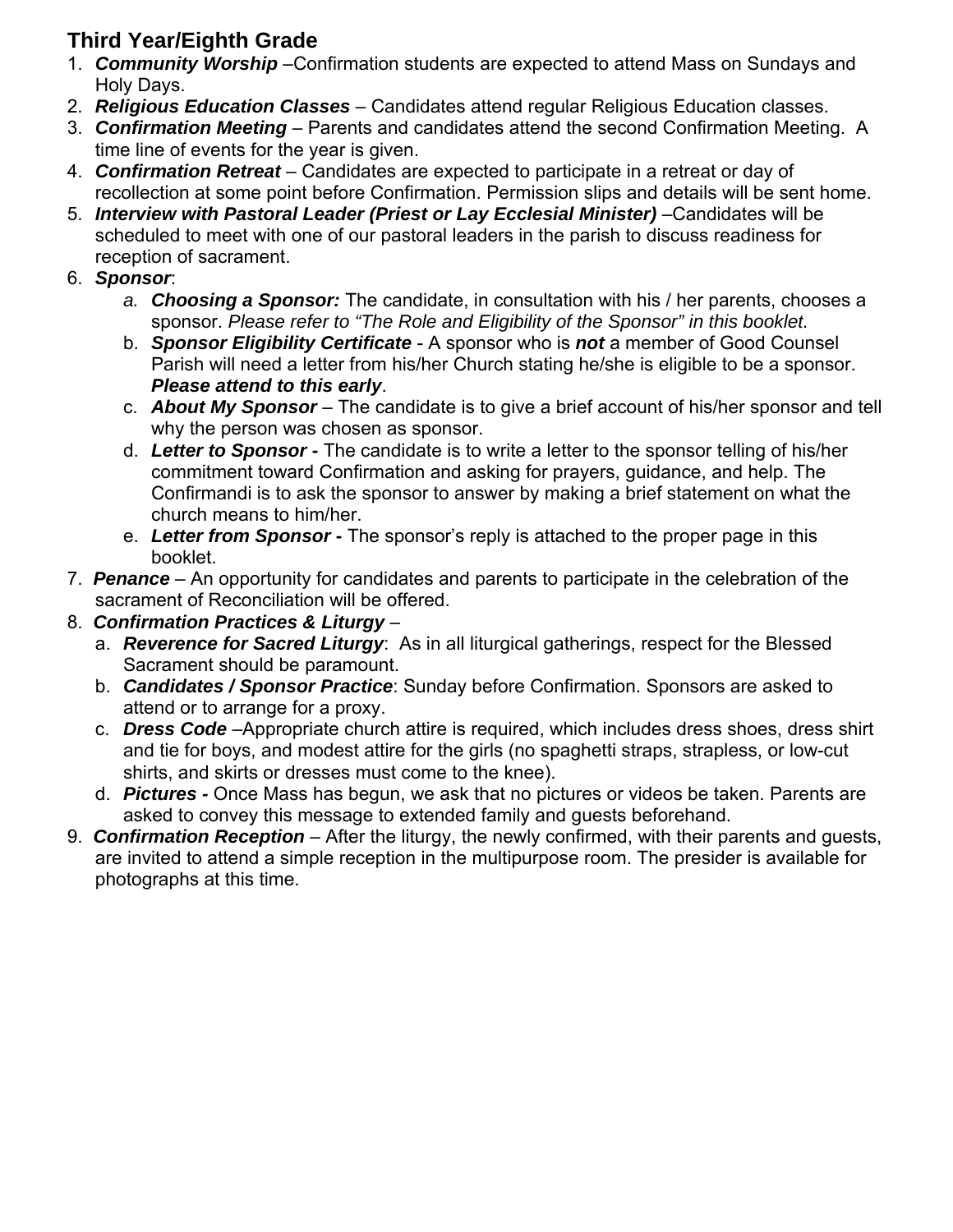# *The Apostles Creed*

I believe in God, the Father almighty, Creator of heaven and earth.

and in Jesus Christ, His only Son, our Lord,

who was conceived by the Holy Spirit, born of the Virgin Mary,

suffered under Pontius Pilate, was crucified, died, and was buried;

he descended into hell; on the third day he rose again from the dead;

he ascended into heaven, and is seated at the right hand of the God the Father Almighty; From there he will come to judge the living and the dead.

I believe in the Holy Spirit, the holy catholic Church, the communion of saints,

the forgiveness of sins, the resurrection of the body, and life everlasting, Amen.

# *The Seven Sacraments*

- 1. *Baptism* is the sacrament of rebirth. In receiving baptism, we are united with Jesus in His death and resurrection, cleansed from original sin and personal sins, welcomed into the community of the Church, and more closely related to God.
- 2. *Confirmation* is the sacrament by which baptized persons receive the seal of the Holy Spirit, the Gift of the Father and Son. It is linked with the other two sacraments of initiation, Baptism and the Eucharist. In celebrating confirmation, we ask for the graces needed to live a mature Christian life and to deepen our faith.
- 3. *Penance or Reconciliation* is the sacrament by which Christians celebrate God's merciful forgiveness for sins committed after Baptism. After a sincere confession of sin, true sorrow, and resolution not to sin again, we receive absolution as a means of reconciliation with God and the community. In penance, Christians are also reconciled with the Church. Although perfect sorrow or contrition restores a sinner to grace, sacramental confession is the ordinary way for serious sinners to be reconciled with Christ and the Church.
- 4. *Holy Orders* is the sacrament by which members of the Christian community are given special powers and are put in position of special service for the building up of the Body of Christ. Among other things, they preside at the celebration of the Eucharist. They serve as ministers for the sacraments of penance and anointing of the sick.
- 5. *The Anointing of the Sick* is the sacrament for the seriously ill, the infirm, and the aged, by which the Church asks God to lighten their sufferings, forgive their sins, and bring them to eternal salvation.
- 6. *The Eucharist* is the center of sacramental life and is primary among the sacraments. We celebrate the Eucharist in obedience to Jesus' instruction at the Last Supper: "Do this in memory of me." When the priest consecrates bread and wine, they are changed into the Body and Blood of Christ. Christ Himself, true God and true Man, is really and substantially present in a mysterious way, under the appearances of bread and wine. In the Mass, the death and resurrection of Jesus are celebrated and renewed. The Eucharist is also a meal which recalls the Last Supper, celebrates our unity in Christ, and anticipates the messianic banquet of the kingdom. In the meal, Jesus nourishes us with the Bread of Life, His own self, and unites us more closely with God and with one another. A Christian must be in the state of grace to receive the Eucharist worthily.
- 7. *Matrimony* is the sacrament which joins a baptized man and woman together as husband and wife in a union that is permanent and indissoluble. The married couple receive special graces to help them direct their family in loving relationships and toward full participation in the Christian community.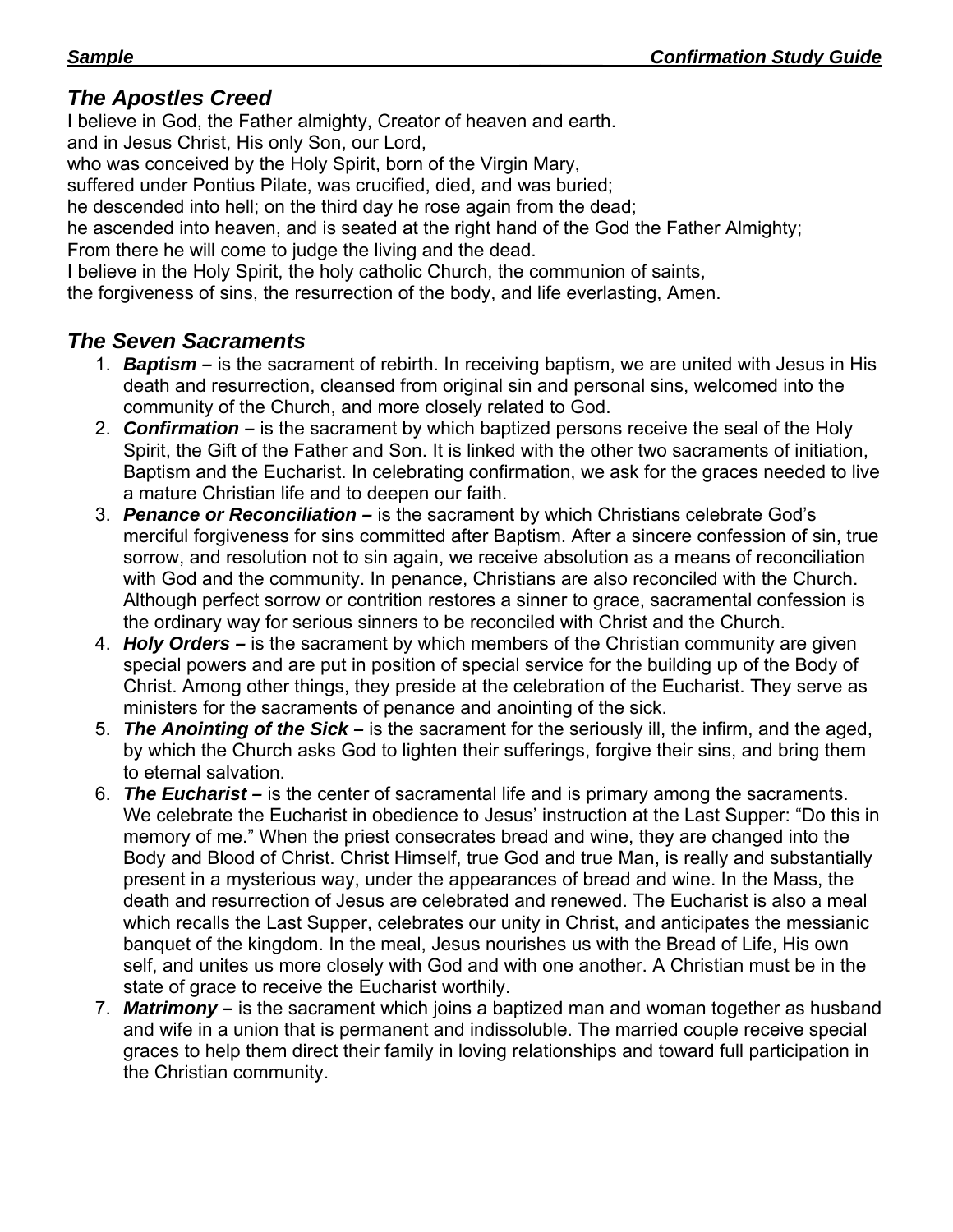*Sacraments of Initiation* 

Baptism Eucharist Confirmation

*Sacraments of Healing* 

Penance **Anointing of the Sick** 

*Sacraments of Vocation* 

Matrimony **Holy Orders** 

# *The Ten Commandments*

- 1. I am the Lord thy God; thou shalt not have strange Gods before me.
- 2. Thou shalt not take the name of the Lord thy God in vain.
- 3. Remember thou keep holy the Lord's day.
- 4. Honor thy father and thy mother.
- 5. Thou shalt not kill.
- 6. Thou shalt not commit adultery.
- 7. Thou shalt not steal.
- 8. Thou shalt not bear false witness against thy neighbor.
- 9. Thou shalt not covet thy neighbor's wife.
- 10. Thou shalt not covet thy neighbor's goods.

# *The Two Great Commandments of Love*

Love God with all your heart, and soul, and mind. Love your neighbor as yourself.

# *The Beatitudes*

Blest are the poor in spirit; the reign of God is theirs. Blest are the sorrowing; they shall be consoled. Blest are the lowly; they shall inherit the land. Blest are they who hunger and thirst for holiness; they shall have their fill. Blest are they who show mercy; mercy shall be theirs. Blest are the single-hearted; for they shall see God. Blest are the peacemakers; they shall be called sons of God. Blest are those persecuted for holiness' sake; the reign of God is theirs.

# *The Seven Corporal Works of Mercy*

To feed the hungry To give drink to the thirsty To clothe the naked To visit the imprisoned

To shelter the homeless The visit the sick To bury the dead

# *The Seven Chief Spiritual Works of Mercy*

To admonish the sinner To instruct the ignorant To counsel the doubtful

To comfort the sorrowful To bear wrongs patiently To forgive all injuries To pray for the living and the dead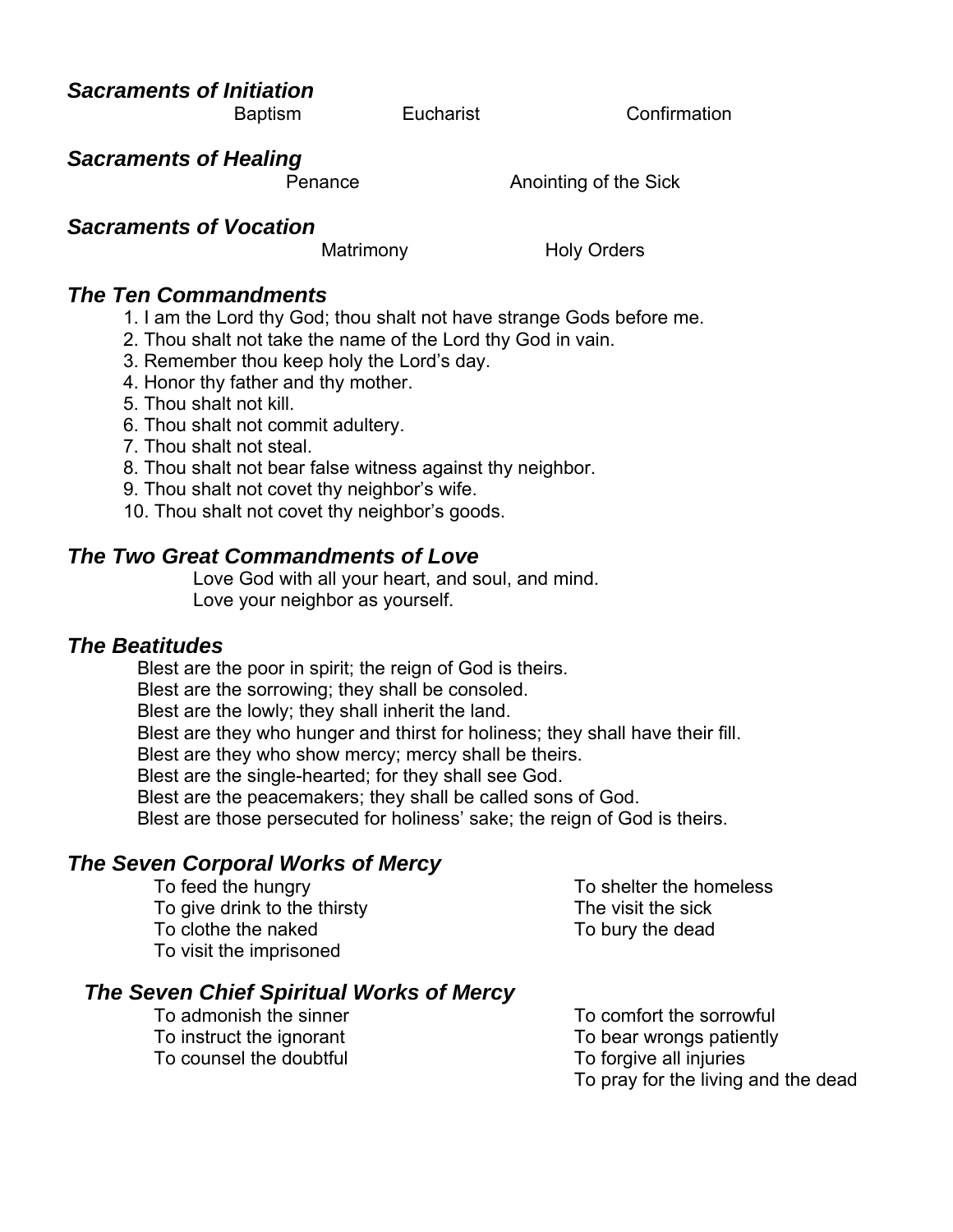#### *The Seven Gifts of the Holy Spirit*

Wisdom Understanding Counsel Fortitude Knowledge Piety Fear of the Lord

#### *The Six Precepts/Duties of a Catholic Christian*

To keep holy the day of the Lord's resurrection. To worship God by participating in Mass every Sunday and holy day of obligation. To avoid those activities that would hinder renewal of body and soul.

To lead a sacramental life. To receive Holy Communion frequently and the Sacrament of Reconciliation regularly.

To study Catholic teaching in preparation for the Sacrament of Confirmation, to be confirmed, and then to continue to study and advance the cause of Christ.

To observe the marriage laws of the Church. To give religious training, by example and word, to one's children. To use parish schools and catechetical programs.

To strengthen and support the Church – one's own parish community and parish priests, the worldwide Church and the pope.

To do penance, including abstaining from meat and fasting from food on the appointed days.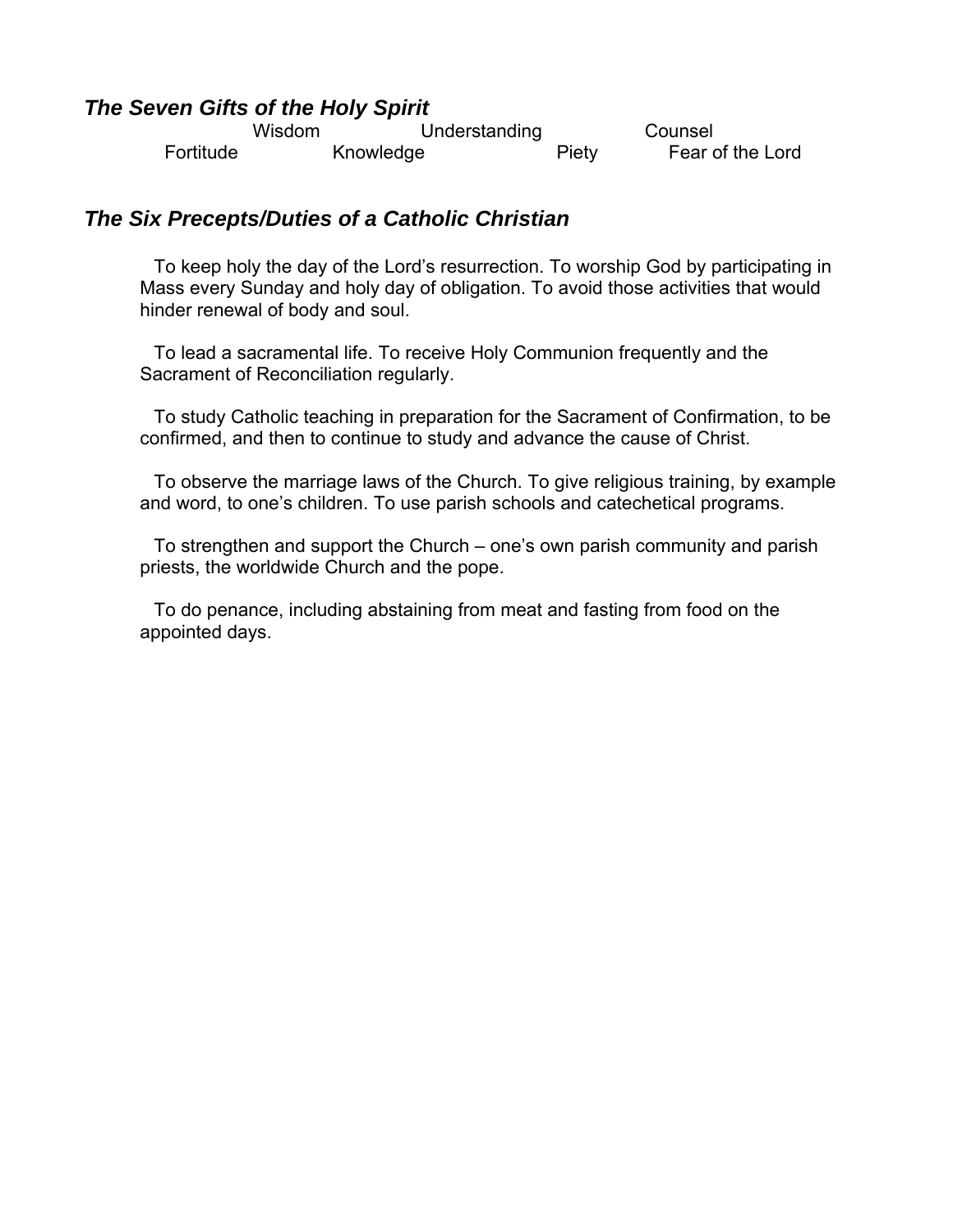| <u>Sample</u> experience and the sample of the sample                                                                                                                                                                                                                                                                   | <b>Student Confirmation Application</b> |
|-------------------------------------------------------------------------------------------------------------------------------------------------------------------------------------------------------------------------------------------------------------------------------------------------------------------------|-----------------------------------------|
|                                                                                                                                                                                                                                                                                                                         | Date of Birth______________             |
|                                                                                                                                                                                                                                                                                                                         |                                         |
| ,我们也不会有什么。""我们的人,我们也不会有什么?""我们的人,我们也不会有什么?""我们的人,我们也不会有什么?""我们的人,我们也不会有什么?""我们的人<br>Phone Number <b>Number</b> 2004 12:00 12:00 12:00 12:00 12:00 12:00 12:00 12:00 12:00 12:00 12:00 12:00 12:00 12:00 12:00 12:00 12:00 12:00 12:00 12:00 12:00 12:00 12:00 12:00 12:00 12:00 12:00 12:00 12:00 12:00 12:00 12:00 12: |                                         |
|                                                                                                                                                                                                                                                                                                                         |                                         |
|                                                                                                                                                                                                                                                                                                                         |                                         |
|                                                                                                                                                                                                                                                                                                                         |                                         |
|                                                                                                                                                                                                                                                                                                                         |                                         |
| Where have you attended Religious Education?                                                                                                                                                                                                                                                                            | <b>Years Attended</b>                   |
| How often do you attend Mass? ____weekly _____monthly _____occasionally                                                                                                                                                                                                                                                 |                                         |
| How have you served your community in the past year?____________________________                                                                                                                                                                                                                                        |                                         |
|                                                                                                                                                                                                                                                                                                                         |                                         |
| How often do you pray? What do you pray about? _________________________________                                                                                                                                                                                                                                        |                                         |
|                                                                                                                                                                                                                                                                                                                         |                                         |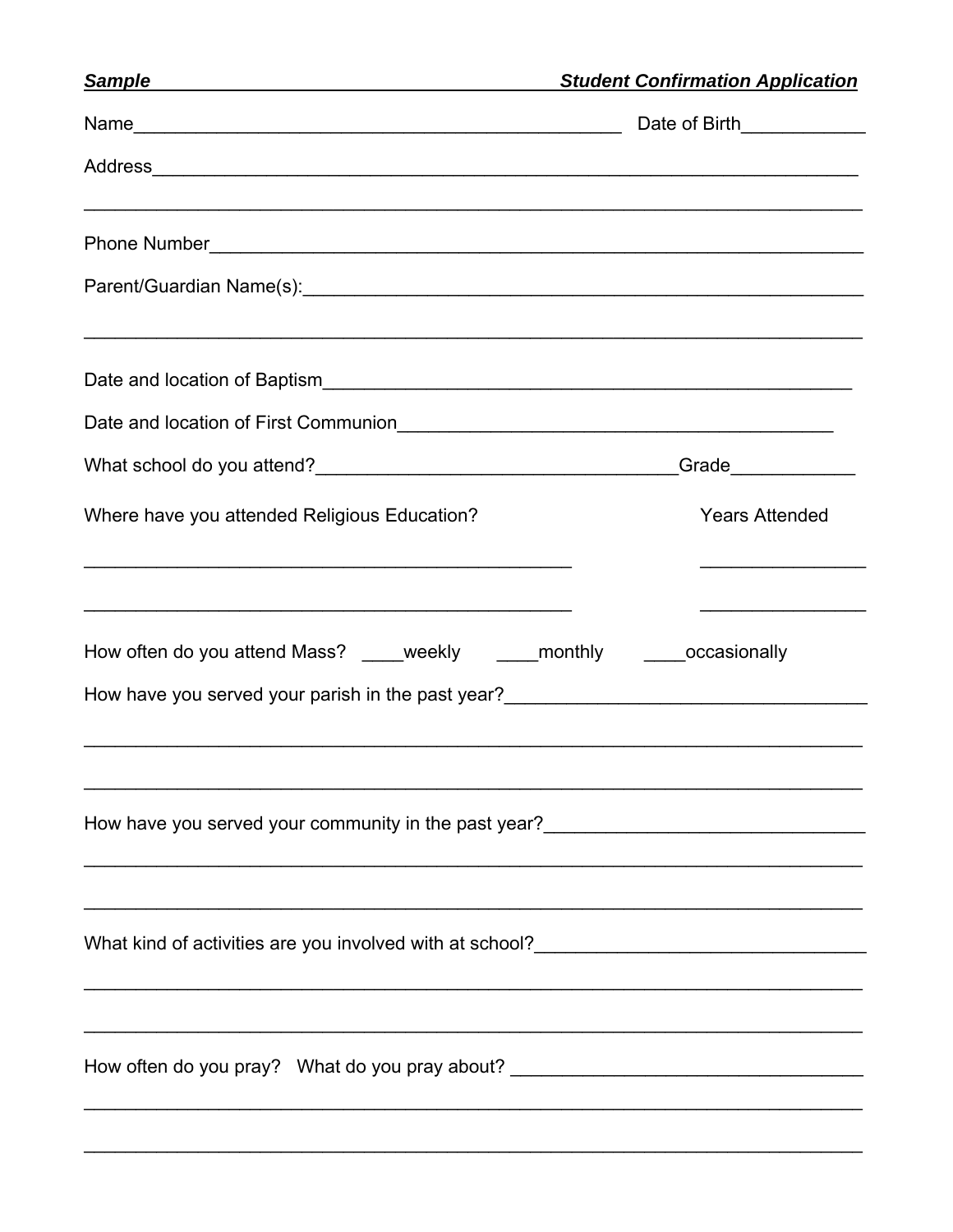| Do you have a sponsor who can support you in this Confirmation process? Who are they, and<br>why do you think they would be a good choice? __________________________________ |                                       |
|-------------------------------------------------------------------------------------------------------------------------------------------------------------------------------|---------------------------------------|
|                                                                                                                                                                               |                                       |
|                                                                                                                                                                               |                                       |
|                                                                                                                                                                               |                                       |
|                                                                                                                                                                               |                                       |
|                                                                                                                                                                               |                                       |
|                                                                                                                                                                               |                                       |
|                                                                                                                                                                               |                                       |
| Signed<br>Candidate                                                                                                                                                           |                                       |
|                                                                                                                                                                               |                                       |
|                                                                                                                                                                               |                                       |
|                                                                                                                                                                               |                                       |
|                                                                                                                                                                               |                                       |
|                                                                                                                                                                               |                                       |
|                                                                                                                                                                               | has my support in his/her decision to |
| Candidate's Name                                                                                                                                                              | seek the Sacrament of Confirmation.   |
| Signed                                                                                                                                                                        |                                       |
| Parent/Guardian                                                                                                                                                               |                                       |
|                                                                                                                                                                               |                                       |
|                                                                                                                                                                               | Date Received                         |
|                                                                                                                                                                               |                                       |

<u> 2000 - Jan James James James James James James James James James James James James James James James James Ja</u>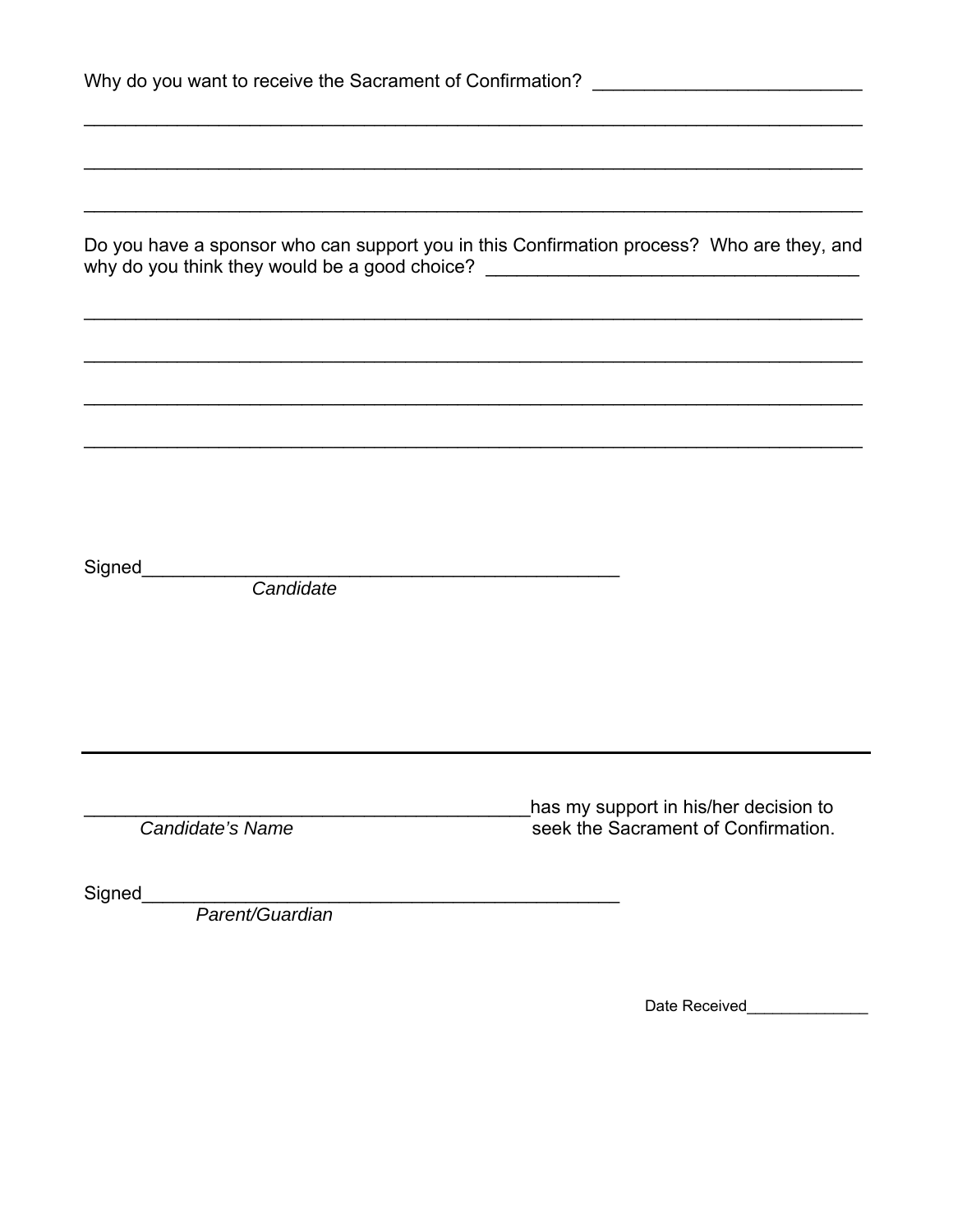*Please write a letter to Bishop/Vicar/Priest/DRE responding to the following questions. This letter must be a minimum of 1 page, typed.* 

*All letters must be return by DATE.* 

*Questions for candidates to respond to:* 

- *1. Why do you want to be confirmed?*
- *2. What gift or gifts of the Holy Spirit do you feel effect you most?*
- *3. What Confirmation name have you chosen and what is the relationship with the Church?*
- *4. Who is your sponsor and why did you choose him or her?*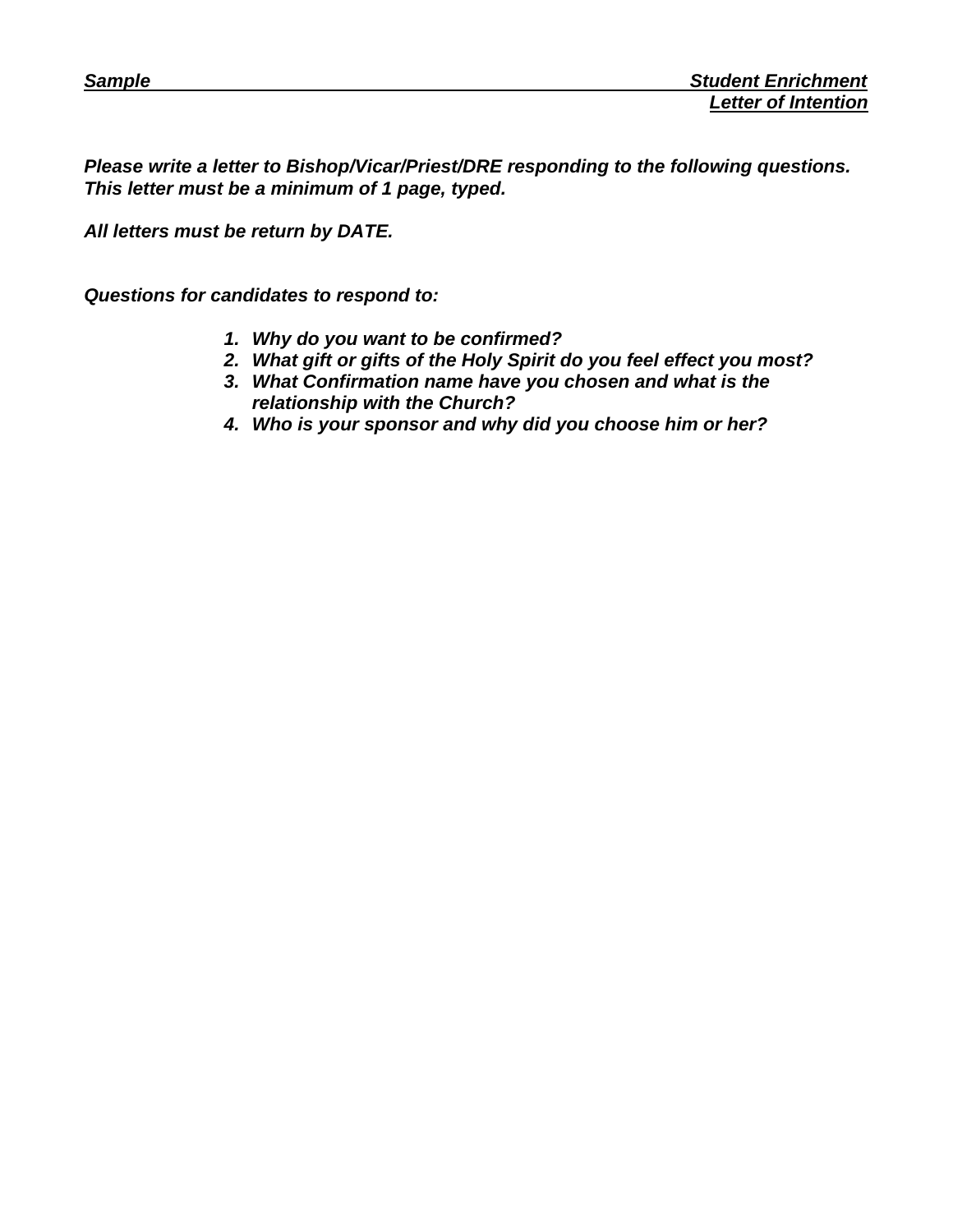# **Certificate of Intention**

Candidate's Name: \_\_\_\_\_\_\_\_\_\_\_\_\_\_\_\_\_\_\_\_\_\_\_\_\_\_\_\_\_\_\_\_\_\_\_\_\_\_\_\_\_\_\_\_\_\_\_\_\_\_\_\_\_\_\_

Confirmation Name: **with the control of the control of the control of the control of the control of the control of the control of the control of the control of the control of the control of the control of the control of th** 

# **Candidate Covenant**

**I know that it is my choice to enter into the preparation process and celebration of the Sacrament of Confirmation. I am ready to participate in the process leading me to the Sacrament of Confirmation and journey with my fellow candidates, parents, and sponsor. I will complete the requirements set forth, allowing the Holy Spirit to lead me to reception of the Sacrament of Confirmation. I realize that it is my personal decision to be confirmed at this time in my life.** 

> **\_\_\_\_\_\_\_\_\_\_\_\_\_\_\_\_\_\_\_\_\_\_\_\_\_\_\_\_\_\_\_\_\_\_\_\_\_\_\_\_\_\_\_\_\_\_\_\_\_\_\_\_\_\_\_\_\_\_**  *Candidate's Signature*

> > *\_\_\_\_\_\_\_\_\_\_\_\_\_\_\_\_\_\_\_\_ Date*

# **Parent Covenant**

**I have read and understand the program requirements of the Confirmation Preparation process. I will support my child in this journey and provide encouragement in the preparation process. I will allow the Holy Spirit to lead my child toward Confirmation.** 

> **\_\_\_\_\_\_\_\_\_\_\_\_\_\_\_\_\_\_\_\_\_\_\_\_\_\_\_\_\_\_\_\_\_\_\_\_\_\_\_\_\_\_\_\_\_\_\_\_\_\_\_\_\_\_\_\_\_\_**  *Mother's (Guardian, or Step-Parent) Signature*

> > *\_\_\_\_\_\_\_\_\_\_\_\_\_\_\_\_\_\_\_\_ Date*

**\_\_\_\_\_\_\_\_\_\_\_\_\_\_\_\_\_\_\_\_\_\_\_\_\_\_\_\_\_\_\_\_\_\_\_\_\_\_\_\_\_\_\_\_\_\_\_\_\_\_\_\_\_\_\_\_\_\_**  *Father's (Guardian, or Step-Parent) Signature* 

> *\_\_\_\_\_\_\_\_\_\_\_\_\_\_\_\_\_\_\_\_ Date*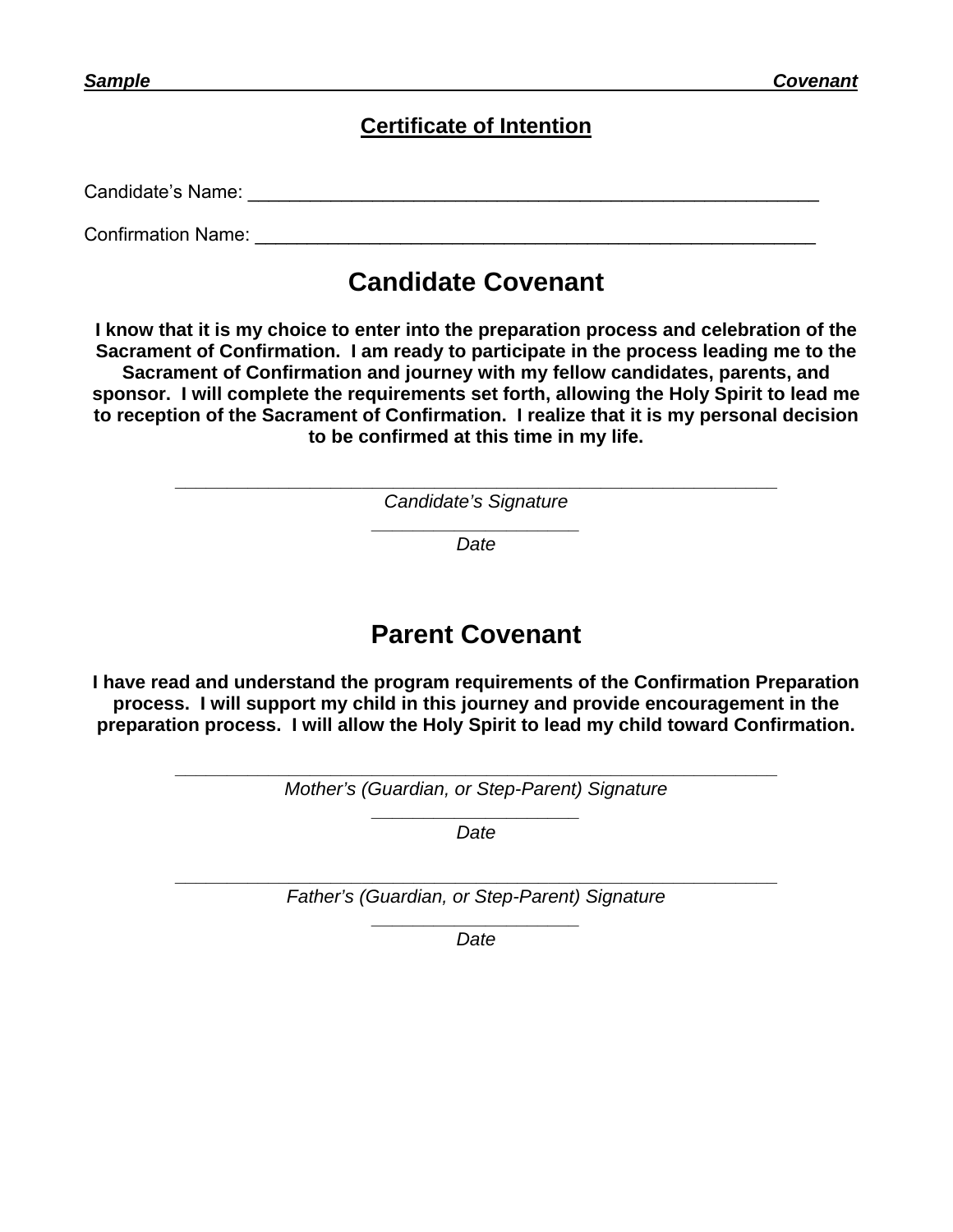# **The Role and Eligibility of the Sponsor According to the Diocese of Pittsburgh**

*Role:* A sponsor must be a person who knows the candidate and can help him/her on his/her spiritual journey and can share his/her own faith. This selection should be indicated at the beginning of the candidate's immediate preparation. Ideally, it should be someone who has been already involved in the spiritual formation of the candidate, such as a godparent or member of the local parish.

#### *Eligibility:*

A sponsor:

Must be a **practicing** Catholic in good standing with the Church.

 $\Box$  Must be at least sixteen years old.

 $\Box$  Must belong to the Catholic Church and have been initiated in the sacraments of Baptism, Confirmation, and Eucharist.

 $\Box$  Must not be prohibited by law from exercising the role of sponsor.

 $\Box$  May be the same sponsor the individual had at Baptism.

□ May be a new sponsor selected specifically for Confirmation.

 $\Box$  May be either male or female for any candidate.

#### *Note: Parents are no longer eligible as sponsors. (1983 – Code of Cannon Law)*

Sponsor's Name: **Example 20** and 20 and 20 and 20 and 20 and 20 and 20 and 20 and 20 and 20 and 20 and 20 and 20 and 20 and 20 and 20 and 20 and 20 and 20 and 20 and 20 and 20 and 20 and 20 and 20 and 20 and 20 and 20 and Sponsor's Parish: Name of Church **Executive Church**  $\blacksquare$ 

City / State <u>and</u> the state of the state of the state of the state of the state of the state of the state of the state of the state of the state of the state of the state of the state of the state of the state of the stat

 $\Box$  If your sponsor is a member of this parish, simply complete the information on this page – our office will verify information to parish records.

If your sponsor is not a member of this parish, he or she will need to obtain a *Certificate of Eligibility*  from his or her parish, stating that he or she is eligible to serve as a sponsor for Confirmation. Please have the Certificate sent to you, and not our office. *Please attend to this early* so that it is received by the appropriate time**.** 

### *Please attach sponsor's Certificate of Eligibility to this page.*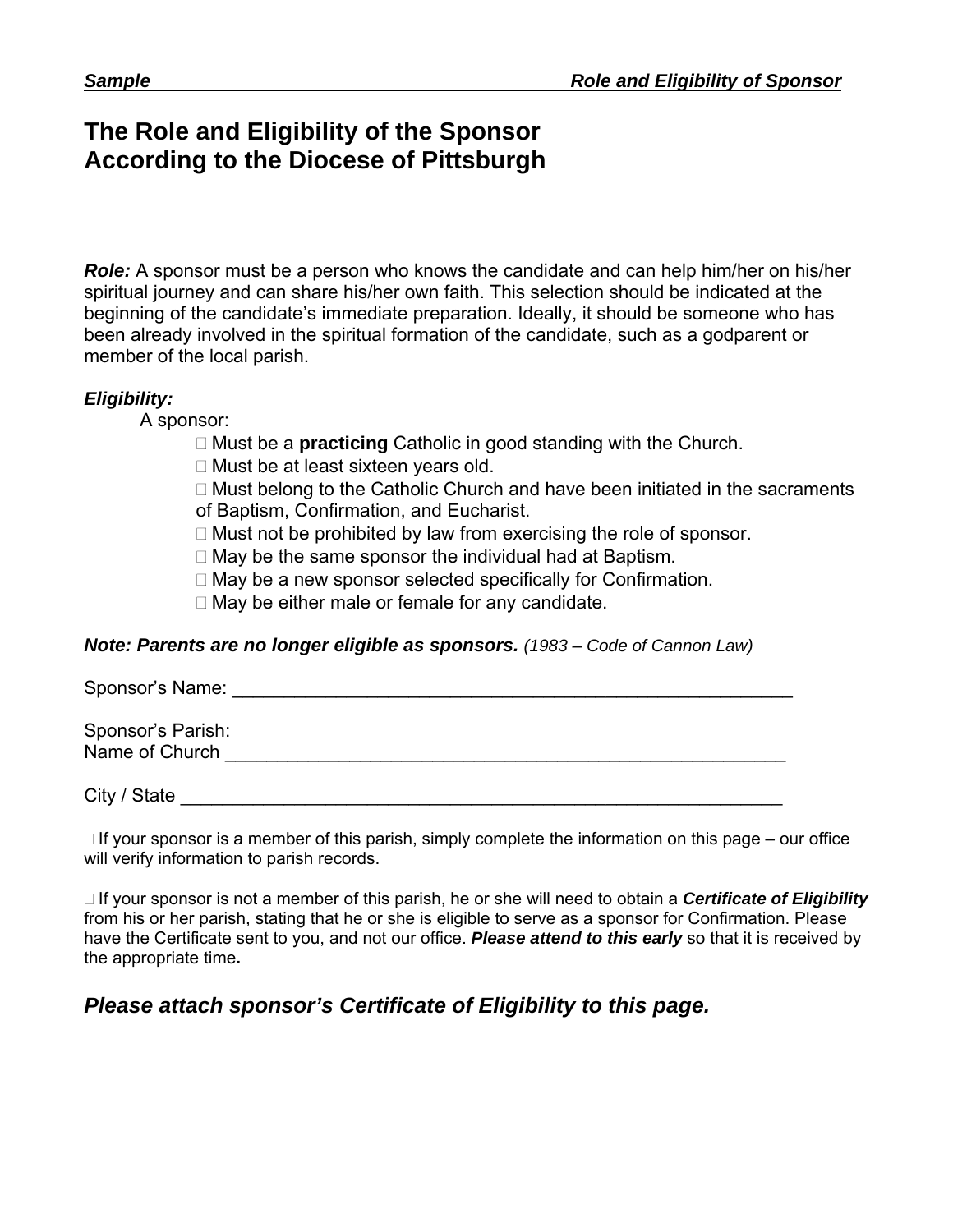# **About My Sponsor**

A sponsor is a responsible person, a companion on your journey of Confirmation preparation. Your sponsor is a special kind of friend, one who shares with you his or her own faith, knowledge, and experience of being a Christian.

 $\mathcal{L}_\text{max}$  and  $\mathcal{L}_\text{max}$  and  $\mathcal{L}_\text{max}$  and  $\mathcal{L}_\text{max}$  and  $\mathcal{L}_\text{max}$  and  $\mathcal{L}_\text{max}$  $\mathcal{L}_\text{max}$  and  $\mathcal{L}_\text{max}$  and  $\mathcal{L}_\text{max}$  and  $\mathcal{L}_\text{max}$  and  $\mathcal{L}_\text{max}$  and  $\mathcal{L}_\text{max}$  $\mathcal{L}_\text{max}$  and  $\mathcal{L}_\text{max}$  and  $\mathcal{L}_\text{max}$  and  $\mathcal{L}_\text{max}$  and  $\mathcal{L}_\text{max}$  and  $\mathcal{L}_\text{max}$  $\mathcal{L}_\text{max}$  and  $\mathcal{L}_\text{max}$  and  $\mathcal{L}_\text{max}$  and  $\mathcal{L}_\text{max}$  and  $\mathcal{L}_\text{max}$  and  $\mathcal{L}_\text{max}$  $\mathcal{L}_\text{max}$  and  $\mathcal{L}_\text{max}$  and  $\mathcal{L}_\text{max}$  and  $\mathcal{L}_\text{max}$  and  $\mathcal{L}_\text{max}$  and  $\mathcal{L}_\text{max}$  $\mathcal{L}_\text{max}$  and  $\mathcal{L}_\text{max}$  and  $\mathcal{L}_\text{max}$  and  $\mathcal{L}_\text{max}$  and  $\mathcal{L}_\text{max}$  and  $\mathcal{L}_\text{max}$  $\mathcal{L}_\text{max}$  and  $\mathcal{L}_\text{max}$  and  $\mathcal{L}_\text{max}$  and  $\mathcal{L}_\text{max}$  and  $\mathcal{L}_\text{max}$  and  $\mathcal{L}_\text{max}$  $\mathcal{L}_\text{max}$  and  $\mathcal{L}_\text{max}$  and  $\mathcal{L}_\text{max}$  and  $\mathcal{L}_\text{max}$  and  $\mathcal{L}_\text{max}$  and  $\mathcal{L}_\text{max}$  $\mathcal{L}_\text{max}$  and  $\mathcal{L}_\text{max}$  and  $\mathcal{L}_\text{max}$  and  $\mathcal{L}_\text{max}$  and  $\mathcal{L}_\text{max}$  and  $\mathcal{L}_\text{max}$  $\mathcal{L}_\text{max}$  and  $\mathcal{L}_\text{max}$  and  $\mathcal{L}_\text{max}$  and  $\mathcal{L}_\text{max}$  and  $\mathcal{L}_\text{max}$  and  $\mathcal{L}_\text{max}$  $\mathcal{L}_\text{max}$  and  $\mathcal{L}_\text{max}$  and  $\mathcal{L}_\text{max}$  and  $\mathcal{L}_\text{max}$  and  $\mathcal{L}_\text{max}$  and  $\mathcal{L}_\text{max}$  $\mathcal{L}_\text{max}$  and  $\mathcal{L}_\text{max}$  and  $\mathcal{L}_\text{max}$  and  $\mathcal{L}_\text{max}$  and  $\mathcal{L}_\text{max}$  and  $\mathcal{L}_\text{max}$  $\mathcal{L}_\text{max}$  and  $\mathcal{L}_\text{max}$  and  $\mathcal{L}_\text{max}$  and  $\mathcal{L}_\text{max}$  and  $\mathcal{L}_\text{max}$  and  $\mathcal{L}_\text{max}$  $\mathcal{L}_\text{max}$  and  $\mathcal{L}_\text{max}$  and  $\mathcal{L}_\text{max}$  and  $\mathcal{L}_\text{max}$  and  $\mathcal{L}_\text{max}$  and  $\mathcal{L}_\text{max}$  $\mathcal{L}_\text{max}$  and  $\mathcal{L}_\text{max}$  and  $\mathcal{L}_\text{max}$  and  $\mathcal{L}_\text{max}$  and  $\mathcal{L}_\text{max}$  and  $\mathcal{L}_\text{max}$  $\mathcal{L}_\text{max}$  and  $\mathcal{L}_\text{max}$  and  $\mathcal{L}_\text{max}$  and  $\mathcal{L}_\text{max}$  and  $\mathcal{L}_\text{max}$  and  $\mathcal{L}_\text{max}$  $\mathcal{L}_\text{max}$  and  $\mathcal{L}_\text{max}$  and  $\mathcal{L}_\text{max}$  and  $\mathcal{L}_\text{max}$  and  $\mathcal{L}_\text{max}$  and  $\mathcal{L}_\text{max}$  $\mathcal{L}_\text{max}$  and  $\mathcal{L}_\text{max}$  and  $\mathcal{L}_\text{max}$  and  $\mathcal{L}_\text{max}$  and  $\mathcal{L}_\text{max}$  and  $\mathcal{L}_\text{max}$  $\mathcal{L}_\text{max}$  and  $\mathcal{L}_\text{max}$  and  $\mathcal{L}_\text{max}$  and  $\mathcal{L}_\text{max}$  and  $\mathcal{L}_\text{max}$  and  $\mathcal{L}_\text{max}$  $\mathcal{L}_\text{max}$  and  $\mathcal{L}_\text{max}$  and  $\mathcal{L}_\text{max}$  and  $\mathcal{L}_\text{max}$  and  $\mathcal{L}_\text{max}$  and  $\mathcal{L}_\text{max}$  $\mathcal{L}_\text{max}$  and  $\mathcal{L}_\text{max}$  and  $\mathcal{L}_\text{max}$  and  $\mathcal{L}_\text{max}$  and  $\mathcal{L}_\text{max}$  and  $\mathcal{L}_\text{max}$ 

Describe the qualities of your special friend, the person you have chosen as a person committed to traveling on the way of Christ.

The Confirmation student is to write a letter to the sponsor telling of his/her commitment toward Confirmation and asking for prayers, guidance, and help. The Candidate asks the sponsor to answer by making a brief statement on what the church means to him/her. **Sponsors are asked to write a letter to the Candidate.** The letter is to be a personal faith witness answering the question: *"What does my faith mean to me?" "Whoever has heart full of love, always has something to share." -- Pope John XXIII* 

### *Attach the letter you receive from your sponsor telling you what his/her faith means to him/her to this page.*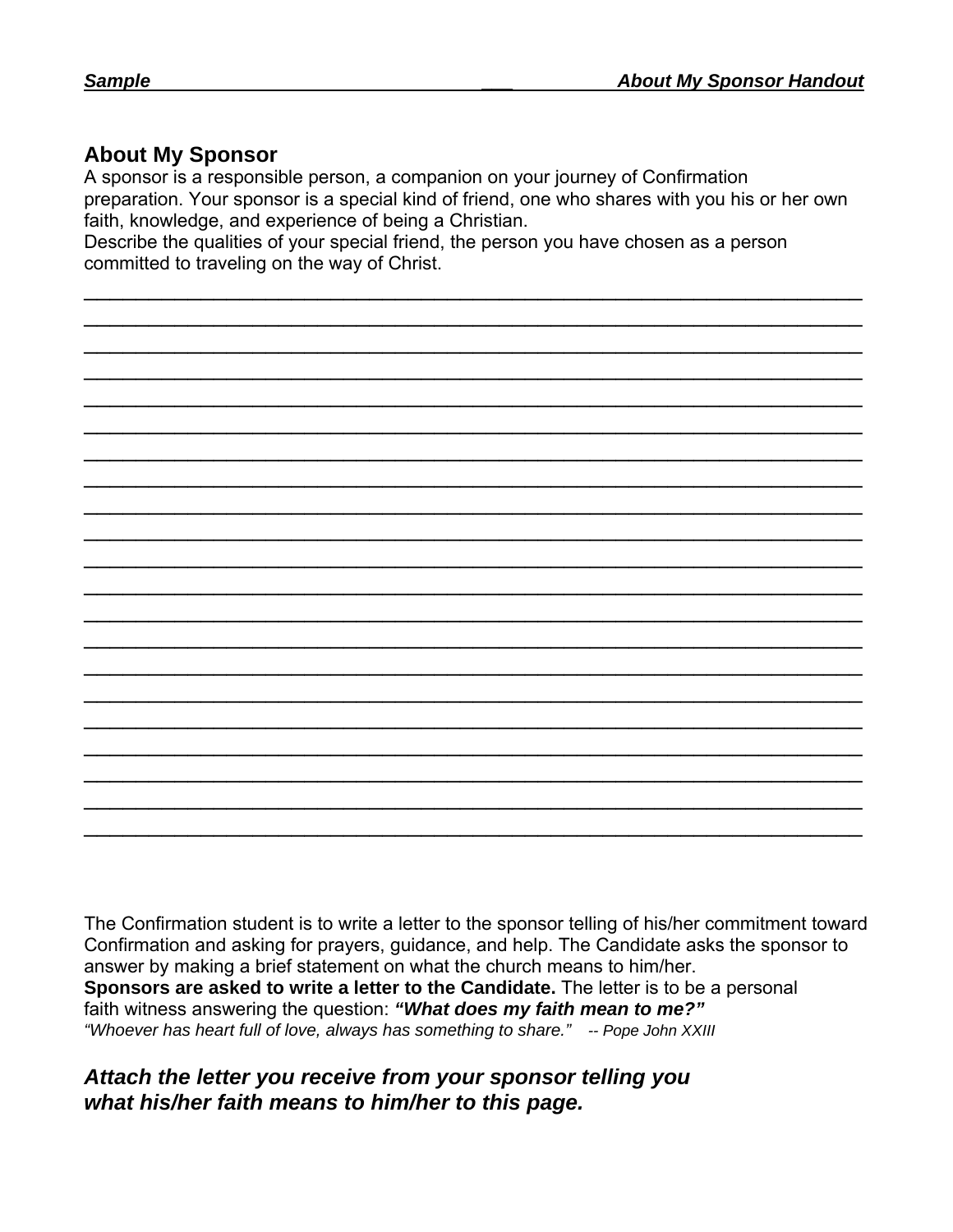### *Parish or School Name Sponsor Information*

Each candidate is asked to choose an adult member of the greater Catholic community to be a sponsor during the Confirmation journey. Sponsor selection guidelines are:

- Sponsor must be a confirmed Catholic at least 16 years of age.
- Sponsor should be active in their Catholic faith. Active participation means that the sponsor regularly attends Mass and is involved in the life of his or her parish, and, most importantly, personal faith formation. The Sponsor represents the Catholic community and should be seen as a life-long role model and guide for the Candidate.
- A Sponsor is preferably someone outside the immediate family. Parents cannot be designated as sponsor or proxy.
- **Sponsor must submit signed Sponsor Eligibility form from his/her pastor. If sponsor is member** of this parish community, the pastor should be informed about he sponsor selection and he will verify eligibility.

| ,我们也不会有什么。""我们的人,我们也不会有什么?""我们的人,我们也不会有什么?""我们的人,我们也不会有什么?""我们的人,我们也不会有什么?""我们的人                         |                                                                                                                                                   |
|----------------------------------------------------------------------------------------------------------|---------------------------------------------------------------------------------------------------------------------------------------------------|
|                                                                                                          |                                                                                                                                                   |
|                                                                                                          |                                                                                                                                                   |
|                                                                                                          | ,我们也不会有什么。""我们的人,我们也不会有什么?""我们的人,我们也不会有什么?""我们的人,我们也不会有什么?""我们的人,我们也不会有什么?""我们的人                                                                  |
|                                                                                                          |                                                                                                                                                   |
|                                                                                                          |                                                                                                                                                   |
| your sponsor as proxy. A proxy should be a practicing Catholic and may not be the<br>candidate's parent. | (City, State)<br>If your sponsor will not be present for the Rite of Confirmation, another adult may stand in for                                 |
|                                                                                                          |                                                                                                                                                   |
| <b>Enclosed: Signed Sponsor Eligibility Form</b>                                                         | (A form or letter from the pastor of sponsor's parish to be requested by sponsor)<br><b>Will Send Signed Sponsor Eligibility Form before DATE</b> |

 *(Necessary by DATE listed in order to recommend candidate for sacrament)*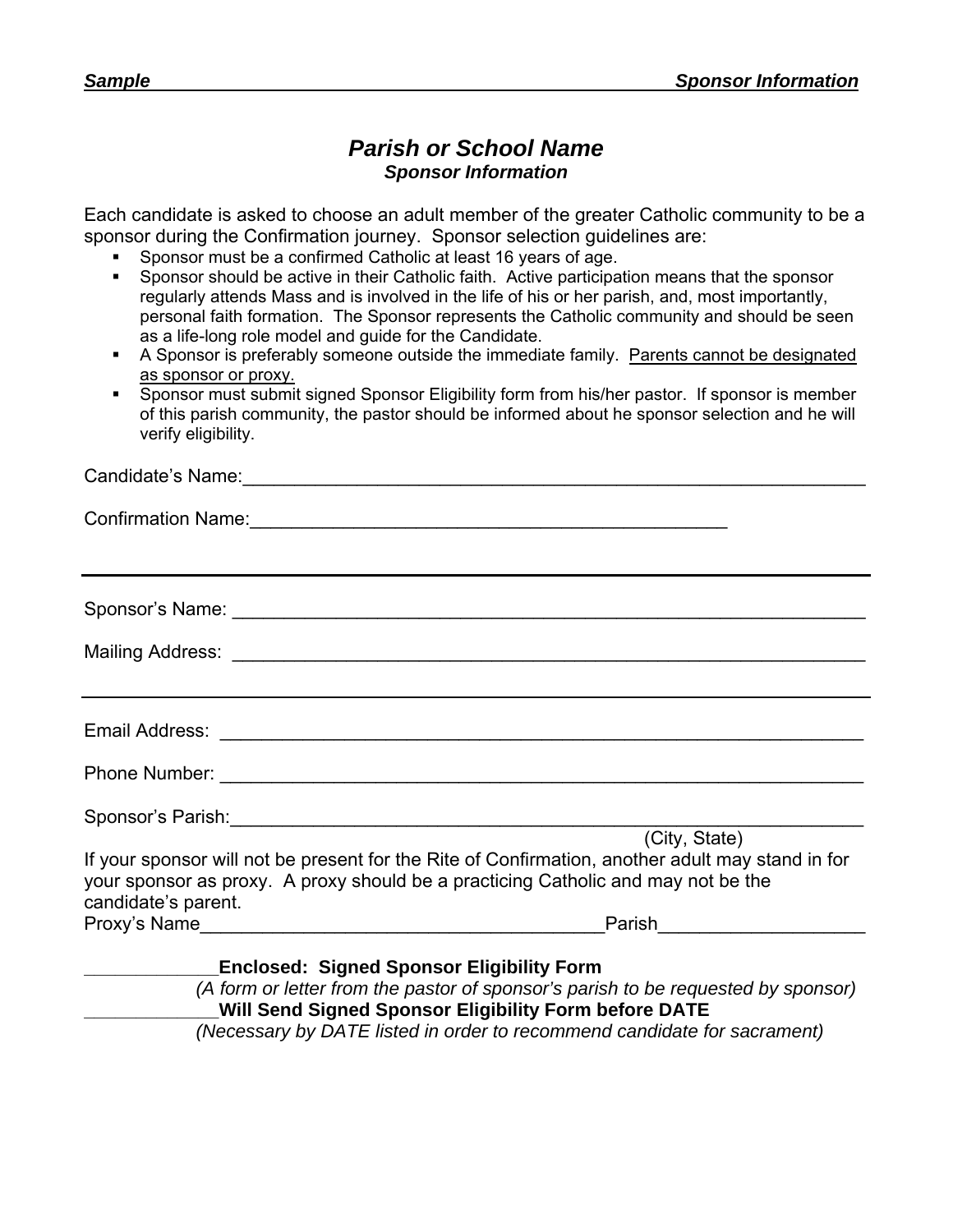*Please remember that Confirmation is a sacred Sacrament, and our appearance should reflect this. Sponsors and Candidates are responsible for respectful and modest attire.* 

#### **Females**

#### **Dress or skirts:**

- Should not be any shorter than 1" above the knee.
- Spaghetti Straps, Sleeveless, or Strapless Dresses MUST be covered by sweater, scarf, or jacket.
- Plunging necklines are prohibited.

#### **Shirts:**

- **Spaghetti Straps, Sleeveless, or Strapless tops MUST be covered by** sweater, scarf, or jacket.
- Plunging necklines are prohibited.
- Undergarments must be covered.

#### **Dress pants:**

**Pants should not be skin tight or low riding. Skin or undergarments must** be covered.

#### **Shoes:**

No flip-flops or tennis shoes.

#### **Males**

#### **Dress pants:**

- Pants should not be so loose as to reveal underclothing.
- **Jeans and athletic apparel are prohibited.**

#### **Shirts:**

- Collared shirts are recommended. T-shirts are prohibited.
- **Ties are recommended, not required.**
- **Jackets are recommended, not required.**

#### **Shoes:**

No flip-flops or tennis shoes.

#### *Please use these guidelines in preparation for any liturgical celebration.*

*Please do not bring personal media devices to classes, retreats, rehearsals, Holy Mass, or to the Sacrament of Confirmation.*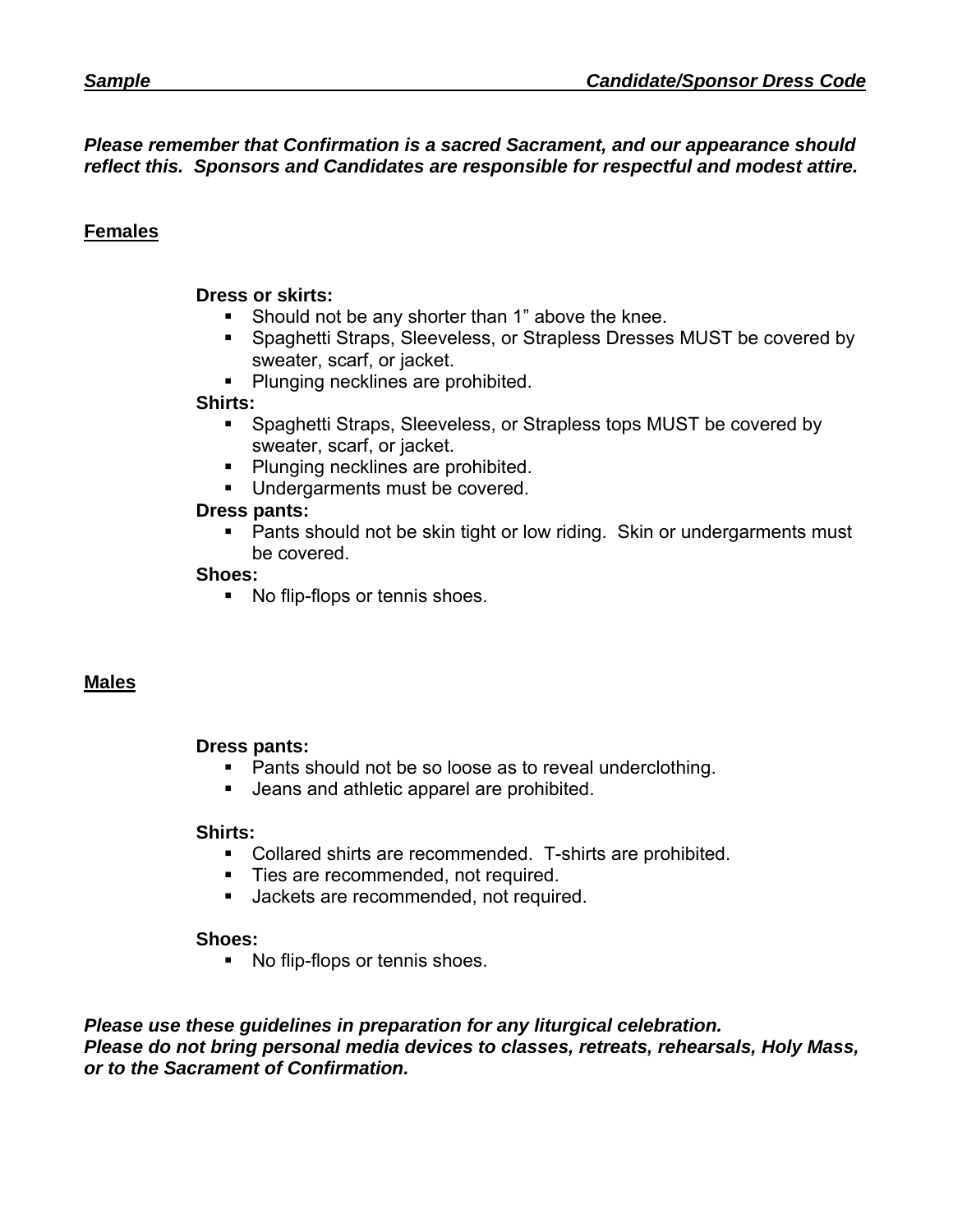

Dear High School Student…

Greetings! "You are the light of the world..." (Matthew 5:14). Did you know that? Do you know what it means to be "the light of the world"? It means that your Light cannot be hidden, and it must be seen by all. You, young person, shine with the light of Christ, and we want to take a minute to encourage you in your journey.

Youth Ministry in the Catholic Church encompasses not only a deeper relationship with Christ, but also consists in growth of the total person: heart, mind, intellect, and character. That being said, we want to offer you an opportunity to take another step in this journey by giving back.

We need your help at NAME OF PARISH. On DATE TBA, we will be sponsoring a BREAKFAST/DINNER for the Confirmation Candidates and their parents. We need your help to make this important occasion a success. You will be awarded at least 4 service hours for this event. Please contact NAME at PHONE NUMBER or EMAIL ADDRESS as soon as possible to sign up to help. Important Information:

 Date of Event Location of Event Duties: cooking/food preparations, set up, serving, hosting, etc. Time for Check In End Time

In the words of the late and Great Holy Father, Pope John Paul II at World Youth Day in Denver: *"The Church needs your energies, your enthusiasm, your youthful ideals, in order to make the Gospel of life penetrate the fabric of society, transforming people's hearts and the structures of society in order to create a civilization of true justice and love".*

One of my favorite verses is from Paul's first letter to young Timothy, "Don't let anyone look down on you because you are young, but set an example for the believers in speech, in life, in love, in faith and in purity." (1 Timothy 4:12). We believe that YOU, by virtue of your Baptism and Confirmation, have the qualities that Paul spoke to Timothy about, and we believe that you have the ability to be an example among your peers. *Don't worry, being an example doesn't mean "perfection", it means that you are sincerely trying to be the person that God is calling you to be.* 

And thank you, NAME, for being a witness to others here at NAME OF PARISH.

In Christ,

Pastor Youth Minister Catechetical Administrator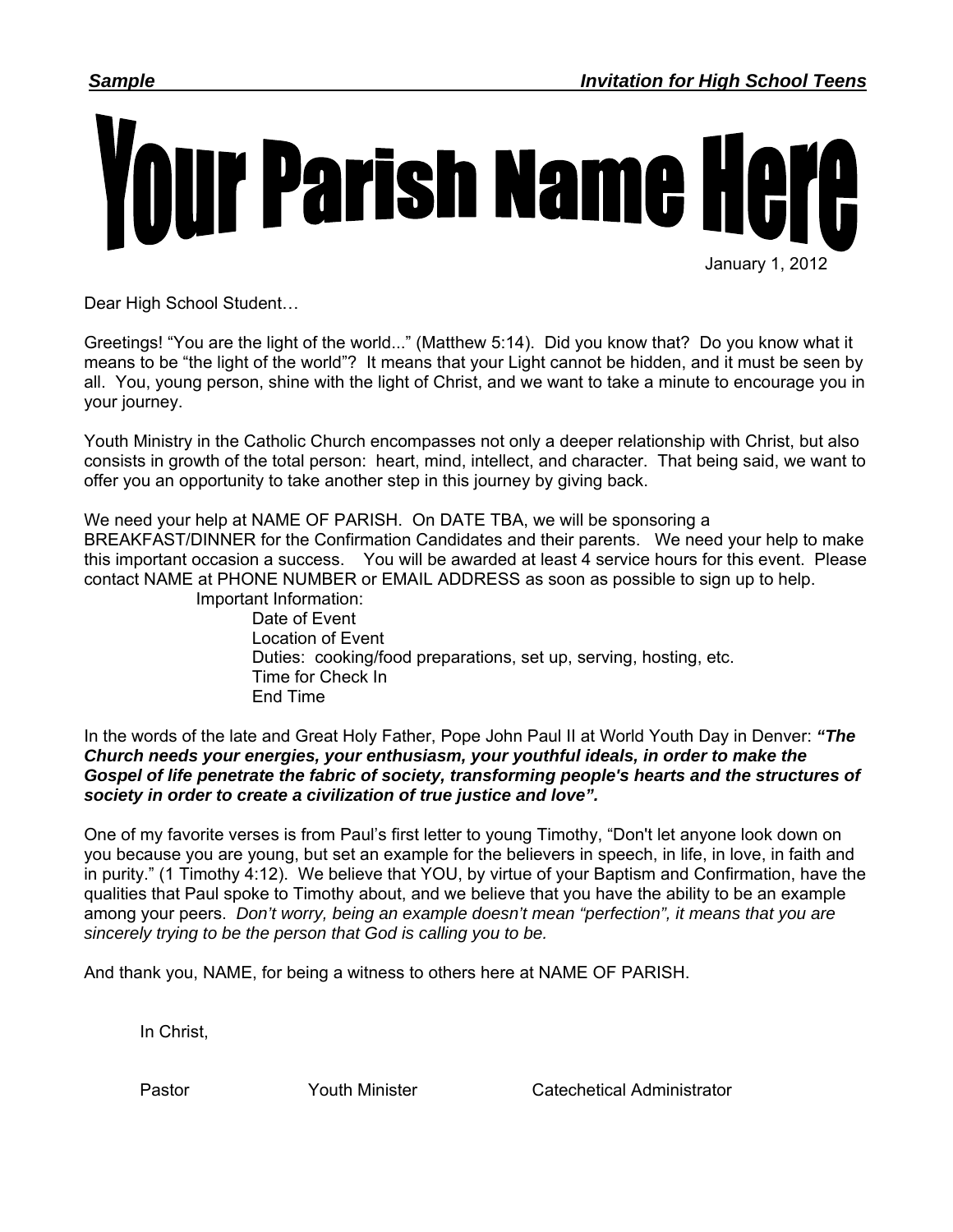# *Evening of Reflection Sample Outline*

*Preparations:* 

*6 months in advance, review plan with Pastor and discuss Rite of Enrollment.* 

*3-6 months in advance, connect with Youth Ministry leaders in the parish community to review plan for Evening of Reflection.* 

*3-6 months in advance, communicate date and expectation to attend to parents of Confirmation Candidates.* 

*2 months in advance, send out invitations to parents and Confirmation Candidates.* 

*3-6 weeks in advance, collect RSVPs and coordinate specific details of the meal and liturgy.* 

*3-6 weeks in advance, connect with Youth Ministry leaders in the parish community and invite teens to begin praying for the Confirmation Candidates. Invite them to specifically to host and serve the Evening of Reflection in the following capacities:* 

| $3:45$ pm          | HSYM arrive to set up and cook.<br>Place personalized cards at each setting.<br>Create an environment with background music, lighting, and visual focus.<br><b>Review HSYM Witness</b><br><b>Review Prayer Service</b> |
|--------------------|------------------------------------------------------------------------------------------------------------------------------------------------------------------------------------------------------------------------|
| 5pm                | <b>Parish Liturgy and Rite of Enrollment</b>                                                                                                                                                                           |
| 6pm                | <b>Dinner</b><br><b>HSYM Hosts will Greet, Seat, and Serve Drinks</b>                                                                                                                                                  |
| 6:15pm             | <b>Grace and Welcome</b><br><b>HSYM and Teen</b>                                                                                                                                                                       |
| 6:30-7pm           | <b>Share a Meal</b><br><b>Fellowship</b><br>HSYM Continue to refresh drinks, clear plates, and serve dessert                                                                                                           |
| $7:15 \text{pm}$   | CA/Principal thanks all for attending and invites HSYM to share a witness<br>and express an invitation for continuation in Catholic Discipleship through<br><b>Youth Ministry</b>                                      |
| 7:30 <sub>pm</sub> | Closing Prayer (you may use one of the formats)                                                                                                                                                                        |
| 8pm                | <b>Conclusion and Clean Up</b>                                                                                                                                                                                         |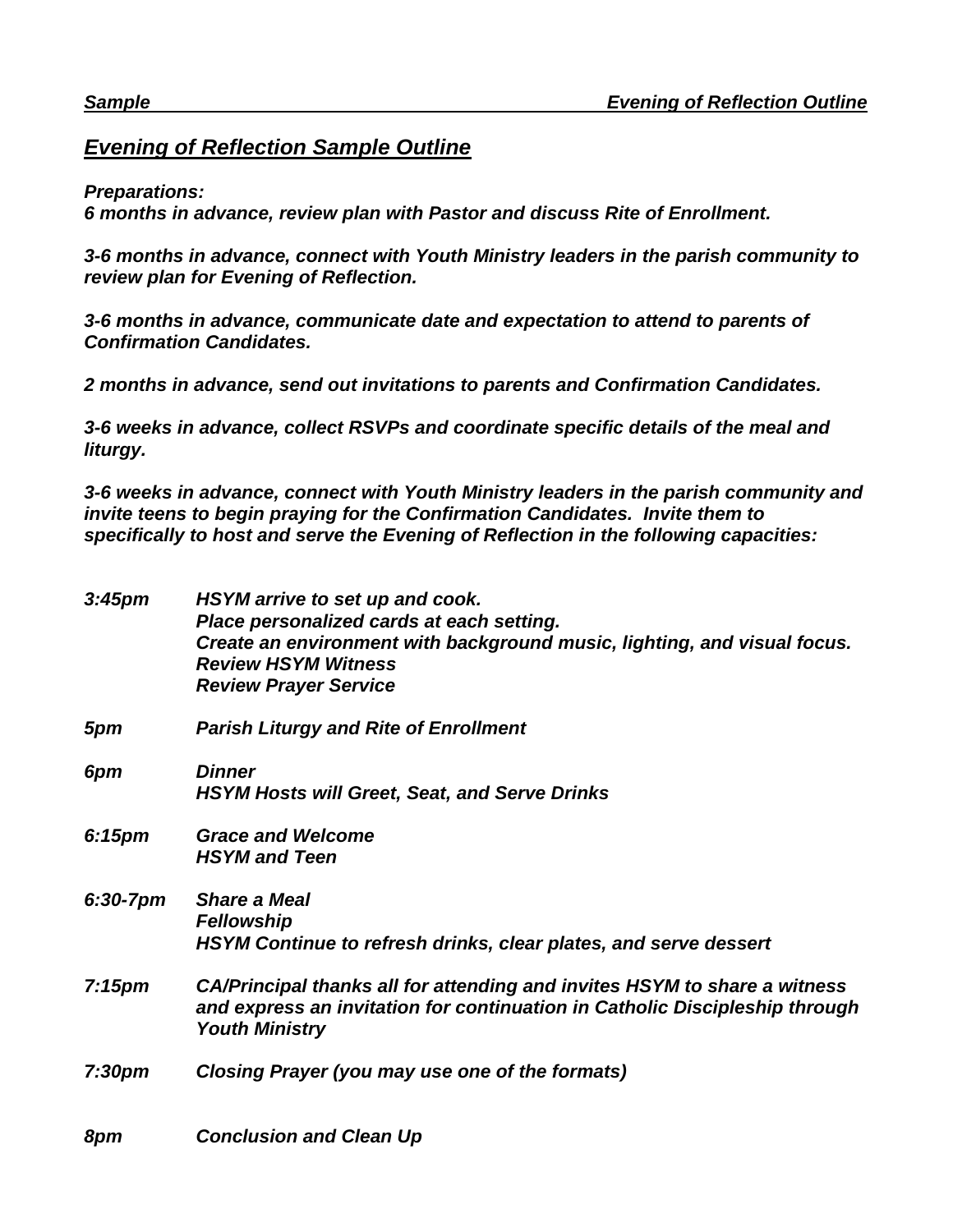# *Morning of Reflection Sample Outline*

*Preparations:* 

*6 months in advance, review plan with Pastor and discuss Rite of Enrollment.* 

*3-6 months in advance, connect with Youth Ministry leaders in the parish community to review plan for Morning of Reflection.* 

*3-6 months in advance, communicate date and expectation to attend to parents of Confirmation Candidates.* 

*2 months in advance, send out invitations to parents and Confirmation Candidates.* 

*3-6 weeks in advance, collect RSVPs and coordinate specific details of the meal and liturgy.* 

*3-6 weeks in advance, connect with Youth Ministry leaders in the parish community and invite teens to begin praying for the Confirmation Candidates. Invite them to specifically to host and serve the Morning of Reflection in the following capacities:* 

*7:45am HSYM arrive to set up and prepare meal. Place personalized cards at each setting. Create an environment with background music, lighting, and visual focus. Review HSYM Witness Review Prayer Service 9am Parish Liturgy and Rite of Enrollment 9:45am Breakfast HSYM Hosts will Greet, Seat, and Serve Drinks 10am Grace and Welcome HSYM and Teen 10am-11am Share a Meal Fellowship HSYM Continue to refresh drinks, clear plates, and serve dessert 11:15am CA/Principal thanks all for attending and invites HSYM to share a witness and express an invitation for continuation in Catholic Discipleship through Youth Ministry 11:45am Closing Prayer (you may use one of the formats) Noon Conclusion and Clean Up*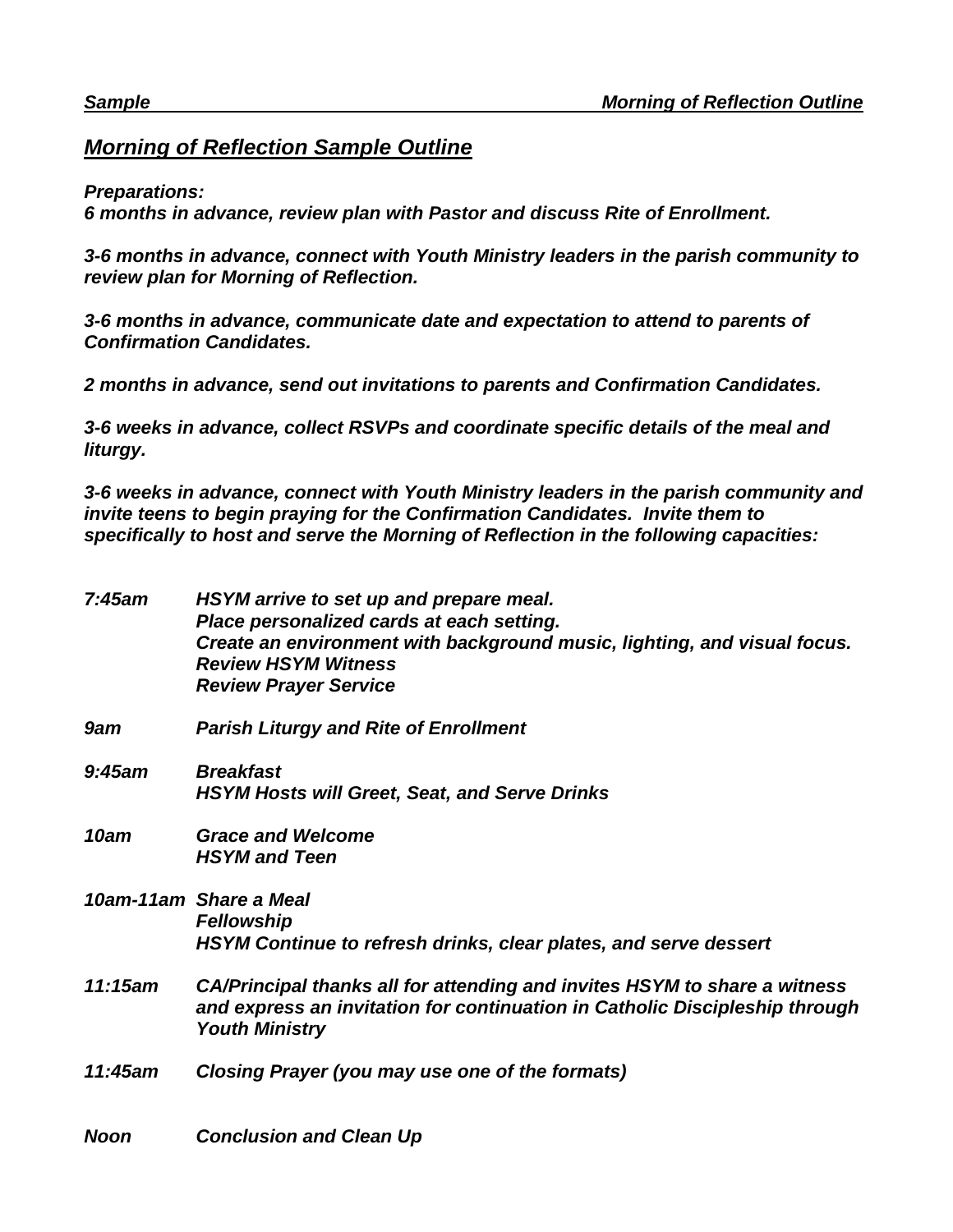# **What is the Rite of Enrollment for Confirmation?**

The Rite of Enrollment is a ceremony in which the Candidates make their official commitment to enter into preparations for the sacrament of Confirmation. The Rite of Enrollment is recommended to take place in the  $6<sup>th</sup>$  Grade year. Prior to the Rite of Enrollment candidates are asked to seriously and prayerfully think about what will be required of them during this time of preparation.

At a designated Mass, each Candidate will be given a promise form that he/she will sign immediately and will have their parent(s) sign as well. The Candidate will keep the promise form until the ceremony begins after the homily. Candidates will stand and state their names and make their commitment to the requirements of Confirmation.

After a prayer, the candidates will be asked:

Priest: *Candidates, under the guidance of Christ, and His church, with the help of this community and your family and friends, are you prepared to begin your preparations for the Sacrament of Confirmation?*

Candidates: *"I AM"*

Then the priest will ask you the following questions:

#### *Do you promise to:*

*.*

- · *Give evidence of living according to Christ's teachings?* **"I DO"**
- · *Participate in the Holy Sacrament of Mass on weekends and Holy Days of Obligation?* **"I DO"**
- · *Grow in relationship with Jesus Christ through daily prayer?* **"I DO"**
- · *Participate actively in all classes and other activities provided by the Confirmation program?* **"I DO"**
- · *Offer your talents and engage in service to this parish and community?* **"I DO"**

The Candidates will then come forward to the altar and drop off their promise form in the basket and return to their seats and remain standing.

Priest: *Dear Candidates, your promises mean that you wish to share your life and hope in Christ. The whole community welcomes you with love and stands ready to help you. APPLAUSE And may almighty God bless you the Father, Son and Holy Spirit. AMEN*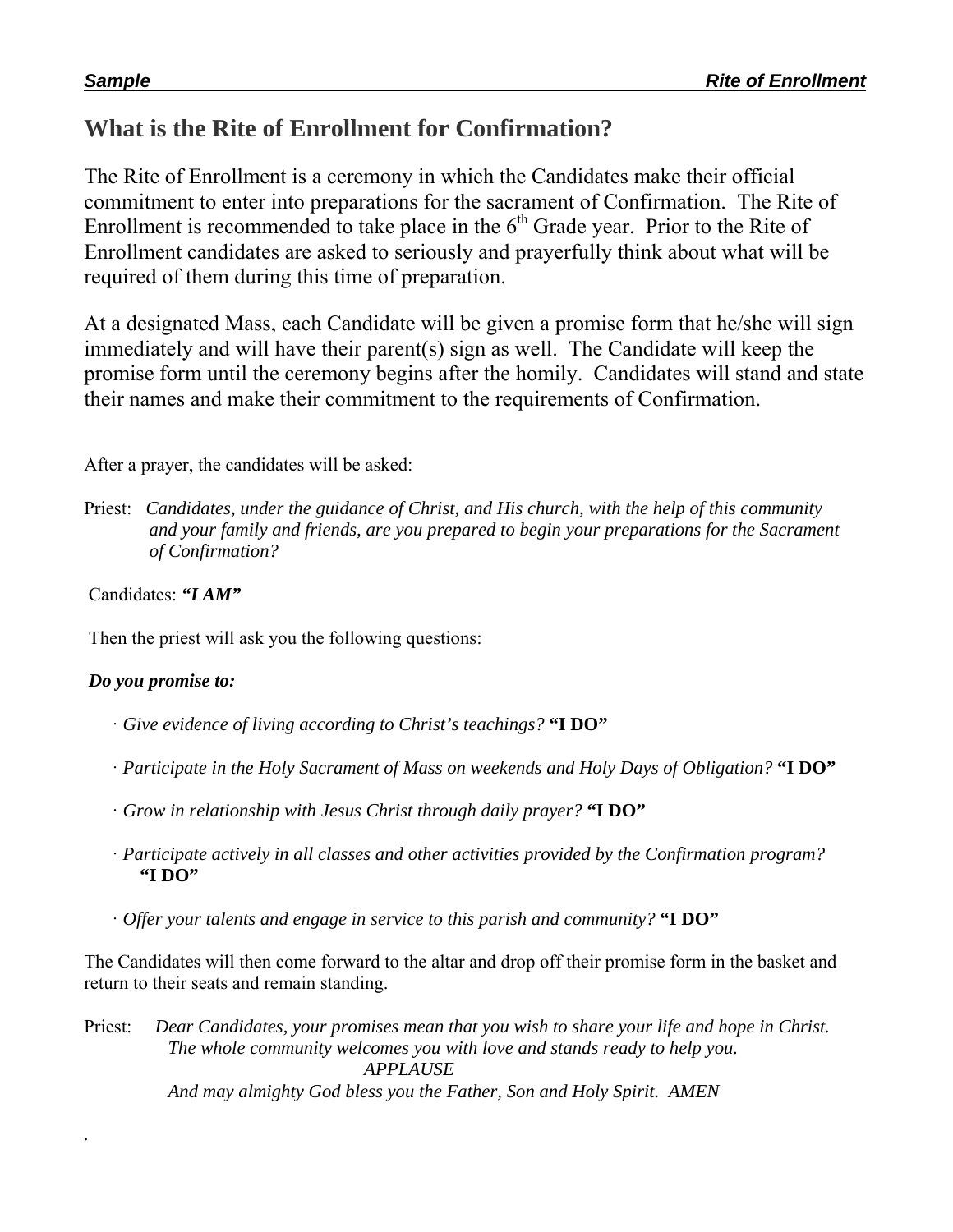# **CONFIRMATION COMMITMENT SERVICE**

#### **PRIEST:**

**As a parish community, we are happy to welcome (xx number of) Confirmation Candidates who have decided to seal their membership in the Lord's Body through the Sacrament of Confirmation. Today, I invite each of them to sign their Confirmation commitment on the altar, where they receive and have received God's greatest gift, His Beloved Son, Jesus.** 

**Please stand as I call your name: (Priest names each candidate)** 

**I ask each candidate to answer each questions with "Yes, Lord, please hear our prayer":** 

 **Are you prepared to seal and confirm the gifts of the Spirit that you received at Baptism.** 

**(They respond: Yes, Lord, please hear our prayer.)** 

 **Are you willing to continue your faith journey in a spirit of generosity and service?** 

**(They respond: Yes, Lord, please hear our prayer.)** 

 **Do you accept the Spirit of wonder and reverence so that you may be on fire with the love of God?** 

**(They respond: Yes, Lord, please hear our prayer.)** 

 **Do you accept the Spirit of wisdom and understanding to make all who believe in heart and soul?** 

**(They respond: Yes, Lord, please hear our prayer.)** 

 **Do you accept the Spirit of knowledge and right judgment to follow the Gospel of Jesus and the teachings of the church?** 

**(They respond: Yes, Lord, please hear our prayer.)**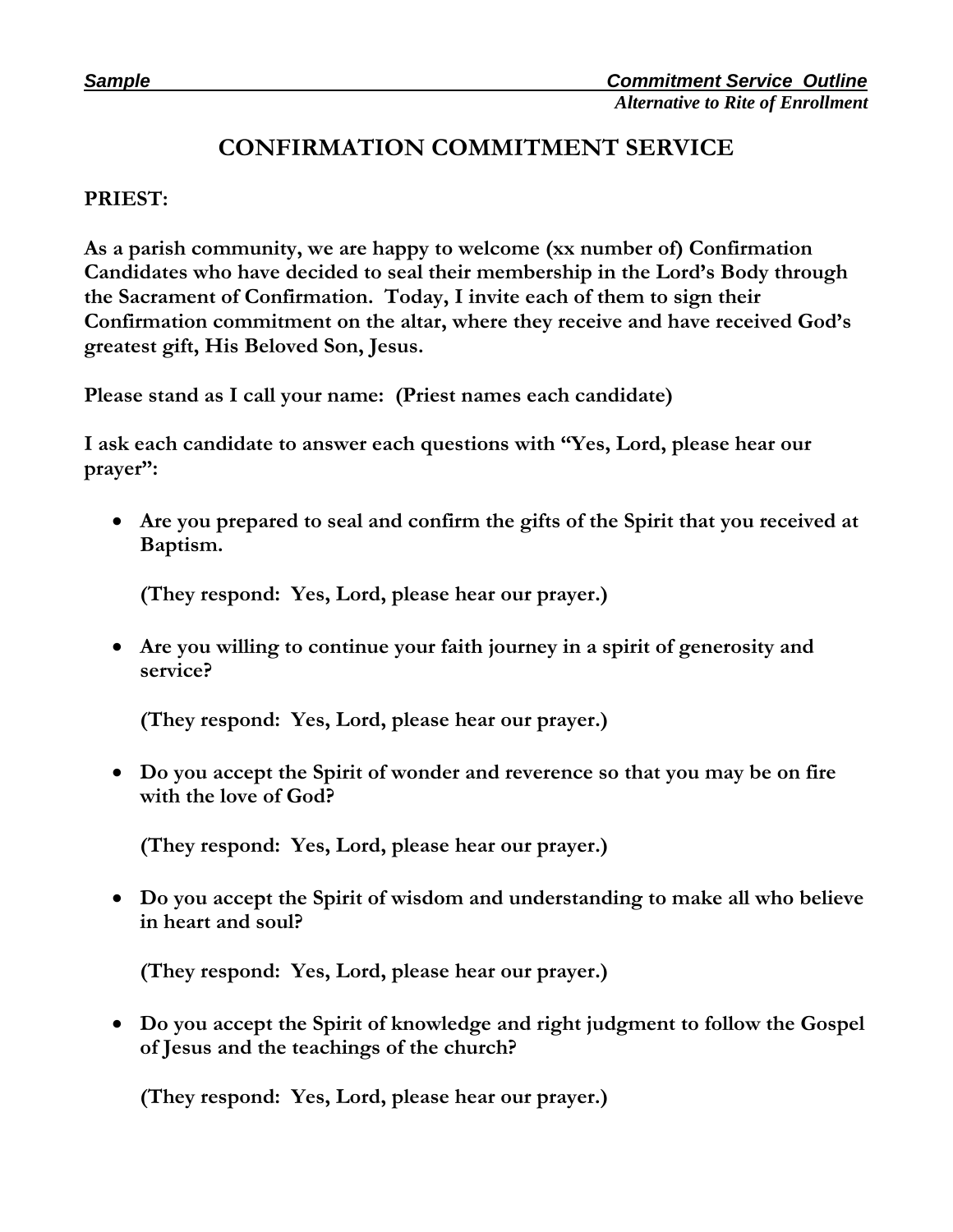**Do you accept the Spirit of courage and strength to help us to serve others and build a world of justice and mercy?** 

**(They respond: Yes, Lord, please hear our prayer.) PRIEST:** 

**Will each person in the parish extend their right hand out and join me in this blessing for these candidates:** 

**"May our God seal you with the Holy Spirit at Confirmation and fill your hearts with courage and love to make a difference in this world as you witness your faith. "** 

**I now invite each candidate up to the altar to sign their commitment:** 

**Candidate #1 (name of candidate --wait until candidate signs the form and returns to seat)** 

**Candidate #2 (name of candidate --wait until candidate signs the form and returns to seat)** 

**Candidate #3 (name of candidate - wait until candidate signs the form and returns to seat)** 

# **PRIEST:**

**"We are richly blessed to have this opportunity to share God's wonderful gift of the Holy Spirit with these worthy candidates."** 

# **CONFIRMATION COMMITMENT SERVICE CANDIDATES (given to each candidate to follow along with the service)**

**Please stand: (Priest names each candidates)** 

**Please answer each questions with "Yes, Lord, please hear our prayer":** 

 **Are you prepared to seal and confirm the gifts of the Spirit that you received at Baptism.** 

**(Candidates respond: Yes, Lord, please hear our prayer.)** 

 **Are you willing to continue your faith journey in a spirit of generosity and service?**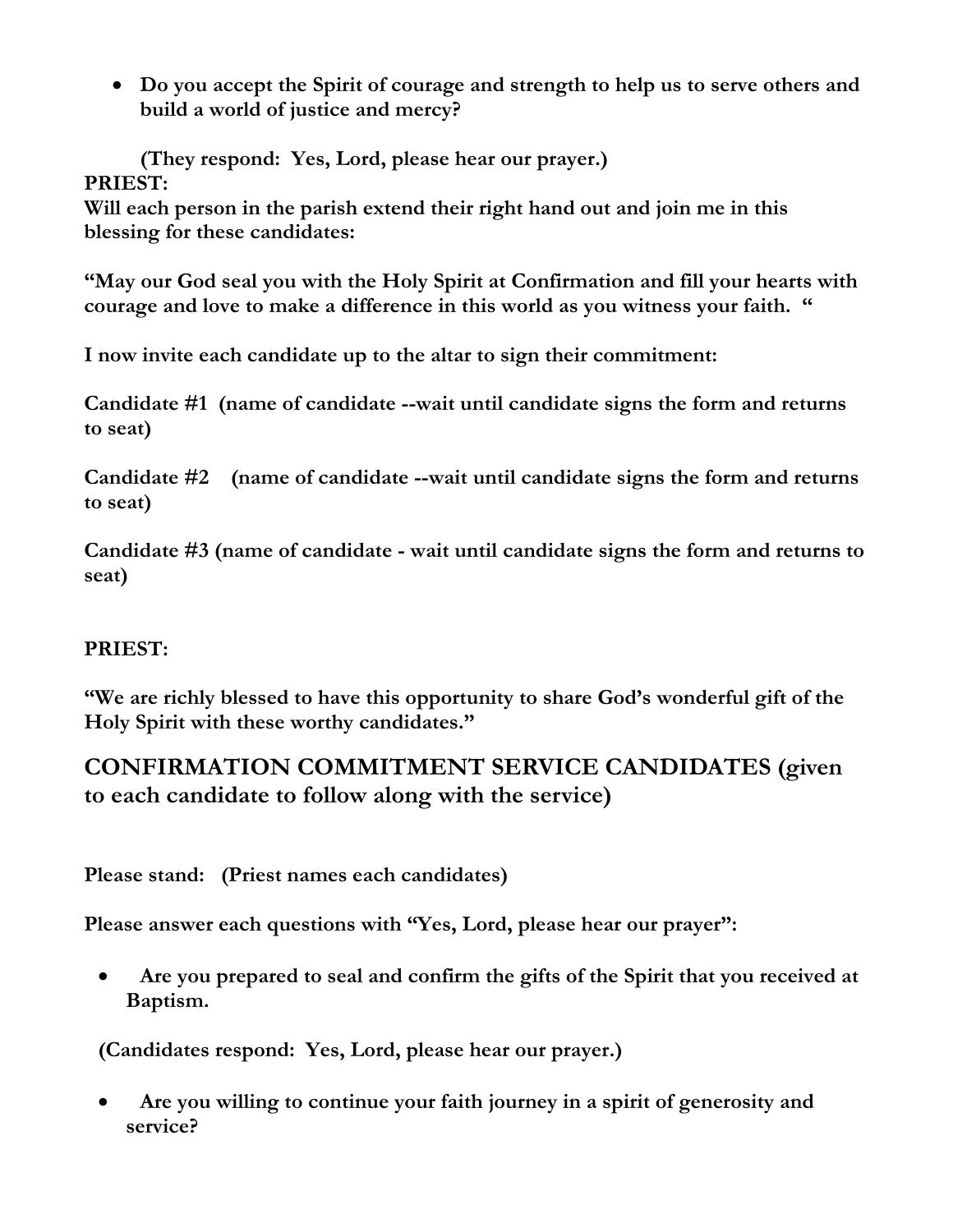**(Candidates respond: Yes, Lord, please hear our prayer.)** 

 **Do you accept the Spirit of wonder and reverence so that you may be on fire with the love of God?** 

**(Candidates respond: Yes, Lord, please hear our prayer.)** 

 **Do you accept the Spirit of wisdom and understanding to make all who believe in heart and soul?** 

**(Candidates respond: Yes, Lord, please hear our prayer.)** 

 **Do you accept the Spirit of knowledge and right judgment to follow the Gospel of Jesus and the teachings of the church?** 

**(Candidates respond: Yes, Lord, please hear our prayer.)** 

 **Do you accept the Spirit of courage and strength to help us to serve others and build a world of justice and mercy?** 

**(They respond: Yes, Lord, please hear our prayer.)** 

### **PRIEST:**

**Will each person in the parish extend their right hand out and join me in this blessing for each of these candidates:** 

**"May our God seal you with the Holy Spirit at Confirmation and fill your hearts with courage and love to make a difference in this world as you witness your faith."** 

**I now invite each candidate up to the altar to sign their commitment:** 

**Candidate 1 (signs the form and return to your seat)** 

**Candidate 2 (signs the form and return to your seat)** 

**Candidate 3 (signs the form and return to your seat)** 

**Candidate 4 (etc.)**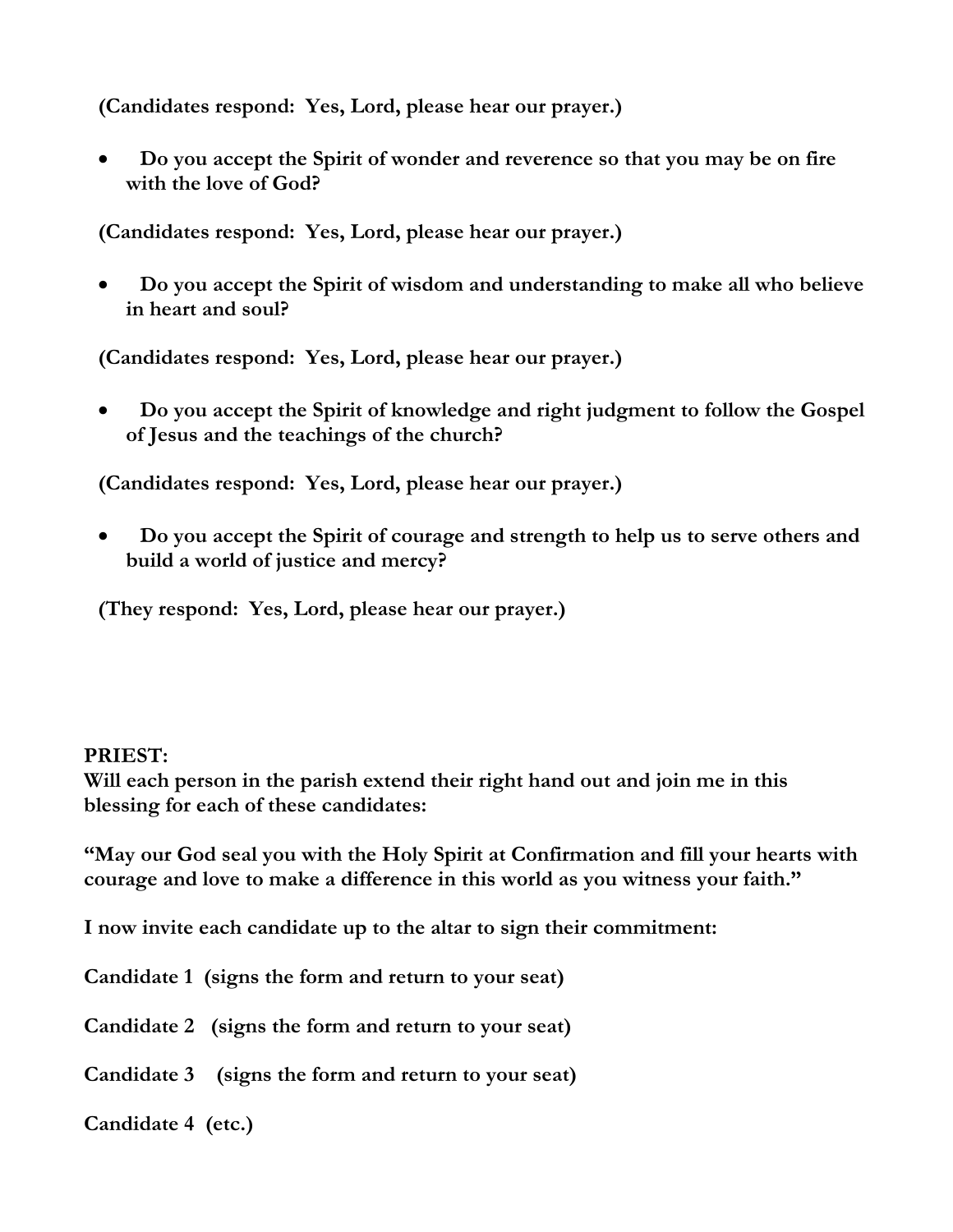# **CONFIRMATION COMMITMENT FORM**

**I, \_\_\_\_\_\_\_\_\_\_\_\_\_\_\_, have decided to become a full member in the Lord's Body and His Church through the Sacrament of Confirmation. I understand that this is just the beginning of my journey in my Catholic faith and that I need to continue to witness to Jesus and His Church.** 

**As a Catholic Christian, I promise to do my best to:** 

- **1. Keep holy the day of the Lord's resurrection (Sunday).**
- **2. Lead a sacramental life and receive the Holy Eucharist frequently and the Sacrament of Reconciliation regularly.**
- **3. Study Catholic teachings and advance the cause of Jesus Christ.**
- **4. Strengthen and support the church through prayer and example.**
- **5. Join in the missionary spirit of the church by actively participating in the Church's programs, activities and services.**

**As a Catholic student, I have begun my study of my faith, have understood the Ten Commandments and plan to use them as a guideline my life. I understand that God's Law shows me how to be my best self, to practice virtue and to avoid vice. It enlightens me about the attitudes and actions needed in my relationship with God, with self, with others and with created things. I know that God does not force me to love and obey but leaves me free to make my own choices.** 

**I want to be wise and follow the way God has shown. I promise to use prayer to help me grow in my love of God and to find the strength to make right decisions. I understand that obedience to commandments and my prayers will make me a better member of Christ's Church.** 

**\_\_\_\_\_\_\_\_\_\_\_\_\_\_\_\_\_\_\_\_\_\_\_\_\_\_\_\_\_\_\_\_\_\_\_\_\_\_ \_\_\_\_\_\_\_\_\_\_\_\_\_\_\_** 

 **(Signature) (Date)**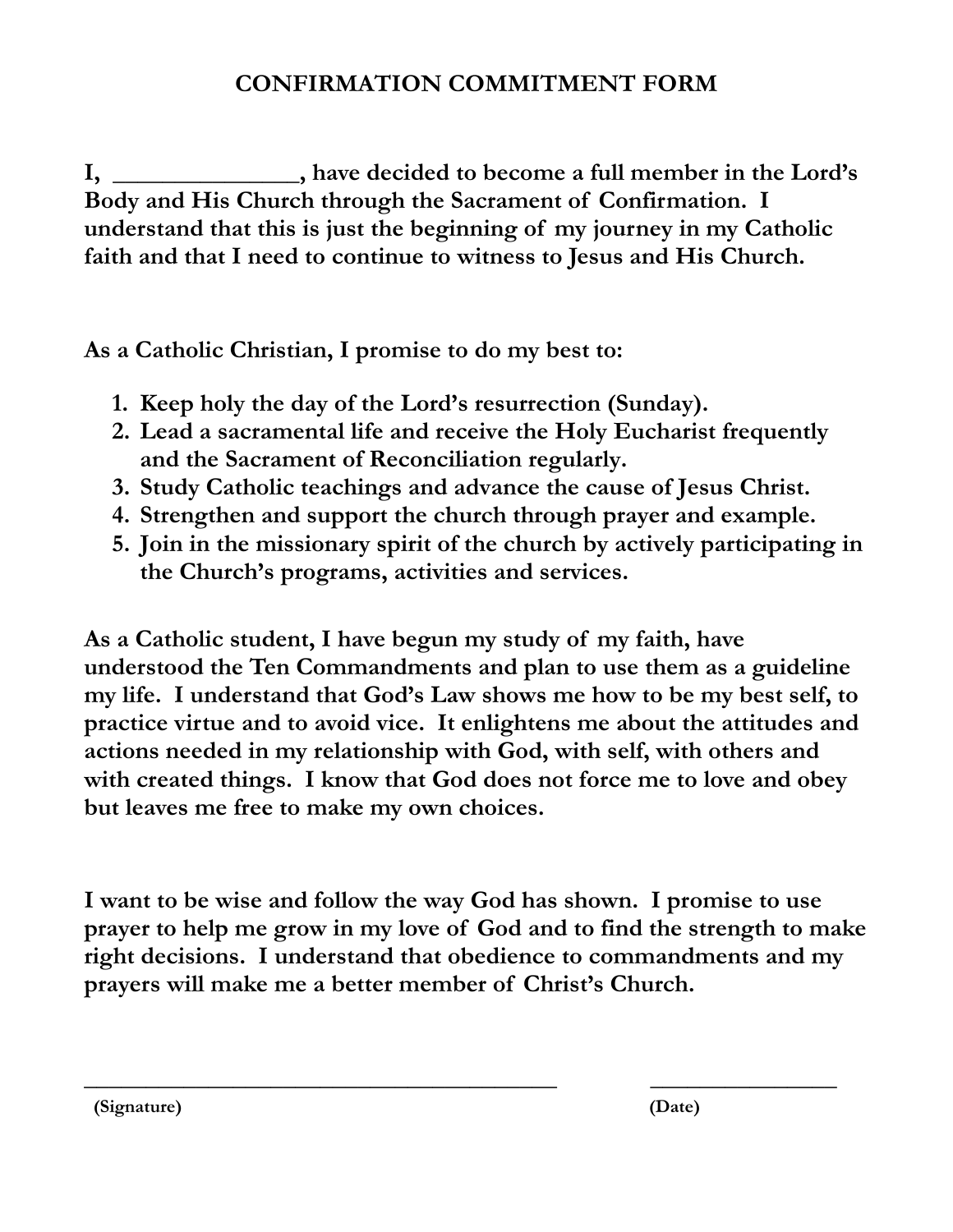# **Service Reflection**

# *'Truly I tell you, whatever you did for one of the least of these brothers and sisters of mine, you did for me.'*

*Matthew 25:40*

The Confirmation class will continually be learning about the importance of service to the parish and the community. Some students have already started providing service to the parish as altar servers, Vacation Bible School leaders, and religious education student aides.

# **The idea of service should not be limited to a project completed in just one afternoon, but the start of a way of life.**

For example, quality service may start with helping with one food drive, but it should not be limited to that. Did it create an awareness of the poor in our area? Assistance to the elderly may begin with one visit to a lonely neighbor, but what about other times? Does this neighbor need help with shoveling snow or even just walking her mail or newspaper to the door? Awareness of persons in personal care and nursing homes may begin with helping with the parish outreach program in some capacity. Parents are invited to serve along side their children. Service should not end after a few hours.

*As Christians, we are called to serve one another each and every day.*

A list of suggested places and times for service will be made available. The list will not have all of the possible service opportunities on it, for service cannot be limited.

#### **Each student is asked to reflect on three points and write a brief reflection of 1-2 pages.**

*The three points to reflect on are:* 

- *How does Jesus call us to serve others?*
- *What service did you perform, and for whom?*
- *What difference did this service make? (for the individual, the group, and/or the student)*

The Service Reflection is due by DATE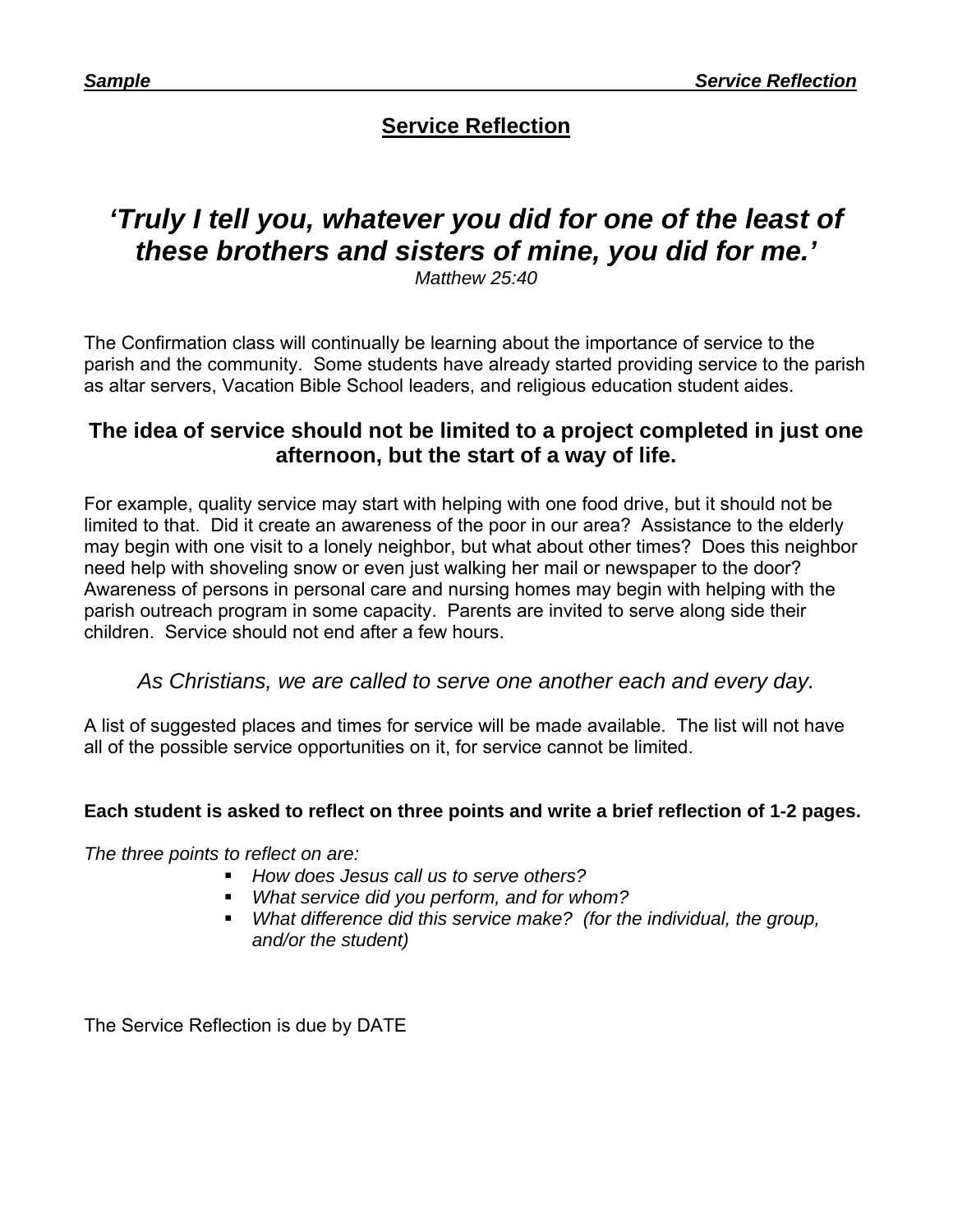### **Christian Witness**

| I believe that my faith in Jesus Christ calls me to respond<br>as a Catholic Christian in my words and deeds in everyday life situation.<br>Faith is lived out in community.<br>To love God, I must love myself and others. |                         |  |
|-----------------------------------------------------------------------------------------------------------------------------------------------------------------------------------------------------------------------------|-------------------------|--|
|                                                                                                                                                                                                                             |                         |  |
| God's spirit has prompted me to respond to the needs of my family,<br>church, and neighborhood in the following ways:                                                                                                       |                         |  |
|                                                                                                                                                                                                                             | _Date:_________________ |  |
|                                                                                                                                                                                                                             |                         |  |
|                                                                                                                                                                                                                             |                         |  |
|                                                                                                                                                                                                                             | Date:_________________  |  |
|                                                                                                                                                                                                                             |                         |  |
|                                                                                                                                                                                                                             |                         |  |
|                                                                                                                                                                                                                             |                         |  |
|                                                                                                                                                                                                                             |                         |  |
|                                                                                                                                                                                                                             |                         |  |
|                                                                                                                                                                                                                             |                         |  |
|                                                                                                                                                                                                                             |                         |  |
|                                                                                                                                                                                                                             |                         |  |
|                                                                                                                                                                                                                             | Date: _________________ |  |
|                                                                                                                                                                                                                             |                         |  |
|                                                                                                                                                                                                                             |                         |  |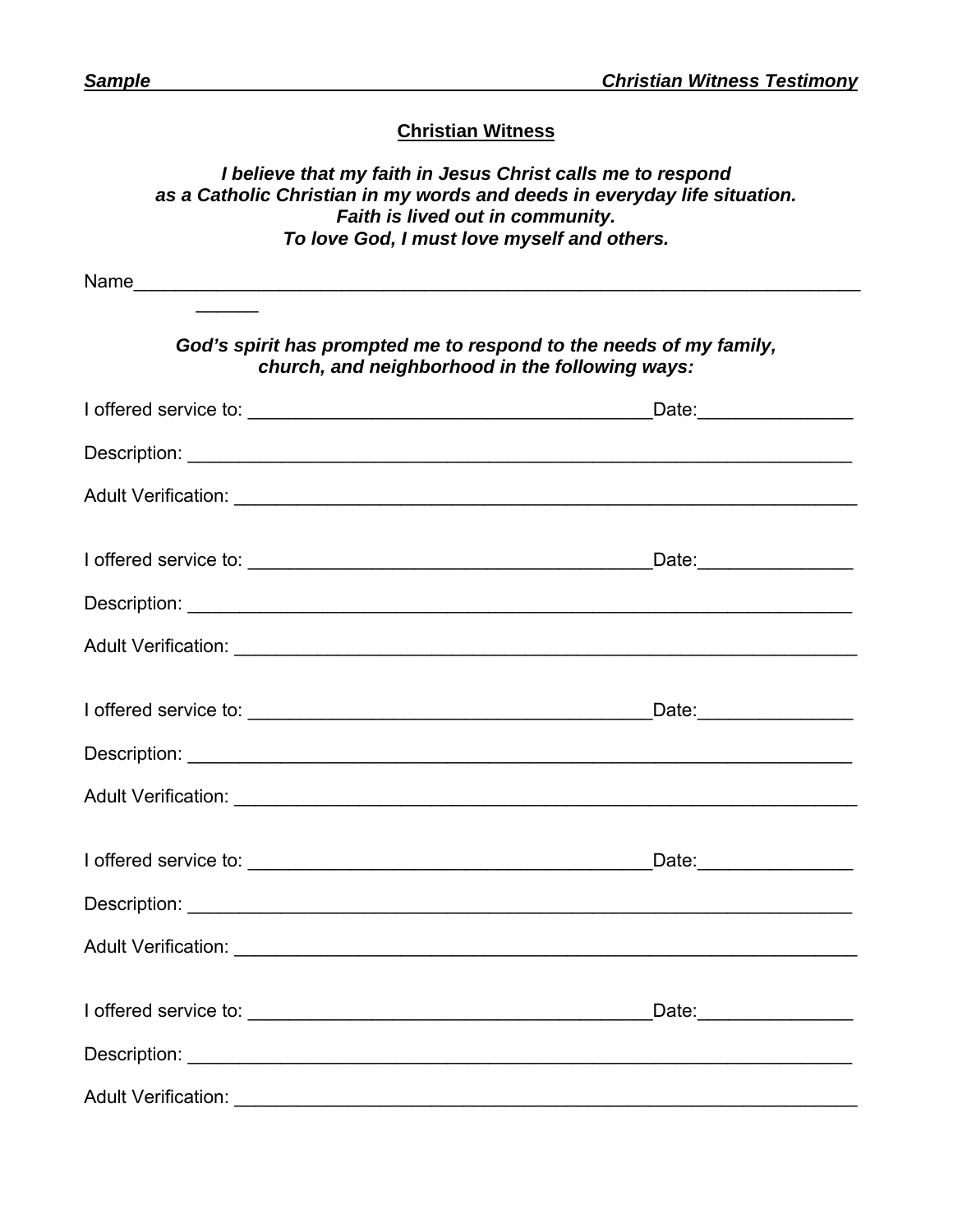# **The Confirmation Service Project**  *Not required but good practice!*

*"Christ has no body on earth but yours, No hands but yours, no feet but yours. Yours are the feet with which He goes about doing good, And yours are the hands with which He is to bless us now."*  - *St. Theresa of Avila* 

In the time of Confirmation preparation, each student will be expected to give some form of Christian witness and service. To be a mature Christian means not only to "know" one's faith, but to also accept the responsibility of acting in the name of Jesus Christ to our community.

The following is a suggested list of projects which would enable you to serve others, free of charge. You are asked to devote a minimum of \_\_\_\_\_ hours to this work. The time may be spent on one project or on several different activities.

Service projects performed by prior Confirmation classes are given here as suggestions:

- 1. Aide at Bible School
- 2. Altar Server
- 3. Assisted with Advent Sunday Pageant and Christmas Tableaux
- 4. Assisted with Parish Clean Up Day
- 5. Carousel Therapeutic Horse Farm
- 6. Collated papers and helped with parish mailings
- 7. Donated clothes to Emergency Services, Goodwill, etc
- 8. Donated hair to Locks of Love / Wigs for Kids
- 9. Donated Thanksgiving and Easter baskets to Emergency Services
- 10. Donated socks and mittens to Emergency Services
- 11. Hand Bell Choir
- 12. Helped with activities at parish picnic
- 13. Helped elderly neighbors with yard work
- 14. Library Summer Reading Program
- 15. Liturgical Ministry
- 16. Pet therapy at local nursing home
- 17. Religious Education teacher's aide
- 18. Ronald McDonald House: cooked and served food
- 19. Served at Graduation and Confirmation receptions
- 20. Sang in Parish Youth Choir
- 21. Sang Christmas Carols at nursing home
- 22. Volunteered at Family Fun Day
- 23. Volunteered at Summer Mission
- 24. Volunteered at Noah's Ark
- 25. Volunteered at Special Olympics

*Christian service should reach out beyond the "family circle" to the larger Christian Community. Hopefully, the candidate is already contributing as a responsible member of his/her family.*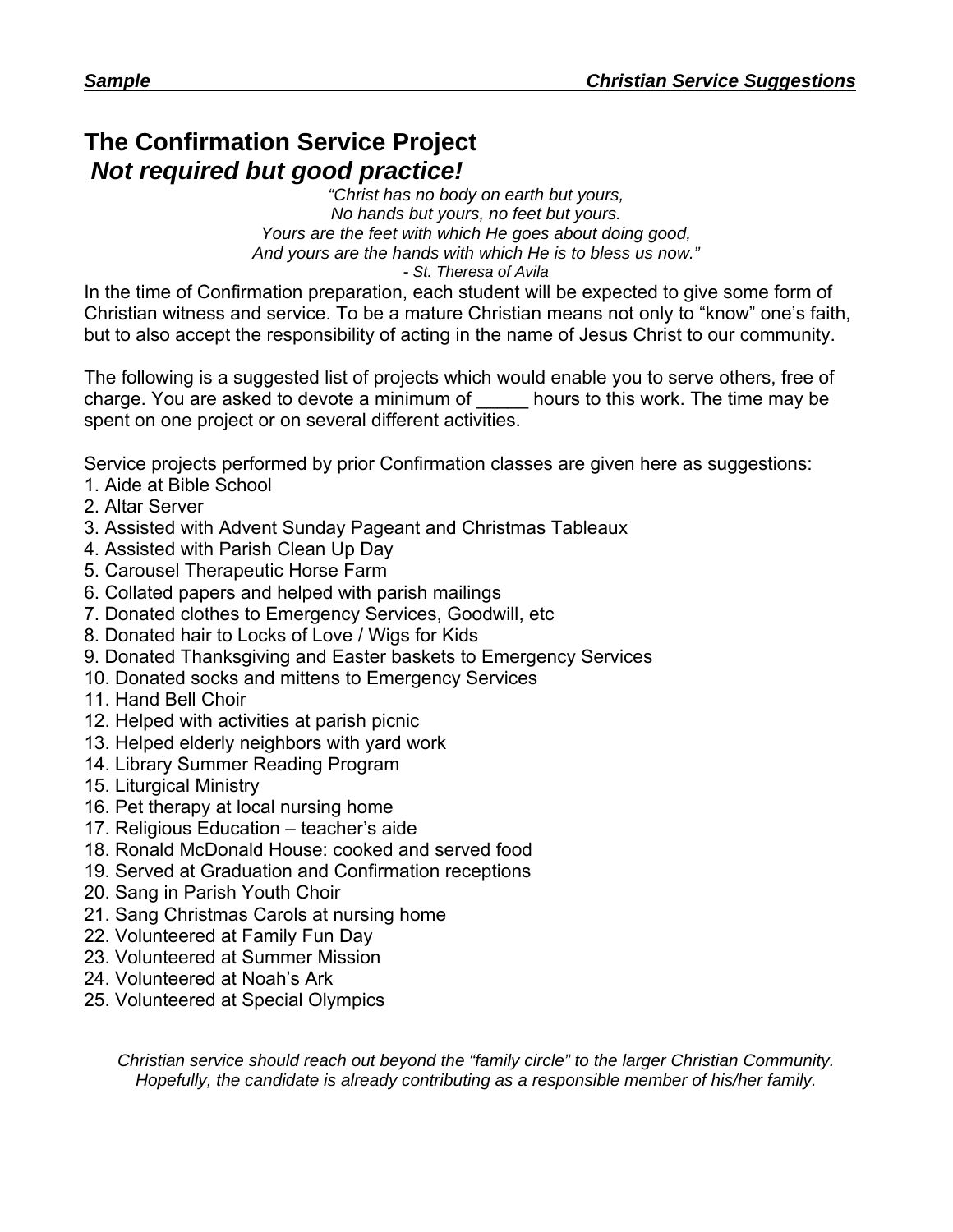| <i>sample</i> |  |
|---------------|--|
|---------------|--|

| <b>Christian Service Project Reflection</b>                                                                                                 |  |
|---------------------------------------------------------------------------------------------------------------------------------------------|--|
| "Whoever serves me must follow me, and where I am, there also will my servant be.<br>The Father will honor whoever serves me." - John 12:26 |  |
|                                                                                                                                             |  |
|                                                                                                                                             |  |
| What I did:                                                                                                                                 |  |
|                                                                                                                                             |  |
|                                                                                                                                             |  |
|                                                                                                                                             |  |
|                                                                                                                                             |  |
|                                                                                                                                             |  |
|                                                                                                                                             |  |
| What I did:                                                                                                                                 |  |
|                                                                                                                                             |  |
|                                                                                                                                             |  |
|                                                                                                                                             |  |
|                                                                                                                                             |  |
|                                                                                                                                             |  |
|                                                                                                                                             |  |
|                                                                                                                                             |  |
|                                                                                                                                             |  |
|                                                                                                                                             |  |
|                                                                                                                                             |  |
|                                                                                                                                             |  |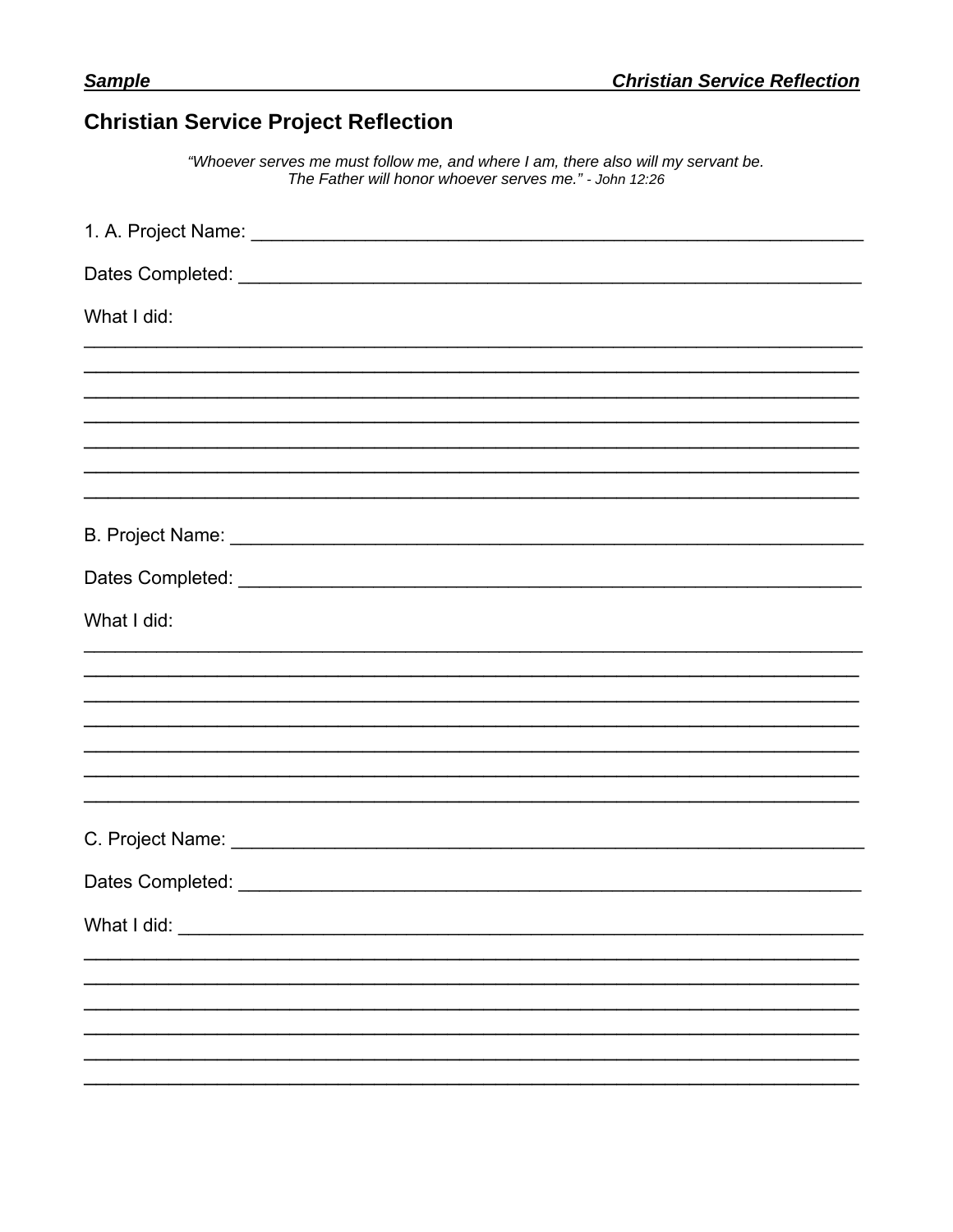| <u> 1989 - Jan Samuel Barbara, margaret eta idazlearen 1980an eta idazlearen 1980an eta idazlearen 1980an eta ida</u> |
|-----------------------------------------------------------------------------------------------------------------------|
|                                                                                                                       |
|                                                                                                                       |
|                                                                                                                       |
|                                                                                                                       |
| 2. Now that you have completed your service project(s), how would you describe the<br>experience?                     |
|                                                                                                                       |

3. Did you feel that God was present as you were doing service for others?

4. How will you continue to be of service after Confirmation?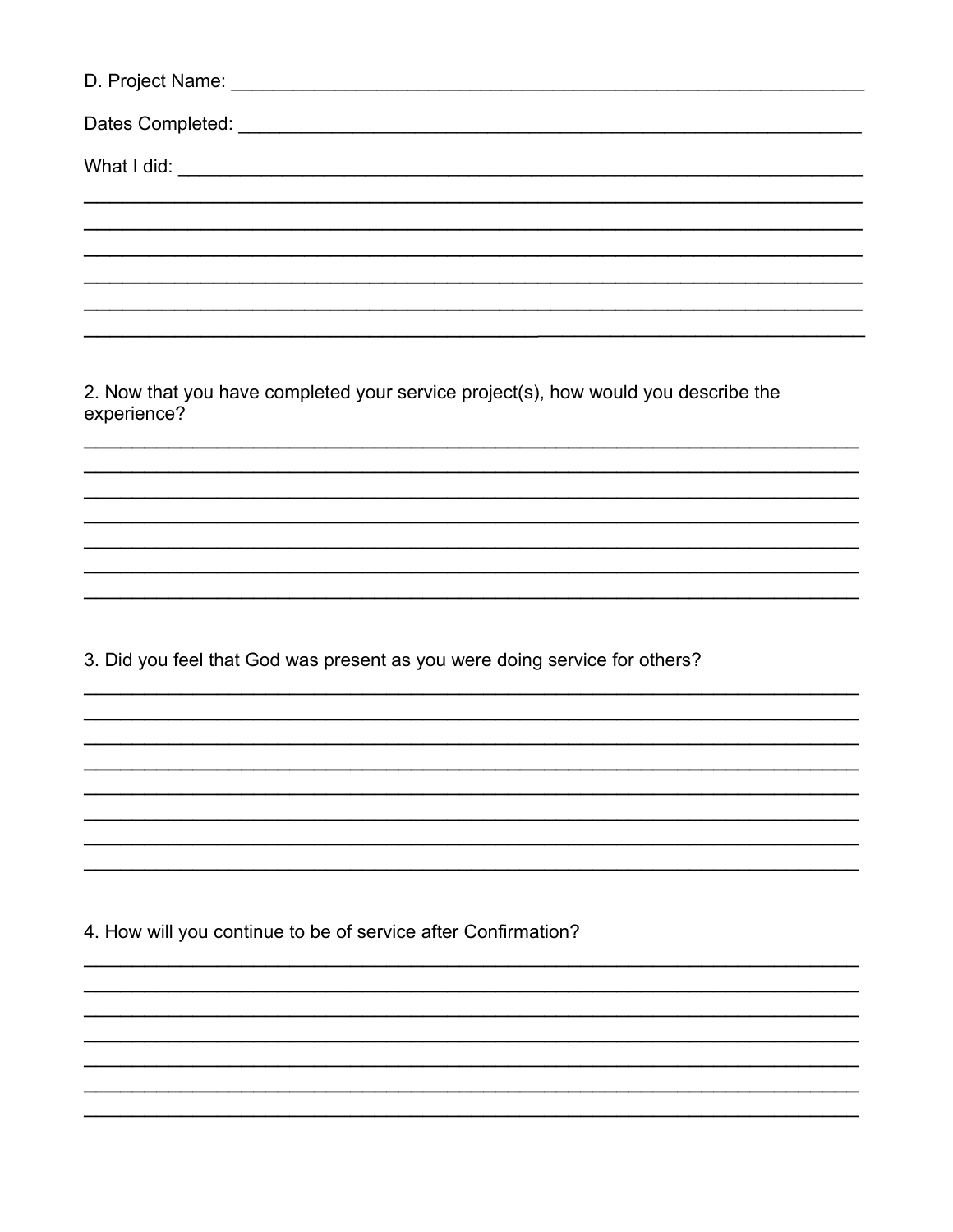# **Saintly Reflection**

As you prepare for the Sacrament of Confirmation, you being to look for a Confirmation Name.

The Church strongly suggests that you use the name that your parents gave to you at Baptism, because Confirmation brings us into the fullness of our Baptismal Call. Confirmation is the renewal of the Baptismal promises that your parents made on your behalf when you were a baby.

Whatever name you choose, your own or that of a favorite saint, we ask that you do some research about your namesake. We would like you to explore how this saint offers you witness to walk more closely with Christ.

#### **Reflection Guidelines:**

- Find out if you were named after a beloved family member or a favorite saint.
- Whether you select a different name in Confirmation, or continue with your Baptismal name, you must tell why you are doing so in your paper.
- Find out who your patron saint is and tell us about his or her life.
- What did they do with their lives that made them worthy of sainthood?
- Why did you select this person as a role model for the Confirmation process?

Pray, reflect, and let the Holy Spirit guide you in your search.

This reflection should be at least 1 page in length and you are encouraged to include either a symbol or depiction of the saint. It can be neatly handwritten or typed. Be sure to put your name on the top of the paper or on the cover sheet. This assignment is a personal reflection paper. It is not a research paper, however, you are expected to use reliable sources for your information about the particular saint. At the end of your paper, please include a reference list of any sources that you have used. Use Internet resources with caution, as they are sometimes unreliable. Check with your catechists about some of the approved sites.

This assignment will be due on DATE.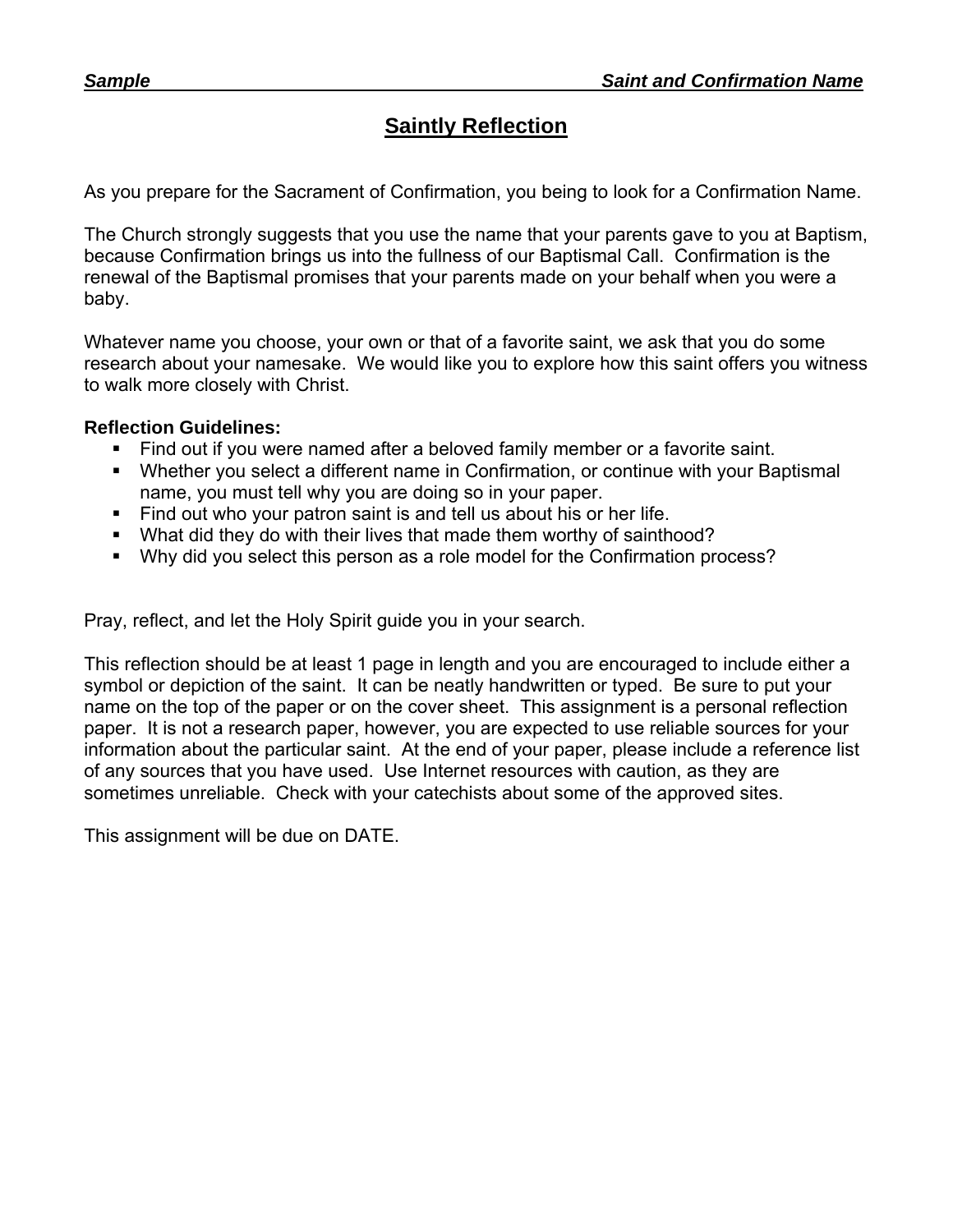

# The Communion of Saints

**Choose a Confirmation Name**  You may use your Baptismal name or a name chosen in honor of a special saint you admire. It is required that you select the name of a saint.

**Write a Saint Paper** Upon selecting a Saint's name, each of you will be required to research and write a paper on that Saint and tell why you chose that Saint for your Confirmation name. A web site may be helpful to you in this project.

#### **References you may want to use:**

Books about the Saints from the public library. Books about the Saints from the St. Joseph library (contact the Faith Formation Office for times). The following websites are recommended:

> AmericanCatholic.com NewAdvent.com DisciplesNow.com Lifeteen.com

(If you are able to find another reputable Catholic website, please contact the Faith Formation Office for verification.)

|                | To help you get started: |  |
|----------------|--------------------------|--|
| Saint Name     | $\sqrt{2}$ Feast Day     |  |
| Born           | Died                     |  |
| Resources Used |                          |  |
|                |                          |  |

 $\overline{\phantom{a}}$  , and the components of the components of the components of the components of the components of the components of the components of the components of the components of the components of the components of the c

What is important to you about this Saint?

#### **What you'll need to explain:**

- Who is your saint? What makes him/her special?
- When was he/she born? When did he/she die?
- How did this person live the Faith?
- Why can you learn from this person?
- Don't forget to site your resources! (What books/websites did you use?)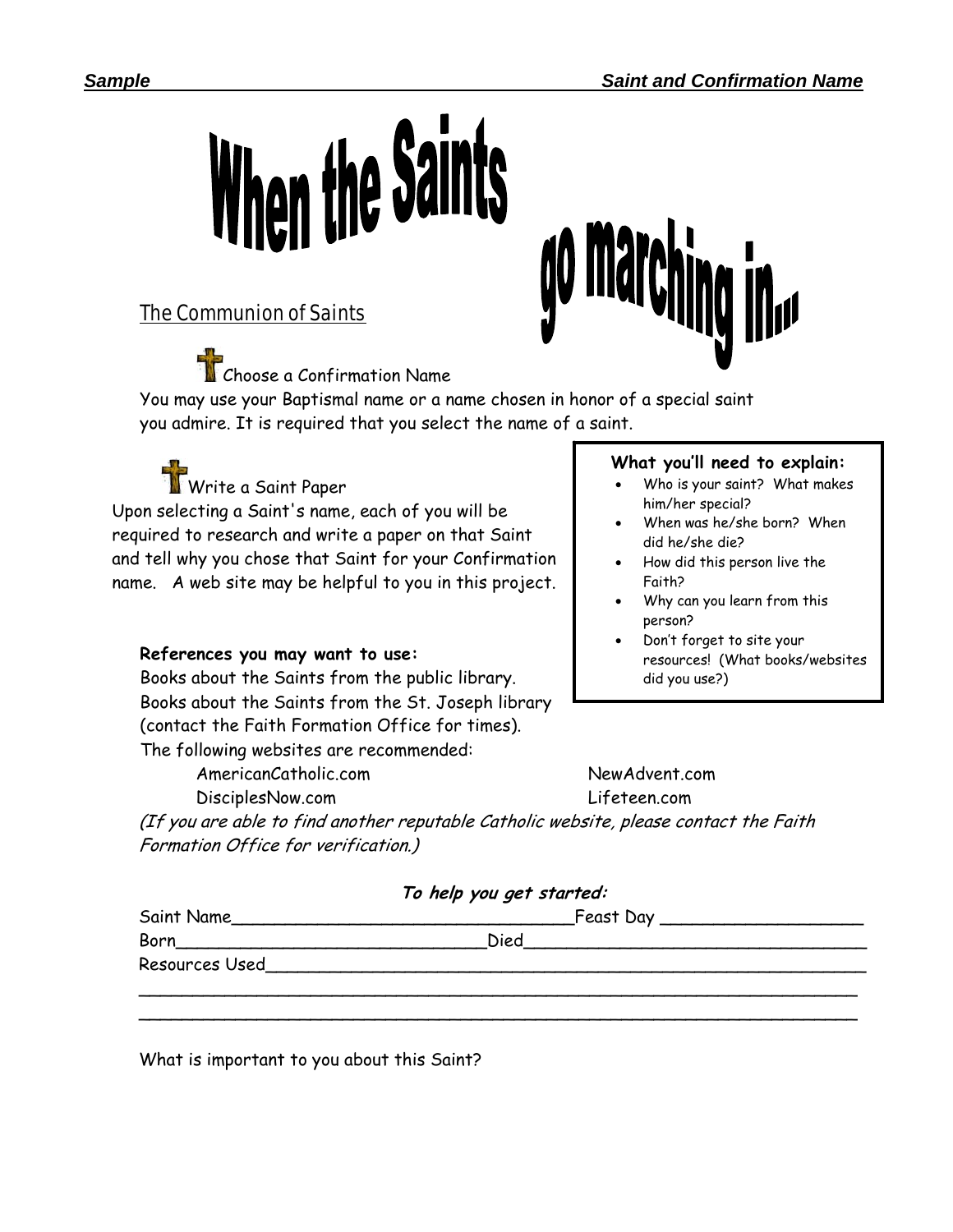# **My Patron – Sharing the Story of Your Saint**

The tradition of taking on a new name to show a new role can be traced back to the Old Testament. When Abram was called to lead his people to believe in the one God, his name was changed from Abram to Abraham, *"Father of many nations".* Again, in the New Testament, we find Simon's name changed to Peter, meaning *"rock",* because he was to become the rock upon which Jesus founded his Church.

Now that you are about to be confirmed, it is time to choose the name you will take as a sign of your growth in faith. You may also choose your Baptismal name as Confirmation is the completion of the Baptism experience.

*"I believe in the holy catholic Church, the communion of saints . . ."* 

Blessed Teresa of Calcutta discovered God's mission for her life in serving the poorest of the poor. Her simple yet profound message rings out clearly in today's world: We are all called to this earth in order that God's love and compassion might be given human form through our actions. She believed that: *The fruit of silence is prayer. The fruit of prayer is faith. The fruit of faith is love. The fruit of love is service. The fruit of service is peace.* 

\_\_\_\_\_\_\_\_\_\_\_\_\_\_\_\_\_\_\_\_\_\_\_\_\_\_\_\_\_\_\_\_\_\_\_\_\_\_\_\_\_\_\_\_\_\_\_\_\_\_\_\_\_\_\_\_\_\_\_\_\_\_\_\_\_\_\_\_\_\_\_\_\_\_

\_\_\_\_\_\_\_\_\_\_\_\_\_\_\_\_\_\_\_\_\_\_\_\_\_\_\_\_\_\_\_\_\_\_\_\_\_\_\_\_\_\_\_\_\_\_\_\_\_\_\_\_\_\_\_\_\_\_\_\_\_\_\_\_\_\_\_\_\_\_\_\_\_\_

\_\_\_\_\_\_\_\_\_\_\_\_\_\_\_\_\_\_\_\_\_\_\_\_\_\_\_\_\_\_\_\_\_\_\_\_\_\_\_\_\_\_\_\_\_\_\_\_\_\_\_\_\_\_\_\_\_\_\_\_\_\_\_\_\_\_\_\_\_\_\_\_\_\_

\_\_\_\_\_\_\_\_\_\_\_\_\_\_\_\_\_\_\_\_\_\_\_\_\_\_\_\_\_\_\_\_\_\_\_\_\_\_\_\_\_\_\_\_\_\_\_\_\_\_\_\_\_\_\_\_\_\_\_\_\_\_\_\_\_\_\_\_\_\_\_\_\_\_

 $\mathcal{L}_\text{max}$  and  $\mathcal{L}_\text{max}$  and  $\mathcal{L}_\text{max}$  and  $\mathcal{L}_\text{max}$  and  $\mathcal{L}_\text{max}$  and  $\mathcal{L}_\text{max}$ 

\_\_\_\_\_\_\_\_\_\_\_\_\_\_\_\_\_\_\_\_\_\_\_\_\_\_\_\_\_\_\_\_\_\_\_\_\_\_\_\_\_\_\_\_\_\_\_\_\_\_\_\_\_\_\_\_\_\_\_\_\_\_\_\_\_\_\_\_\_\_\_\_\_\_

\_\_\_\_\_\_\_\_\_\_\_\_\_\_\_\_\_\_\_\_\_\_\_\_\_\_\_\_\_\_\_\_\_\_\_\_\_\_\_\_\_\_\_\_\_\_\_\_\_\_\_\_\_\_\_\_\_\_\_\_\_\_\_\_\_\_\_\_\_\_\_\_\_\_

\_\_\_\_\_\_\_\_\_\_\_\_\_\_\_\_\_\_\_\_\_\_\_\_\_\_\_\_\_\_\_\_\_\_\_\_\_\_\_\_\_\_\_\_\_\_\_\_\_\_\_\_\_\_\_\_\_\_\_\_\_\_\_\_\_\_\_\_\_\_\_\_\_\_

 $\_$ 

\_\_\_\_\_\_\_\_\_\_\_\_\_\_\_\_\_\_\_\_\_\_\_\_\_\_\_\_\_\_\_\_\_\_\_\_\_\_\_\_\_\_\_\_\_\_\_\_\_\_\_\_\_\_\_\_\_\_\_\_\_\_\_\_\_\_\_\_\_\_\_\_\_\_

\_\_\_\_\_\_\_\_\_\_\_\_\_\_\_\_\_\_\_\_\_\_\_\_\_\_\_\_\_\_\_\_\_\_\_\_\_\_\_\_\_\_\_\_\_\_\_\_\_\_\_\_\_\_\_\_\_\_\_\_\_\_\_\_\_\_\_\_\_\_\_\_\_\_

### **Saint Research / Confirmation Patron**

1. The saint I chose to pray to and imitate in my preparation for Confirmation is:

2. I chose this patron Saint because:  $\blacksquare$ 

3. Pretend you are the Saint's biographer. On the lines below, write a summary of your Saint's life story.

4. What event in the life of this Saint most impressed you? Why?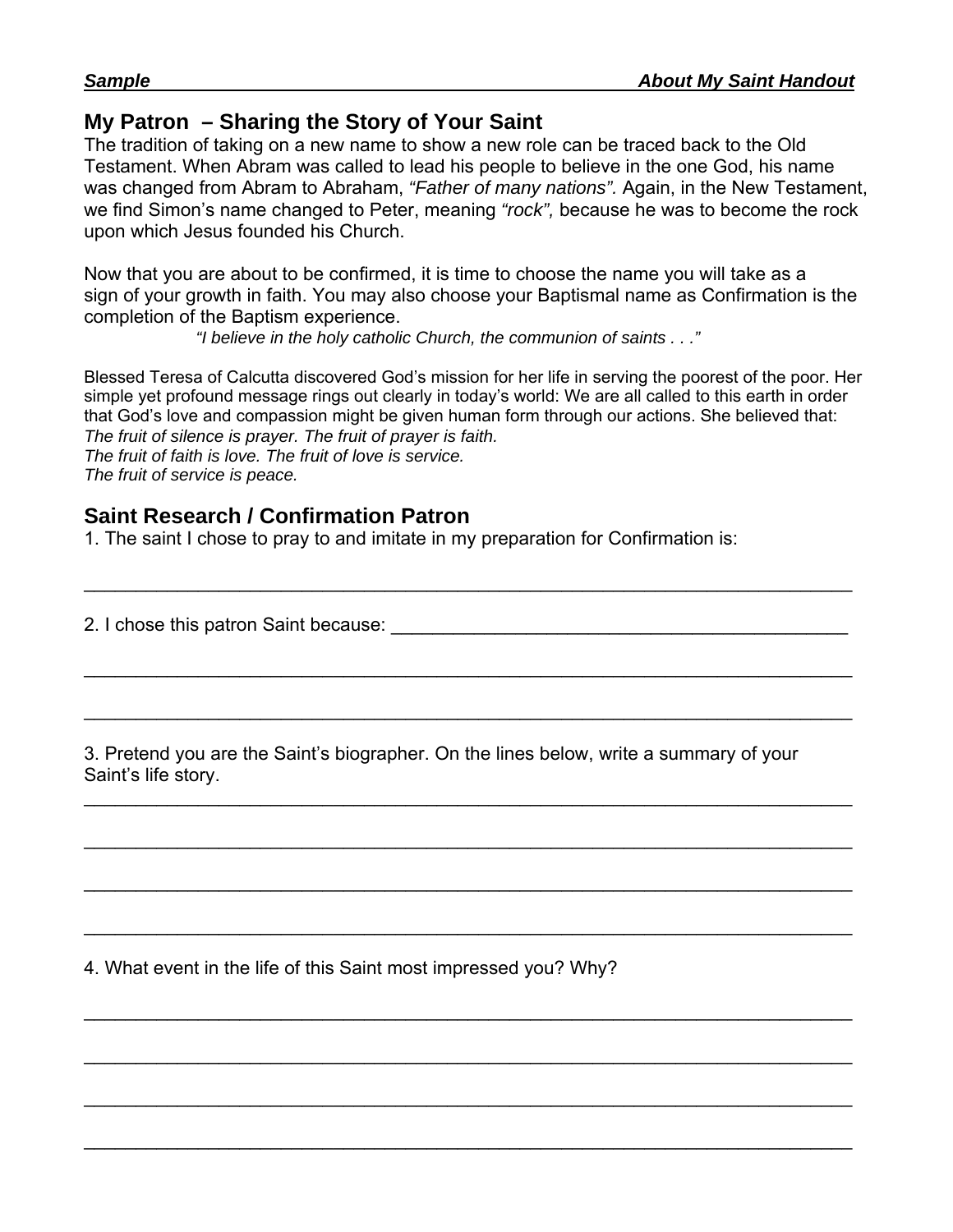| 6. How could you imitate this Saint today? Be specific! _________________________           |
|---------------------------------------------------------------------------------------------|
|                                                                                             |
| 7. Explain why your Patron Saint is meaningful to you. <u>Cambron and the manual proper</u> |

If your child was baptized at another church, *please attach* a copy of the baptismal certificate to this page.

#### *Please note:*

We cannot confirm any candidate if we do not have a copy of his/her Baptismal Certificate. Please ensure that we have a copy of his/her Baptismal Certificate with a raised seal again.

\_\_\_\_\_\_\_\_\_\_\_\_\_\_\_\_\_\_\_\_\_\_\_\_\_\_\_\_\_\_\_\_\_\_\_\_\_\_\_\_\_\_\_\_\_\_\_\_\_\_\_\_\_\_\_\_\_\_\_\_\_\_\_\_\_\_\_\_\_\_\_\_\_\_

If Baptismal Certificates are in a foreign language, please attach a translation. If there is any change to child's legal name or parent change through adoption, please attach copy of official court document. Information must be changed in the Baptismal Register and a copy of the legal document is required in order for parishes to make these changes.

### *Attach a copy of the Candidate's Baptismal Certificate to this page.*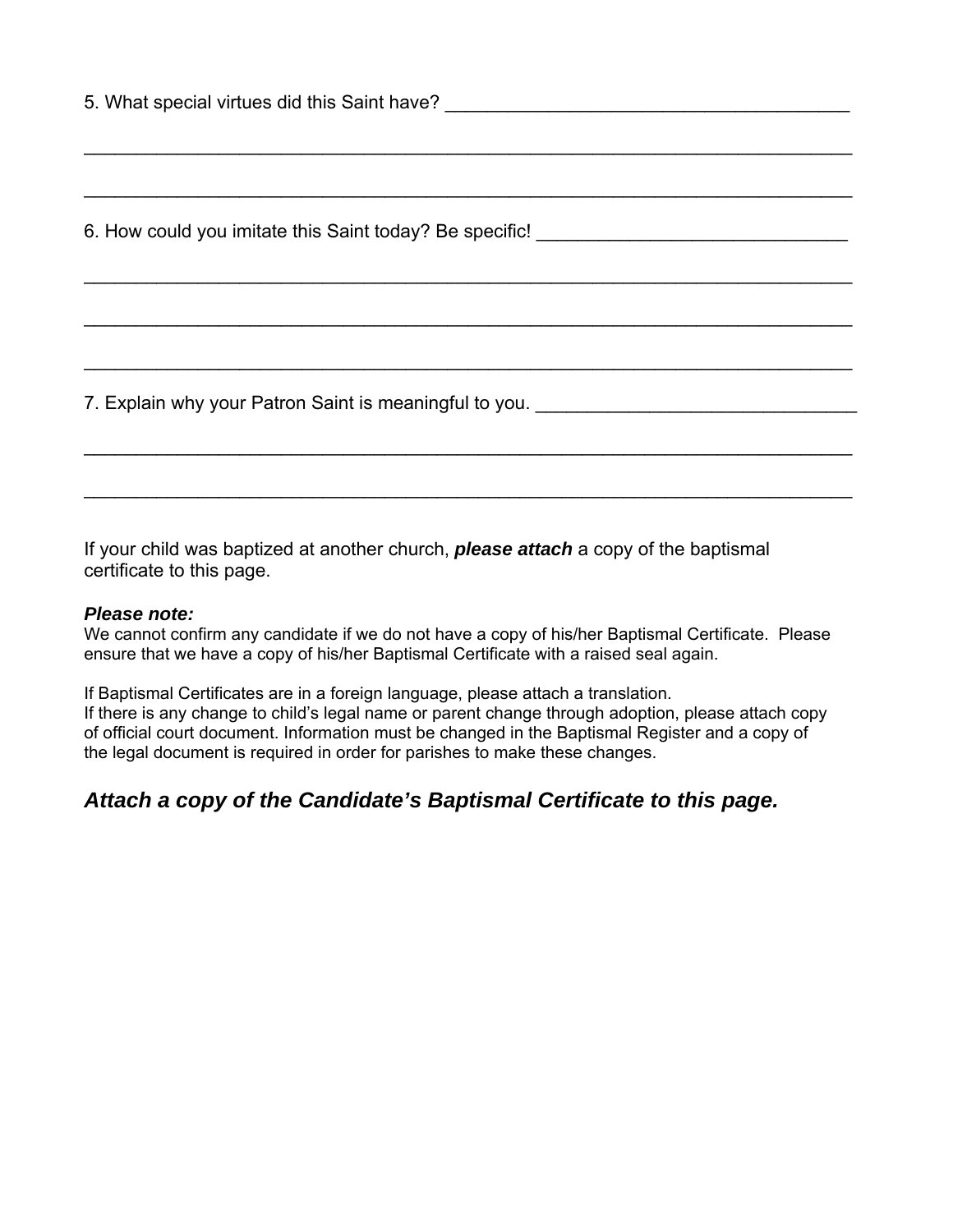# **The Sacrament of Confirmation With Bishop David A. Zubik Bishop of Pittsburgh**

As we continue to prepare for the Sacrament of Confirmation, parents and/or sponsors are invited to attend two sessions to learn more about what it means to grow in the Catholic Faith. In 2010, Bishop David A. Zubik provided resources for Catechists to use in immediate preparation for the Sacrament of Confirmation. Refer to the resources provided by the Diocese of Pittsburgh, or contact the Department for Religious Education for more information.

**These resources are best used in the context of immediate preparation and when the sponsor or parent is present to support the Candidate**. Use these two sessions as opportunities to catechize parents, sponsors, and candidates, as well as to build community. Make the dates, times, and expectations of attendance clear in advance, sending out specific invitations to the parents and sponsors of Candidates. Be creative in the usage of these materials, and enthusiastic about this important opportunity for formation.

#### **Session One:** 2 *Hours*

This is an excellent session for a parent or sponsor to attend with the Candidate, as students will relate that they enter into the Church through Baptism, the fundamental sacrament, and are fully initiated through Confirmation and Eucharist. The basics of sacramental life will be discussed, as well as the specific concepts about the Sacrament of Confirmation. In this session, we have an opportunity to remind students and adults that Confirmation is not *"graduation from the Church"*, but rather a time for making a deeper commitment to the Church.

Together, Candidates and sponsors or parents will reflect on Scripture and their collective Faith and Life Experiences, thus forming a closer bond as a community of Christ.

#### *Suggestions:*

- *Select date near the end of the Immediate Preparation Time.*
- *Allow for two hours to complete activities and video.*
- *Welcome the group and provide overview of the time together.*
- *Assign groups of 6, including adults and youth. Designate one leader to facilitate discussion.*
- *Follow the Lesson Overview and administer lesson as indicated.*
- *Provide opportunity for prayer, scripture, video review, discussion, and reflection.*
- *If there is any information about the date, time, dress code, or rehearsal for the Sacrament of Confirmation taking place, this would be a suitable time to address those particulars.*
- *Provide some refreshments for this special session and encourage community. If your parish has a youth ministry program, this is a good opportunity to invite the Youth Minister and youth to serve by providing and serving refreshments.*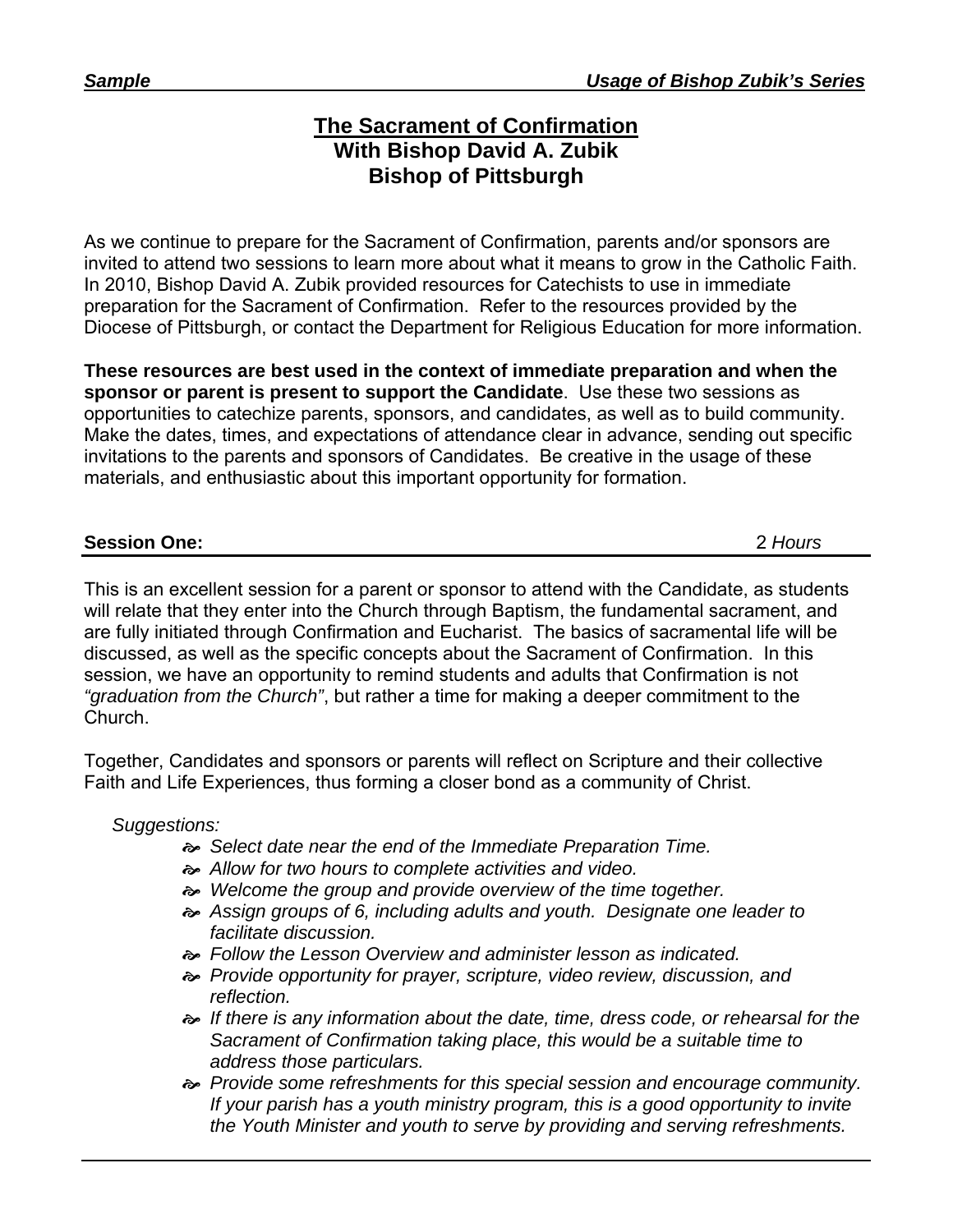In this session, Candidates and adults will explore God's plan for life and how we are to live out our faith through the Gifts of the Holy Spirit. As groups reflect on the Scriptures provided and relate the seven gifts of the Holy Spirit with their daily life, all present will have an opportunity to grow more rooted in their Catholic Faith. In addition to the video presentation, it may be appropriate to invite the Youth Minister of the parish, teens, and/or young adults to attend and share a brief witness about how they are living their Catholic Faith now, after receiving the Sacrament of Confirmation. Other members of the parish family may also be invited to join the group or share a witness, represent a ministry, or simply be present in support.

### *Suggestions:*

- *Select date near the end of the Immediate Preparation Time.*
- *Allow for two hours to complete activities and video.*
- *Welcome the group back and provide overview of the time together.*
- *Assign groups of 6, including adults and youth. Designate one leader to facilitate discussion. If your parish has a youth ministry program, this is a good opportunity to invite the Youth Minister and youth to serve by facilitating small groups.*
- *Follow the Lesson Overview and administer lesson as indicated.*
- *Provide opportunity for prayer, scripture, video review, discussion, and reflection.*
- *If Candidates participated in the Rite of Enrollment, this would be a suitable time to remind them about their commitments and review the various opportunities for continued growth available to them.*
- *Provide some refreshments for this special session and encourage community.*

### **Follow Up:** *Ongoing*

Encourage Candidates and adults to stay connected with each other, and with the parish community, through involvement with Youth Ministry and parish ministry. Share mailing lists, contact information, and the particular gifts that you have witnessed (in either the Candidates or the adults) with other parish ministry leaders and pray for each person to find their role in building up the Kingdom of God.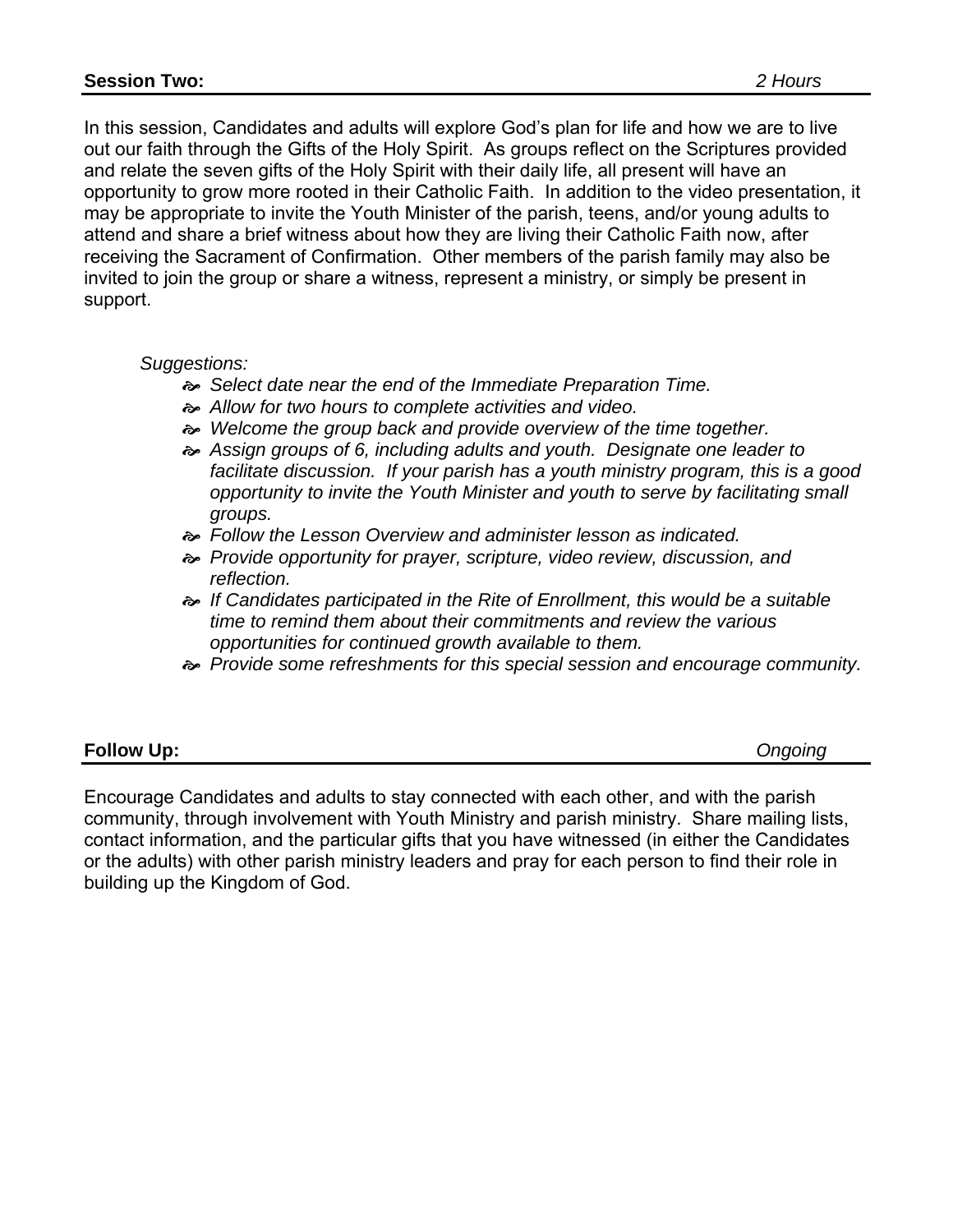### Activities with Students

### *The DOVE*

### *Goal*

*To provide an opportunity for parents and students to participate in a prayer experience and thoughtful representation of the way the Holy Spirit works in their lives. This representation is to be shared with the entire faith community.* 

### *Procedures*

*1. Gather parents and candidates together for a reflection on 1 Corinthians 12:9-13:* 

**But as it is written:** 

"What eye has not seen, and ear has not heard, and what has not entered the human heart, **what God has prepared for those who love him,"**

this God has revealed to us through the Spirit.

For the Spirit scrutinizes everything, even the depths of God. **Among human beings, who knows what pertains to a person except the spirit of the person that is within? Similarly, no one knows what pertains to God except the Spirit of God. We have not received the spirit of the world but the Spirit that is from God, so that we may understand the things freely given us by God. And we speak about them not with words taught by human wisdom, but with words taught by the Spirit, describing spiritual realities in spiritual terms[.\\*](http://www.usccb.org/bible/1corinthians/2/#54002013-1#54002013-1)**

- *2. Explain how the Dove is a symbol of the Holy Spirit. Connect the idea of raising our prayers to God with putting our prayers in writing. Highlight the concept of the Holy Spirit praying for us when we cannot (Romans 8:26). Invite candidates and parents to consider what this means in their own prayers lives, especially in this time of preparation for the Sacrament of Confirmation.*
- *3. Send parents and candidates off with the dove cut out and invite them to write their prayers of the Holy Spirit along the edge of the dove. \*Recommendation is to use white doves with red pens.*
- *4. Collect doves and attach doves together by wings and bodies to make large wreaths. These wreaths may be on display in the church during the Sacrament of Confirmation.*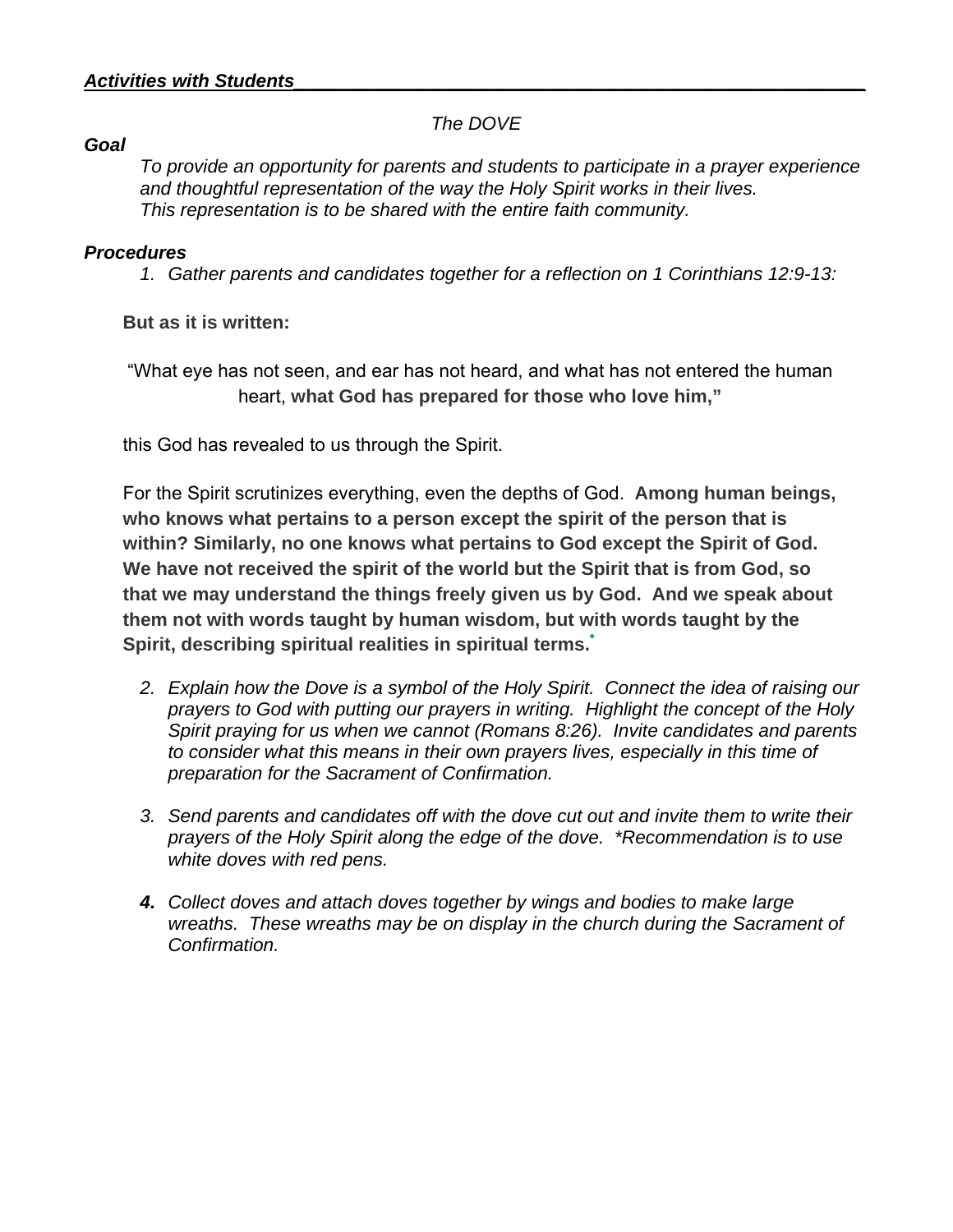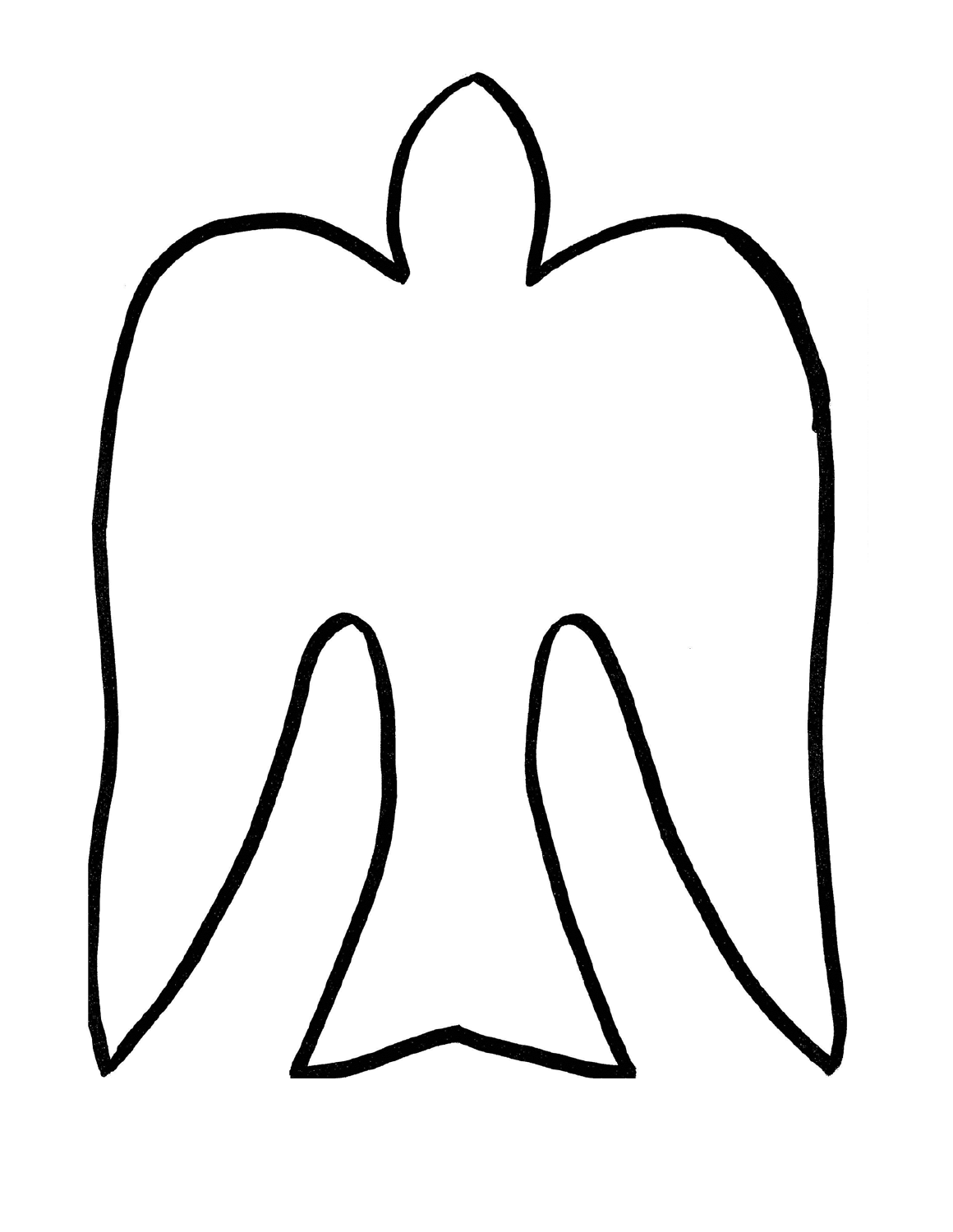### **Prayer for the Gifts of the Holy Spirit**

*Saint Alphonsus Liguori* 

Holy Spirit, Divine Consoler, I adore You as my true God, with [God](http://www.catholic.org/encyclopedia/view.php?id=5217) the Father and [God](http://www.catholic.org/encyclopedia/view.php?id=5217) the Son. I adore You and unite myself to the [adoration](http://www.catholic.org/encyclopedia/view.php?id=228) You receive from the [angels](http://www.catholic.org/saints/angel.php) and saints.

I give You my heart and I offer my ardent thanksgiving for all the [grace](http://www.catholic.org/encyclopedia/view.php?id=5305) which You never cease to bestow on me.

O Giver of all [supernatural](http://www.catholic.org/encyclopedia/view.php?id=11159) gifts, who filled the [soul](http://www.catholic.org/encyclopedia/view.php?id=10963) of the Blessed Virgin Mary, Mother of God, with such immense favors, I beg You to visit me with Your [grace](http://www.catholic.org/encyclopedia/view.php?id=5305)  and Your love and to grant me the gift of holy fear, so that it may act on me as a check to prevent me from falling back into my past sins, for which I beg pardon.

Grant me the gift of piety, so that I may serve You for the future with increased fervor, follow with more promptness Your holy inspirations, and observe your divine precepts with greater fidelity.

Grant me the gift of knowledge, so that I may know the things of [God](http://www.catholic.org/encyclopedia/view.php?id=5217) and, enlightened by Your holy teaching, may walk, without deviation, in the path of eternal salvation.

Grant me the gift of fortitude, so that I may overcome courageously all the assaults of the devil, and all the dangers of this world which threaten the salvation of my soul.

Grant me the gift of counsel, so that I may choose what is more conducive to my spiritual advancement and may discover the wiles and snares of the tempter.

Grant me the gift of understanding, so that I may apprehend the divine mysteries and by [contemplation](http://www.catholic.org/encyclopedia/view.php?id=3316) of heavenly things detach my thoughts and affections from the vain things of this miserable world.

Grant me the gift of wisdom, so that I may rightly direct all my actions, referring them to [God](http://www.catholic.org/encyclopedia/view.php?id=5217) as my last end; so that, having loved Him and served Him in this life, I may have the [happiness](http://www.catholic.org/encyclopedia/view.php?id=5521) of possessing Him eternally in the next. Amen.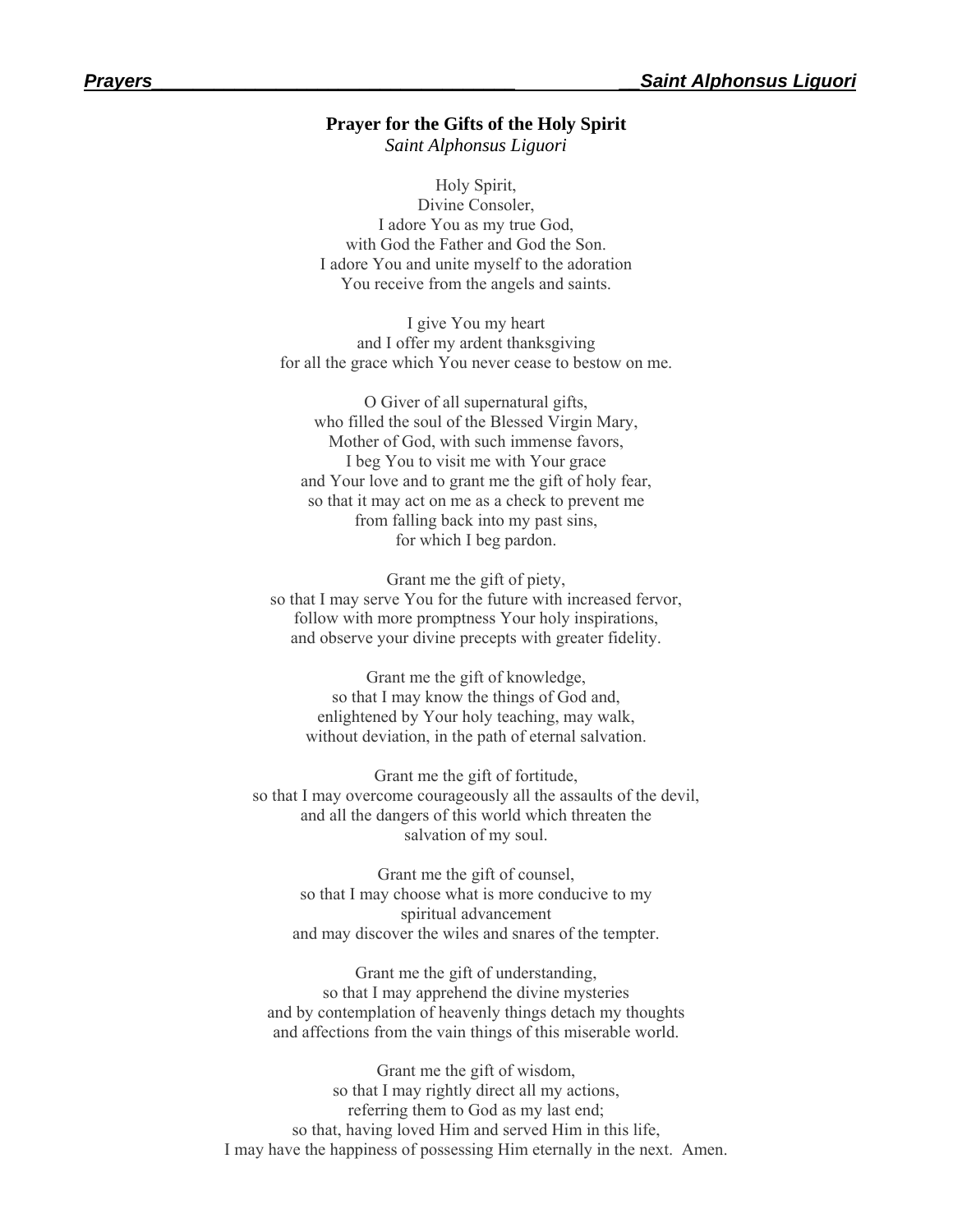### **Prayer for the Seven Gifts of the Holy Spirit**

O Lord Jesus Christ, Who, before ascending into heaven, didst promise to send the Holy Ghost to finish Thy work in the souls of Thy Apostles and Disciples, deign to grant the same Holy Spirit to me, that He may perfect in my soul the work of Thy grace and Thy love.

Grant me the Spirit of Wisdom that I may despise the perishable things of this world and aspire only after the things that are eternal,

the Spirit of Understanding to enlighten my mind with the light of Thy divine truth,

> the Spirit of Counsel that I may ever choose the surest way of pleasing God and gaining Heaven,

the Spirit of Fortitude that I may bear my cross with Thee, and that I may overcome with courage all the obstacles that oppose my salvation,

the Spirit of Knowledge that I may know God and know myself and grow perfect in the science of the Saints,

the Spirit of Piety that I may find the service of God sweet and amiable,

the Spirit of Fear that I may be filled with a loving reverence towards God, and may dread in any way to displease Him. Mark me, dear Lord, with the sign of Thy true disciples and animate me in all things with Thy Spirit.

Amen.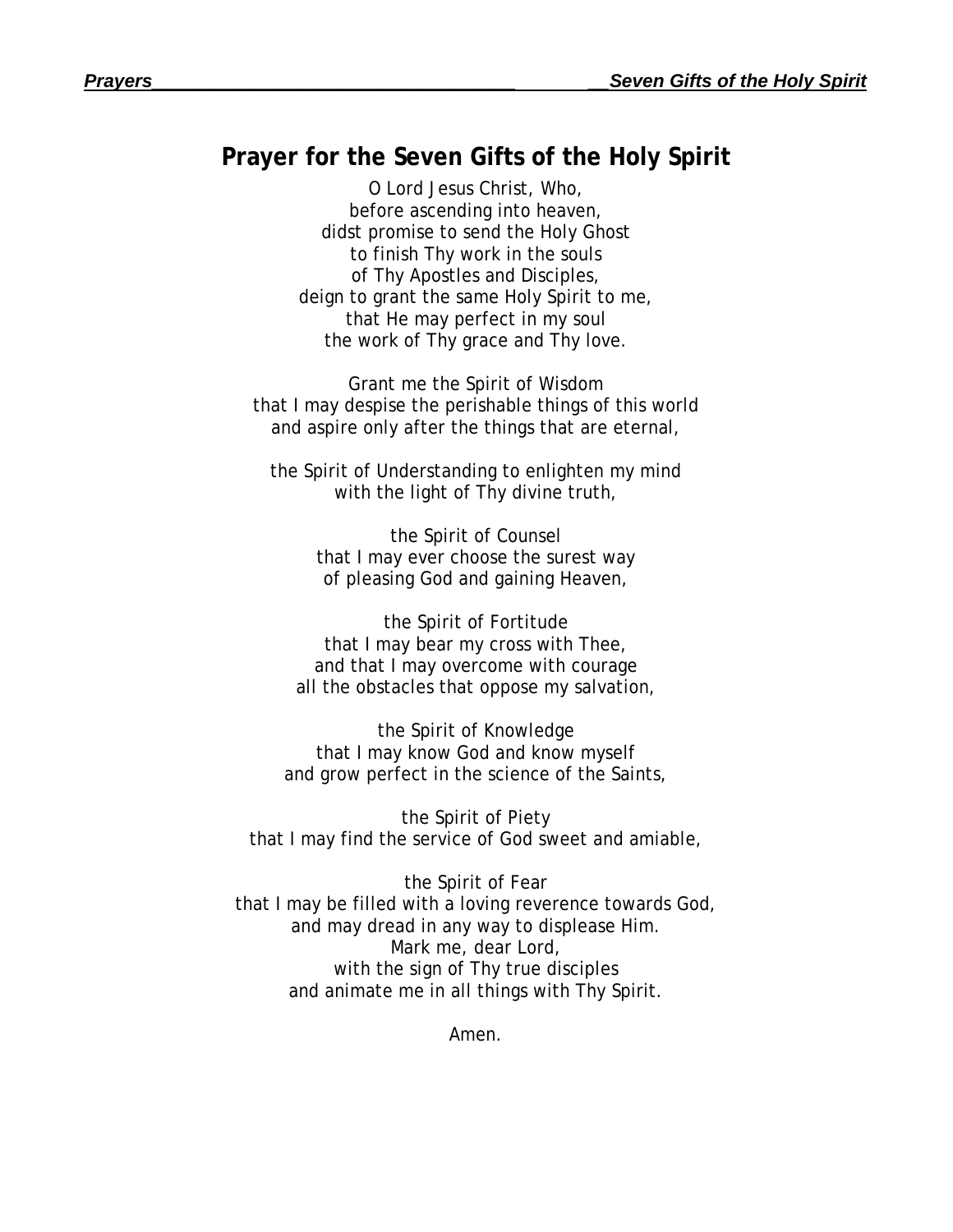### **Come Holy Spirit**

Come Holy Spirit, fill the hearts of your faithful and kindle in them the fire of your love. Send forth your [Spirit](http://www.catholic.org/encyclopedia/view.php?id=11004) and they shall be created. And You shall renew the face of the earth.

O, God, who by the light of the Holy Spirit, did instruct the hearts of the faithful, grant that by the same [Holy Spirit](http://www.catholic.org/encyclopedia/view.php?id=5854) we may be truly wise and ever enjoy His consolations, Through [Christ](http://www.catholic.org/clife/jesus) Our Lord, Amen.

**Prayer to the Holy Spirit - Prayer of St. Augustine**  Breathe into me, Holy Spirit, that my thoughts may all be holy.

Move in me, Holy Spirit, that my work, too, may be holy.

Attract my heart, Holy Spirit, that I may love only what is holy.

Strengthen me, Holy Spirit, that I may defend all that is holy.

Protect me, Holy Spirit, that I may always be holy.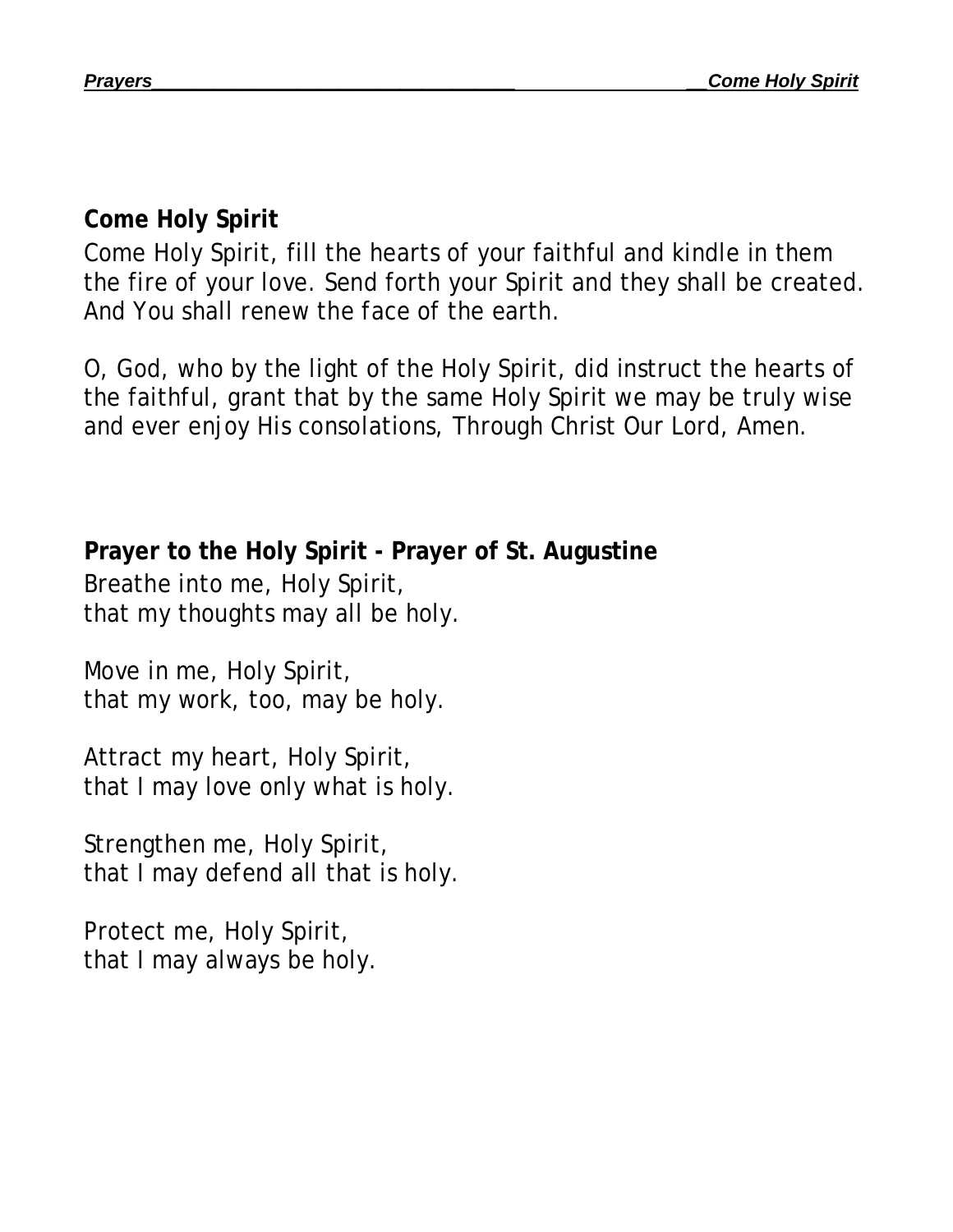### **The Confirmation Retreat: A How to Guide**



A retreat is, by definition, different from the ordinary.

A retreat is an opportunity to step back from daily life and reflect on God's presence, goodness, and grow in relationship with Him.

The *Catholic Encyclopedia* describes the necessity of s uch retreats: *"In the fever and agitation of modern life, the need of meditation and spiritual repose impresses itself on Christian souls who desire to reflect on their eternal destiny, and direct their life in this world towards God."* 

### **Components of a Retreat:**

**The Warm-up** Starting a retreat with some developmentally and age appropriate "ice breaker" activity often helps the participants to open up and put down their guards before entering in to the content portion of a retreat. During longer retreats, incorporating more than one "ice breaker" may be necessary. Refer to [www.thesource4ym.com/games](http://www.thesource4ym.com/games) or [www.group-games.com](http://www.group-games.com/) for examples.

**Prayer & Spiritual Component** Setting the tone for the retreat by offering thoughtful prayer experiences and opportunities to connect with God are an important part of the retreat. Remember that everyone comes in to retreat from different places, and sometimes it's necessary to incorporate the multiple intelligences in to prayer experiences in order to help them connect with God. Sometimes, developing a theme and building the retreat around that helps, especially with middle school youth.

Example: "Why Catholic?" *with sessions called Why Faith?, Why Church?, Why Catholic?, Why Sacraments?, Why Confirmed?*; or "Super Holy" *with sessions themed around the Universal Call to Holiness, Grace, and the Gifts and Fruits of the Holy Spirit*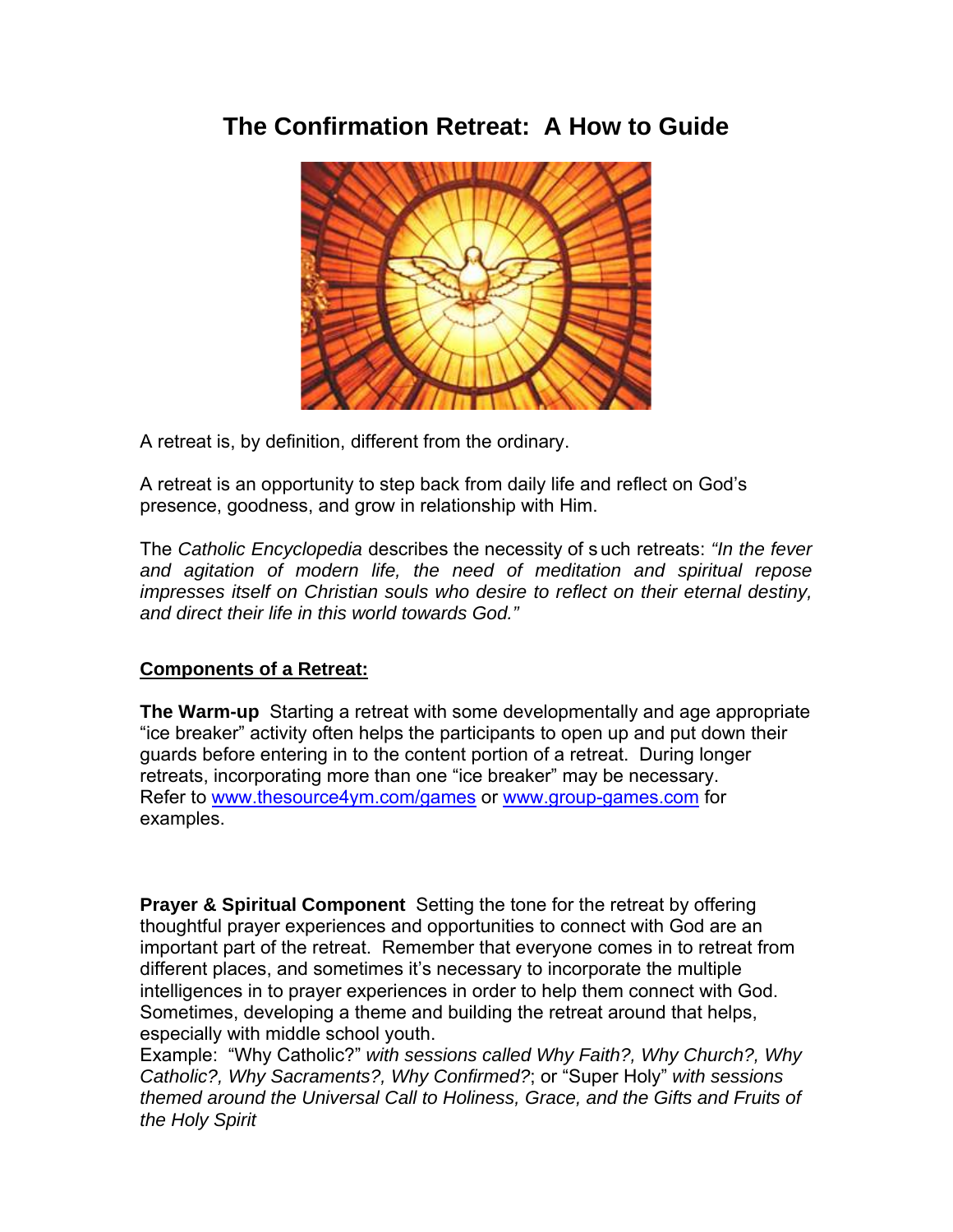**Evangelistic Catechesis** on topics and the theme is the hinge of every retreat. The presentations and approach of the presenter can "make or break" a retreat. This is important to consider, especially with confirmation retreats, because of the various experiences of the participants. Different stages of adolescence require different presentation styles. By approaching catechesis through the lens of evangelization, presenters can often hold the attention of the audience longer and have the ability to engage participants in personal conversion and relationship with Christ.

*"Catechesis for life in Christ seeks to inspire individuals and communities to allow life in Christ to be the vital principle of all their activity."*  (Summary of the National Directory for Catechesis, p. 24)

**Sacrament** i.e. Reconciliation, Liturgy, Adoration

Retreats are great opportunities to expose young people to different experiences of the sacramental lie of the Church. It's important to appropriately prepare young people for these experiences and take the time to process and explain what is happening.

Examples:

- Explaining why we adore the Blessed Sacrament and what the significance of Exposition and Benediction is.
- Offering the readings for liturgy and challenging retreatants to follow along and think about how they connect with what the Priest or Deacon shares in his homily.
- Preparing young people for the Sacrament of Reconciliation by offering them an Examination of Conscience for youth and explaining Reconciliation as a testament of God's Mercy.

**Discussion/Processing** Offering discussion guides, or better yet, trained facilitators to affirm.

Some questions to include in processing and discussion guides:

- How would you describe your relationship with God? Would you like to see anything about your relationship with God change?
- Why do you want to be Confirmed?
- What do you think about….*something in relation to the topics of the talks…*?
- What did you hear the speaker (*or better yet, use the name of the presenter)* share today that stood out to you?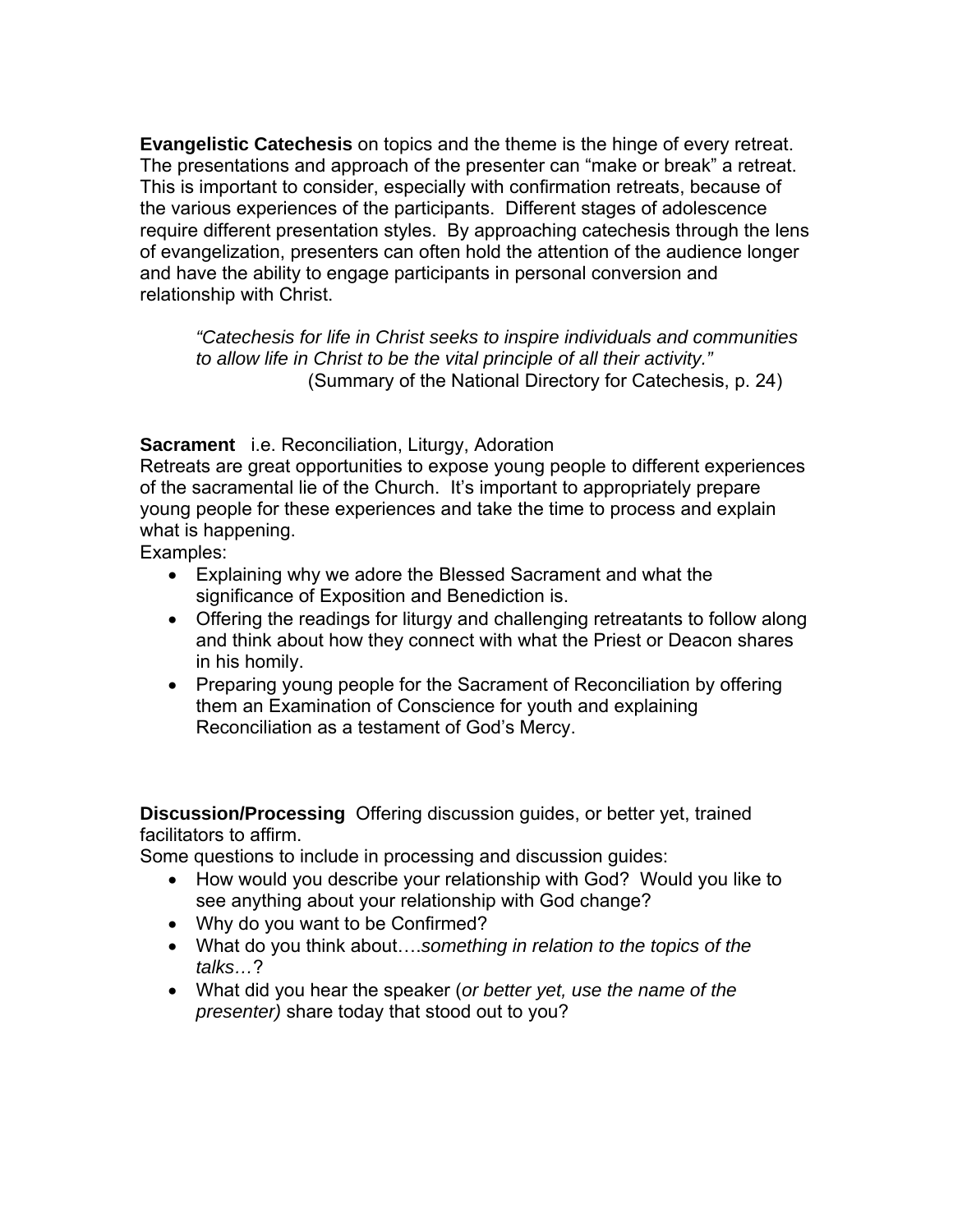### **Things that you may want to add**

*.* 

*Adult or Teen Facilitators* trained in evangelization, and confirmed disciples of Christ. People who are walking with the Lord in their every day life, living as witnesses, and comfortable sharing their faith with others are excellent examples to young people.

*Different Voices* often enhance the messages being proclaimed. Consider inviting guests from the community, parish, or region.

Before inviting them, consider the criteria for facilitators: *People who are walking with the Lord in their every day life, living as witnesses, and comfortable in sharing their faith with others* 



*Contemporary Music* presents an encounter with God through the vernacular language and engaging melodies which young people today respond to remarkably. However, many of our tradition Sacred Hymns are beautiful and offer a sense of familiarity, enhancing prayer experiences. Consider incorporating both in the retreat, using a mix of both for background music during prayer, or perhaps in the Liturgy or Adoration. Some contemporary music is so engaging that it would be appropriate to have in the back ground during lunch and free time.

*Personal Connection* with community in the form of letters, parishioners serving during the retreat, etc. This will help young people to feel comfortable in celebrating and practicing their Catholic faith for years to come.

*Connection with the Church* in various ways, like personal invitations to be lectors or catechist aids for Religious Education. Follow up in the parish helps to strengthen the concept that Confirmation is not the end, but rather an important part of the journey of faith.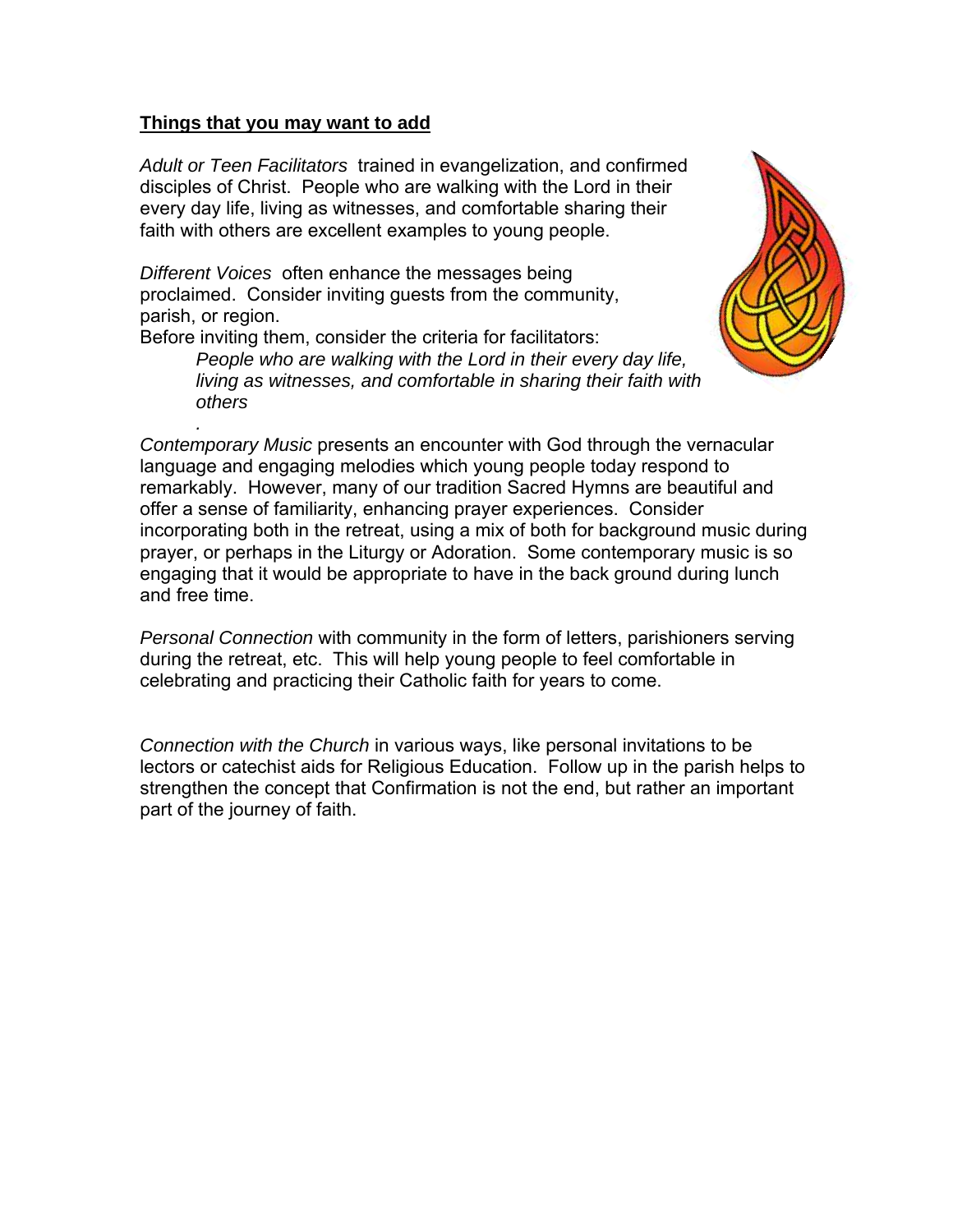# Super Holy

**Catechetical Themes:** Our Universal Call to Holiness

"There is one body and one Spirit, just as you were called to the one hope that belongs to *your call*" (Eph. 4:4).

St. Francis de Sales is known for his teaching that all Christians are called to holiness. Blessed Jose del Rio, and the martyrs who marched before and after him, were known for living this call. The teaching of the universal call to holiness did not originate with the Second Vatican Council, as it has always been part of the Christian tradition. Consider the very words that Christ spoke to His disciples.

"Universal call," means, quite simply, that *all* men and women and called to holiness. Pope Pius XI explains our "universal call" in *Casti Connubii*, as: *"All men of every condition,"* **in whatever state of life they are**, *"can and ought to imitate that most perfect example of holiness,"* Christ himself, "*and by God's grace to arrive at the summit of perfection."* (n. 23) The Second Vatican Council clearly outlines components of this holiness in Chapter 5 of *Lumen Gentium*.

### **The Church and Holiness**

"The Church is believed to be indefectibly holy" (n. 39), for Christ gave himself up for her "that he might sanctify her," uniting her to himself as his body and perfecting her by the gift of the Holy Spirit. **Because the Church is holy, all members of the Church are called to be holy, "to become what they are," and to manifest this holiness in their lives, by faithfulness to the movement of the Spirit, by the practice of charity.** *This is of particular importance to those preparing for the Sacrament of Confirmation. An explanation of the relationship of Confirmandi and the Church is developmentally appropriate for early adolescents as they develop a sense of community and responsibility.* 

### **Christ and Holiness**

Christ himself spoke of holiness of life to all: *"Be perfect, as your heavenly Father is perfect."* He provided the means for holiness, sending the Spirit, who pours love into men's hearts, that they might love God above all, and love each other as Christ loves them. In the Sacrament of baptism, the faithful put on Christ, becoming children of God and sharers in the divine nature. Thus they are made holy by the grace of God. They must then hold on to this holiness and live it out in their concrete lives, they must live in a manner that is fitting to those who are holy. Confirmation is an affirmation of the call to holiness and grace abounds.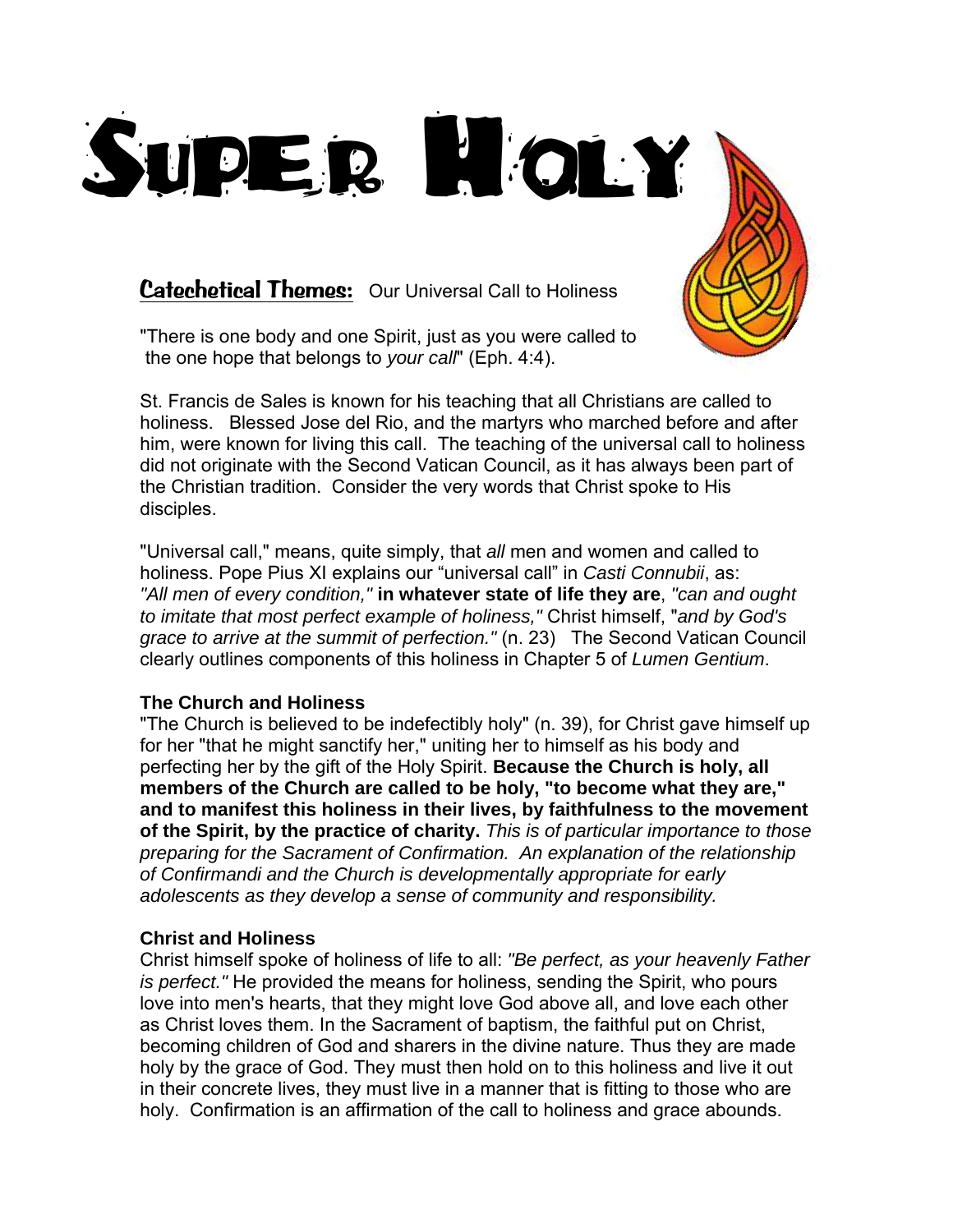The Council concludes then, that all members of the Church, all Christ's faithful, whatever their rank or status, are called to the fullness of Christian life and the perfection of charity.

#### **Attainment of Holiness**

The concrete way of attaining holiness and the perfection of charity depends on one's situation and duties, yet some things can be said in general:

(1) *Stewardship:* We should use our strengths and talents as a gift from Christ. We should use our personal gifts and fulfill our duties in the spirit of faith working through love.

(2) *Discipleship:* We should follow Christ and become like him, seeking the Father's will in all things, the glory of God and the good of our neighbor.

(3) *Gratitude:* We should receive all things with faith from the hand of the heavenly Father.

In summary, we as followers of Christ can take on these basic attitudes:

*the spirit to accept all things as coming from the loving hand of God, and the aim to do all things in accordance with God's will out of love for him.* 

Holiness is first of all a gift of grace, the gift of love by which we love God above all things and our neighbor for God's sake. But in order for love to grow, we must cooperate with this grace, completing what God has begun in us. (n. 42)

Some actions flowing from grace are common to all Christians: the sacraments, especially the Eucharist, participation in the liturgy, prayer, self-denial, service of our brothers and sisters, and the practice of all the virtues. All such actions are to be ruled by charity, enlivened by charity, and expressions of charity.

One of the most exceptional expressions of love, which are not actually common to all Christians, are given particular mention by the Council:

### **Martydom**

The greatest proof of love is martyrdom. There is no greater love than to lay down one's life for Christ and one's brethren. Not all will be faced with martyrdom, but all must be prepared to confess Christ, whatever may come, whether it means losing one's job, one's reputation, or even one's life.

Consider the story of Blessed Jose del Rio—*attached.*

### **Scriptural References:**

*John 10:10; Jeremiah 1:5; Jeremiah 29:11: Ephesians 1:4; Ephesians 4:4*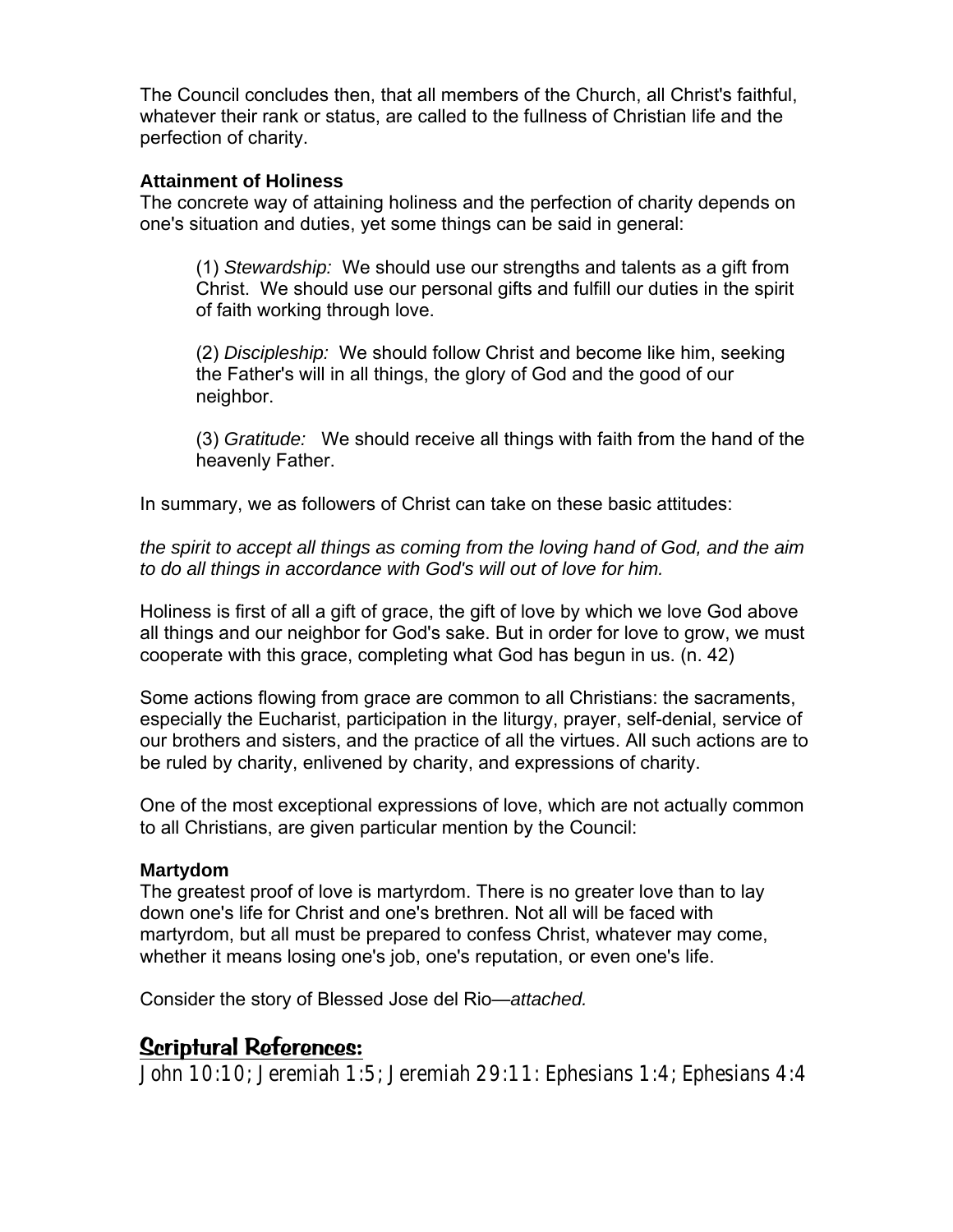### **Catechism of the Catholic Church References**

Part One: The Profession of Faith (#26-1065) Man's Capacity for God (#26-49) Man's Response to God (#142-184) including Characteristics of Faith Understanding God's Grace: (#1999-2005)

### **YouCat References**

Part Two: How We Celebrate the Christian Mysteries (p. 101) Part Three: How We Are to Have Life in Christ (p. 161)

### **Forms of Prayer**

*Spontaneous Prayer, Adoration & Benediction, Prayer before meals, Closing Prayer service* 

- *I. Universal Call to Holiness, What it is to be Super Holy. 20 minutes*
- *II. Priorities: Making Space for God. 20 minutes*  Priorities Drama

**Small Groups** 

 What would it be like to make space for God? How are you making space for God now? Are there people in your life who are making space for God in some ways? Describe.

- *III. Eucharistic Adoration & Reconciliation 45 Minutes 1 Hour Witness on living in Grace and having a relationship with the Holy Trinity Instructions on Adoration (also have a teen-friendly hand out)*
- *IV. Grace, Fills Us. 10 minutes.* 
	- *What is grace?*
	- *Where does it come from?*
	- *Why are the sacraments important?*
	- *How do you feel after Reconciliation?*
	- *How does Grace change your life at Confirmation?*

*LUNCH & Game Break 45 Minutes - 1 hour.* 

- *V. Gifts and Fruits of the Holy Spirit: What we need to be Super Holy 20 Minutes.*
- *VI. Large group discussion: Can we be Super Holy? 15 minutes.*
- *VII. Closing prayer: Link in a chain vocation prayer service 10 minutes*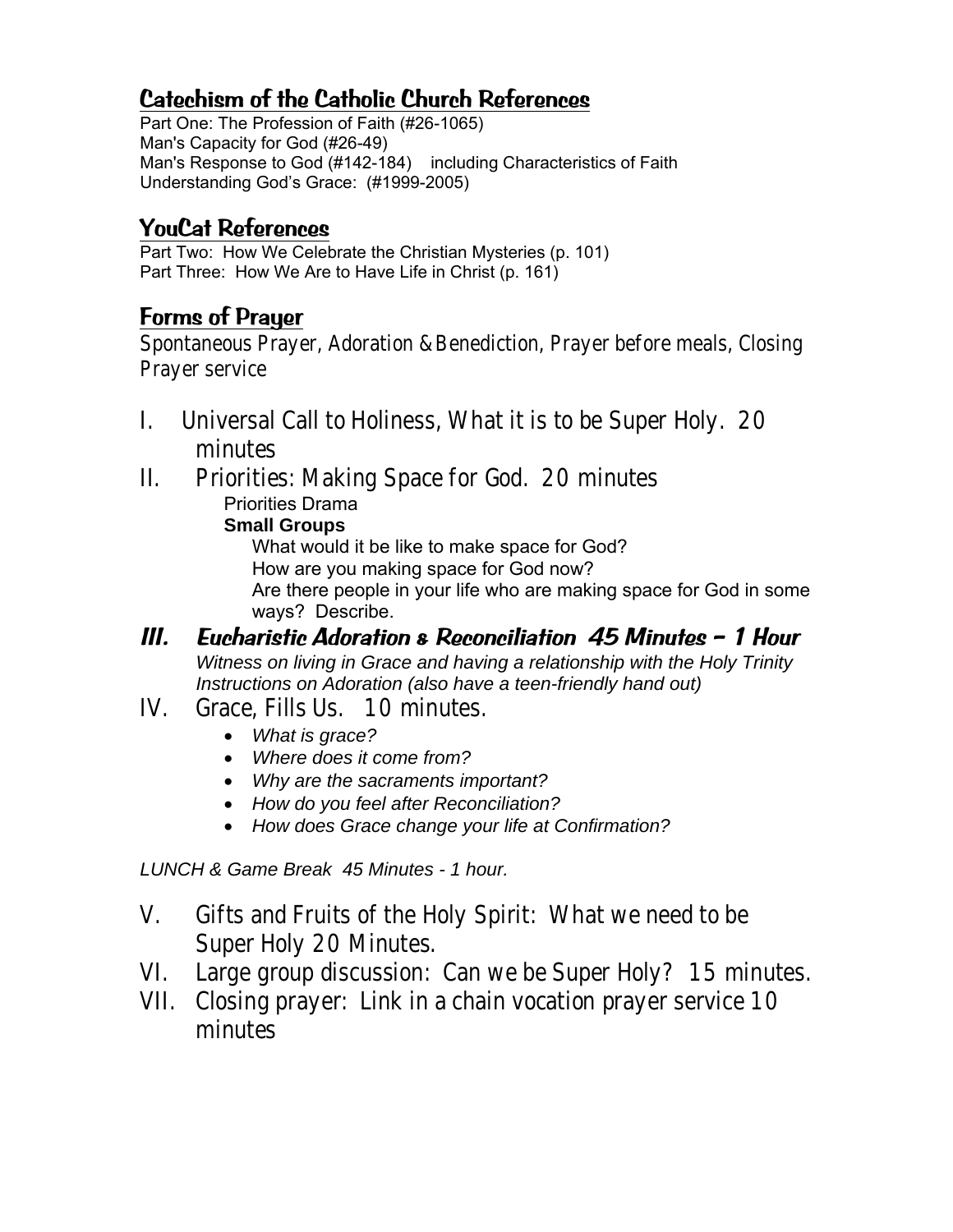### *Super Holy Introduction:*

Hi, I'm \_\_\_\_\_\_\_\_\_\_\_\_\_\_\_\_\_\_\_\_. Brief introduction.

What do you think it means to be "Super Holy"? *(invite several youth to answer the question)* 

We weren't just called to get through life. We were called to a life with a purpose. We were made for greatness. We were made to live a life that is full, blessed, and happy.

We were made to be Super Holy. Today we're going to take a look at what that means.

To do that today, we need to remember a couple of things:

- **Respect**—Active listening, respecting property, etc.
- **Equality**—No one on the team is any better than you, you're not any better than us, etc….
- **Investment**—What you put in determines what you get out.

Introduce other people helping with the day and invite youth to participate in icebreaker game.

Possible ice breaker game: *Heaven, Hell, & Purgatory*

 This game is a game similar to tag. One way to introduce it is to tell them that you want to see what they have learned in Religious Education over the years. One wall is Heaven, one wall is Hell. The space between is Purgatory. When leader calls out Heaven, all run to Heaven wall, etc. The last people left in the middle are out. As the game goes on, add groups and moves, like:

- Lazarus (lay on the floor)
- Sacraments (groups of 7)
- Holy Family (group of 2 boys and 1 girl)
- Trinity (group of 3)
- 4 Horsemen of the Apocalypse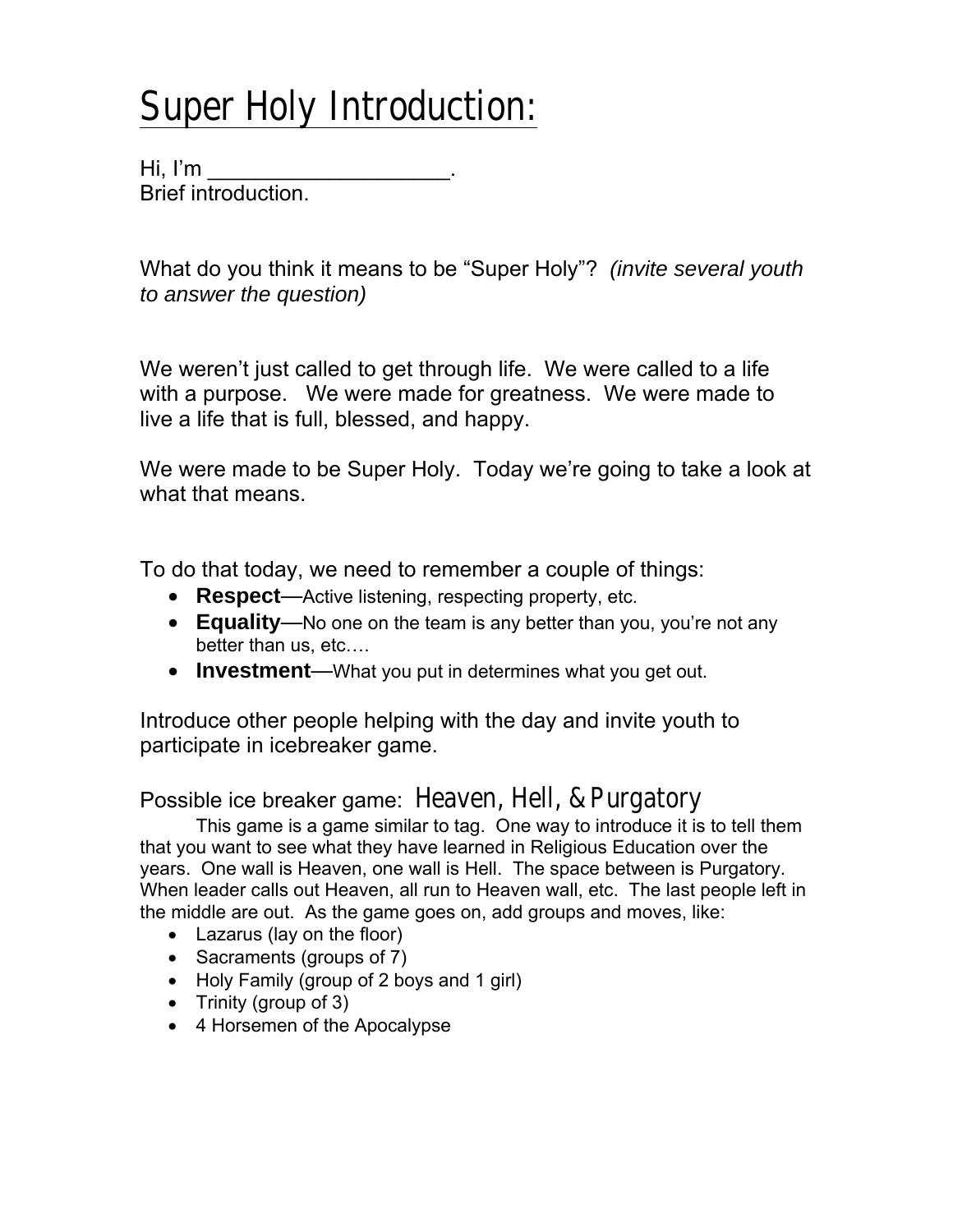### *Super Holy Talk Sheet 1:Super Holy*

### **Introduction:**

*"I SEE LOVE" video from youtube…featuring scenes from "The Passion of the Christ" as a segue into the universal call with the question: "What is it all about?" meaning life, what is life all about? And letting students sit with that thought for a few moments…* 

 *In the meantime, pass out note cards and markers. Ask students to write down what they think it means to be super holy. After they write down their response, instruct them to put that in their pocket and not look at it again until after the retreat* 

*Introduce the term "Universal Call of Holiness" what do you think this means (break down to each word) then give the description.* 

- *Connect with the foundation of the faith, "Who built the Church?" Jesus did…"on to this rock I build my church"…"Why?" To be holy…Jesus gave himself for that purpose.*
- *Jesus also sent the Holy Spirit to guide the Church, to be with us, everywhere, everyday…as a means to make us "Super Holy".*
- *In BAPTISM, God makes us holy by His grace.*
- *In the EUCHARIST, Jesus comes to us.*
- *In CONFIRMATION, we receive an outpouring of the gifts and fruits that we need to live a "super holy" life.*
- *You do not need to be perfect to be super holy! Christ loves us just as we are, but as we draw nearer to him, we want to imitate him more. The sacraments help us to imitate Him more and grow closer.*

*NOTE: Referencing some of the original comments about what it means to be super holy, students may say, "To follow the commandments", "To get by life without messing it up too much", and things like that. Very few will actually get it from the start, so try to reference some of their original assumptions with this next section:* 

- o *Do we just want to get by life? Does God want us to stay in a box and just try not to get into too much trouble?*
- o *No. God wants us to have a full and happy life. John 10:10b*
- o John Paul 2 said*, "True holiness does not mean a flight from the world; rather, it lies in the effort to incarnate the Gospel in everyday life, in the family, at school and at work, and in social and political involvement."*
- o *Can you show how much you love the Lord everyday? Living out loud? (Talk them through some scenarios at school, at home, etc.)*

*Moments of Super Holy witnesses: The healing of the servant of the Centurion is a good example of how humility makes room for super holy character to shine through. (Read this: Matthew 8:5-8 )* 

*Closing: To live a super holy life, we must be humble enough to change things that might get in the way of that. Some times it's hard to align our priorities to what helps us become super holy, but it's never too late to start!*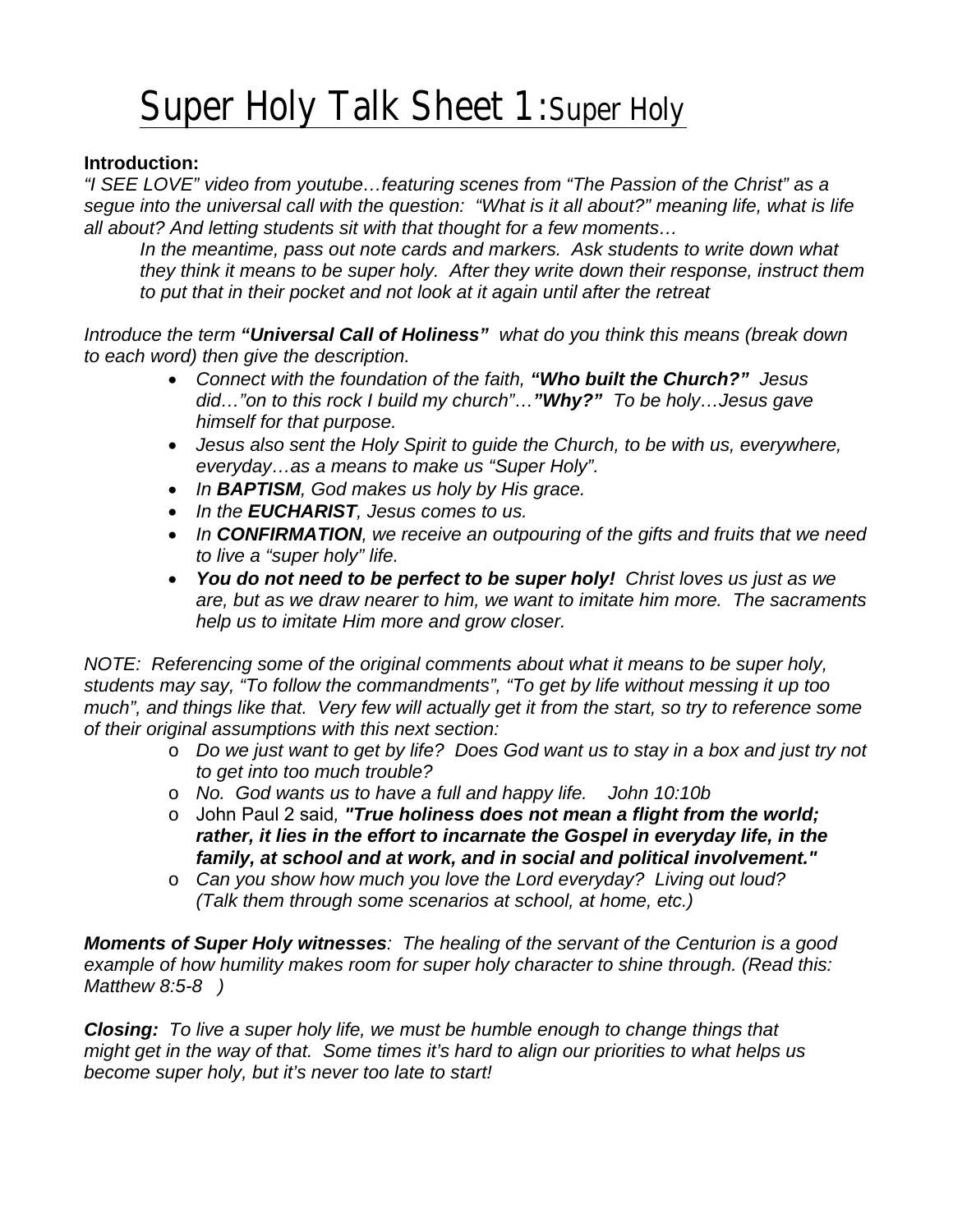### *Background for Catechist/Speaker:*

### *From http://www.nbccongress.org/features/universal-call-to-holiness.asp*

**Universal Call to Holiness and Apostolate** is a teaching of the [Roman Catholic](http://en.wikipedia.org/wiki/Roman_Catholic_Church)  [Church](http://en.wikipedia.org/wiki/Roman_Catholic_Church) that all people are called to be [holy](http://en.wikipedia.org/wiki/Sacred). (See [Lumen Gentium](http://en.wikipedia.org/wiki/Lumen_Gentium), Chapter V)  $^{11}$ This Church teaching states that all within the church should live holy lives.

Living a holy life, as defined by the Catholic Church, has little to do with perfection (see the Catechism of the Catholic Church, Second Edition, Chapter Two.) Rather, it is a lifelong process of seeking God himself, through the person of Jesus Christ.

#### **God's holy people are simply those who love God and live in Him.**

The universal call to holiness in the Roman Catholic Church is rooted in [baptism,](http://en.wikipedia.org/wiki/Baptism) a [sacrament](http://en.wikipedia.org/wiki/Sacrament) which configures a person to Jesus Christ who is God and man, thus uniting a person with the Second Person of the [Blessed Trinity,](http://en.wikipedia.org/wiki/Trinity) bringing him in communion with intra-trinitarian life.

[John Paul II](http://en.wikipedia.org/wiki/Pope_John_Paul_II) states in his apostolic Letter *[Novo Millennio Ineunte](http://en.wikipedia.org/wiki/Novo_Millennio_Ineunte)* [\[2\]](http://en.wikipedia.org/wiki/Universal_call_to_holiness#cite_note-1#cite_note-1), his master plan for the new millennium, a "program for all times", that holiness is not only a state but a task, whereby Christians should strive for a full Christian life, imitating Christ, the Son of God, who gave his life for God and for his neighbor. This entails a "training in the art of [prayer](http://en.wikipedia.org/wiki/Prayer)".

#### *From the YouCat: Are we all supposed to become "saints"? (Article 342)*

**Yes. The purpose of our life is to be united with God in love and to correspond entirely to God's wishes. We should allow God "to live his life in us" (Mother Teresa). That is what it means to be holy: a "saint". [2012- 2016, 2028-2029]** 

Every man asks himself the question: Who am I and why am I here, how do I find myself? Faith answers: Only in HOLINESS does man become that for which God created him. Only in holiness does man find real harmony between himself and his Creator. Holiness, however, is not some sort of self-made perfection; rather, it is union with the incarnate love that is Christ. Anyone who gains new life in this way finds himself and becomes holy.

*"Holiness is not the luxury of a few people, but a simple duty for you and me."-* Blessed Teresa of Calcutta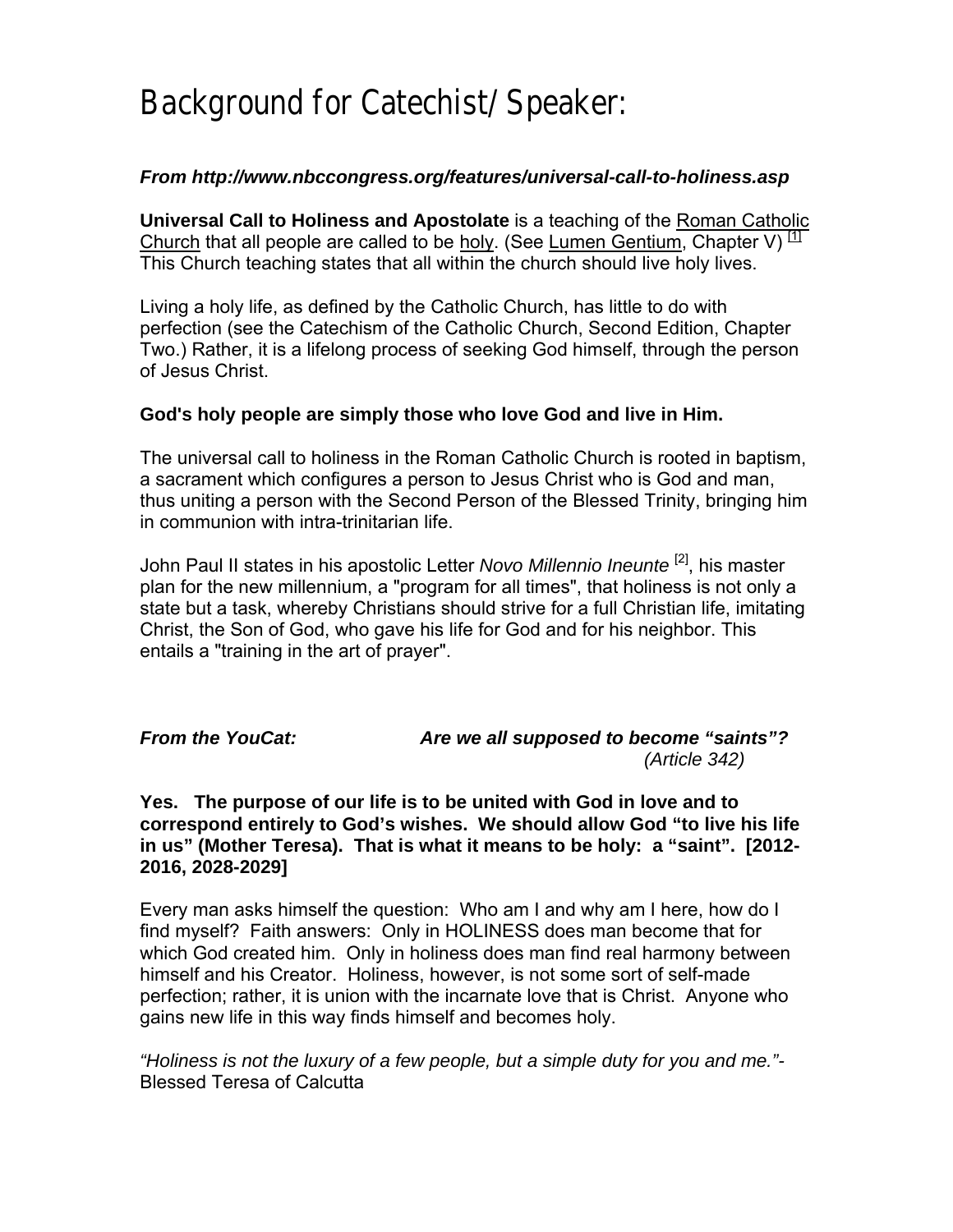### *Super Holy Talk Sheet 2:Priorities*

With so many great things to choose from in high school and even more as you get older, it's hard sometimes to make time for God.

We all have to decide to have a relationship with God, since prayer, like all relationships, is about communication and time.

Watch as **EXECUTE:** Match as the struggles with setting his/her priorities on this relationship with God, and see what kinds of challenges might be similar in your life.

Characters in drama: Main Character Jesus (in alb)

Coach Parent Best Friend

**Teacher** Youth Minister Girlfriend/Boyfriend

\*\**Rehearsal required!* 

### **After Drama:**

Now that you've see what **Now that you've see what Now that you've see what** response was and is, write down on your note card three things that might pull on you as you work on your relationship with God. Remember, these are for your eyes only, so be honest.

*\*\*\*These note cards will go with them into Adoration and Confession.*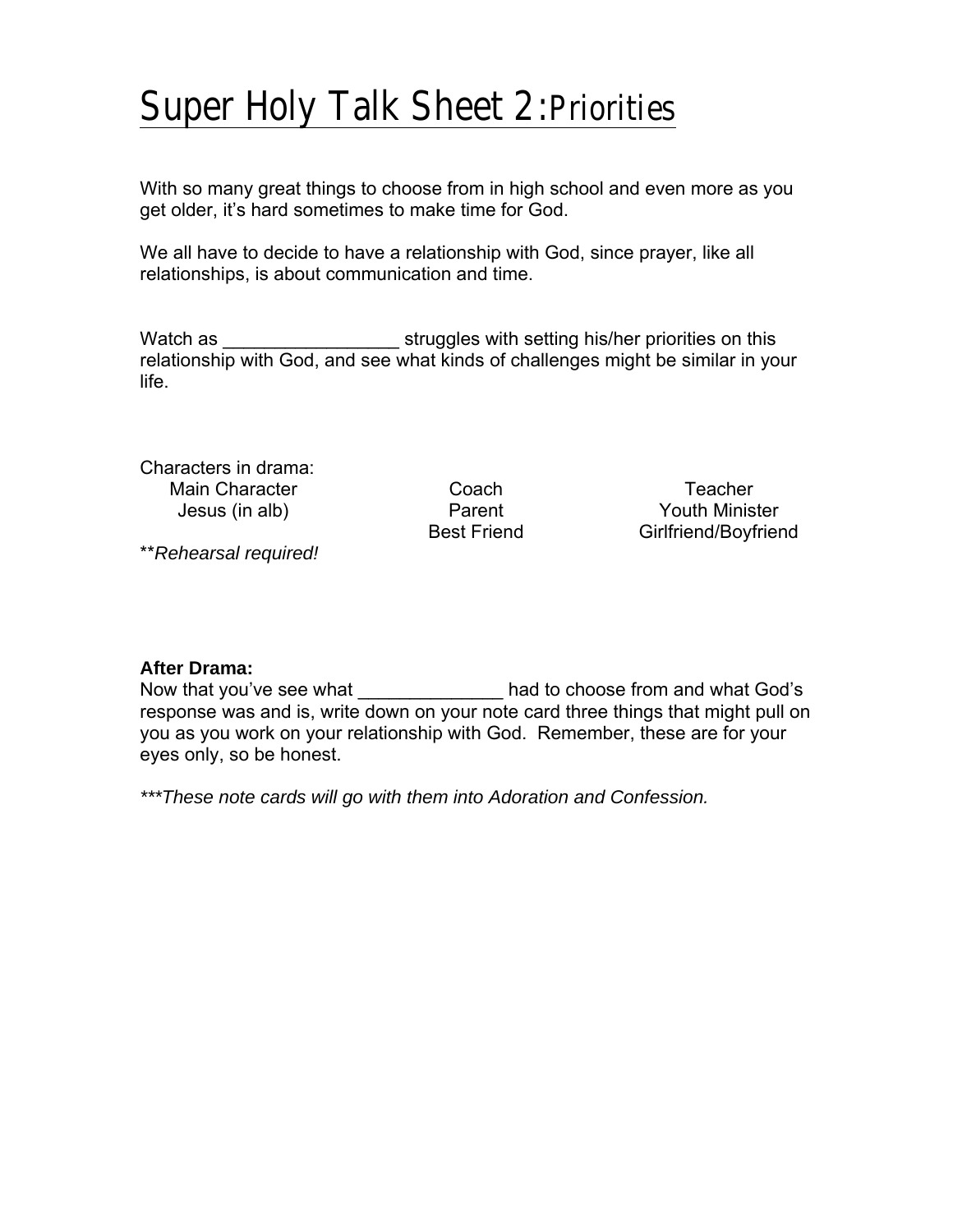### *Super Holy Talk Sheet 3: Adoration*

### **Why are we here, in this church, and why do we pray?**

*"Prayer in my opinion is nothing else than a close sharing between friends; it means taking time frequently to be alone with him who we know loves us."-* St. Teresa of Avila

In John 3:16, we hear that famous words, *"For God so loved the world that he gave his only Son, so that everyone who believes in him might not perish but might have eternal life."* God truly desires that we might be with Him, so much so, that He moved heaven and earth to show us that.

John 1:14 *"And the Word became flesh and made his dwelling among us, and we saw his glory, the glory as of the Father's only Son, full of grace and truth."* This passage describes the **Incarnation**—which really tells us that God wants a relationship with us so much that he lowered himself to humanity and died.

### **Before the Resurrection, we know Christ endured the Crucifixion.**

"Christ, our Redeemer, chose the Cross so as to bear the guilt of the world and to suffer the pain of the world. So he brought the world back home to God by his perfect love. God could not show his love more forcibly than by allowing himself in the person of the Son to be nailed to the Cross for us. Crucifixion was the most shameful and most horrible method of execution in antiquity. It was forbidden to crucify Roman citizens, whatever crimes they were guilty of. Thereby God entered into the most abysmal sufferings of mankind." (YouCat 101)

### **Before the Crucifixion, Christ instituted the Eucharist, and the call to love.**

In John Chapters 13-14, Jesus issues a call to love among the disciples. He demonstrates the call to serve as He washes their feet. He reminds them about being true to the Commandments and the greatest, of loving God. He tells them that he is leaving, but promises to be with them (and with us) always, and speaks these words in Matthew 26:26-30:

*While they were eating, Jesus took bread, said the blessing, broke it, and giving it to his disciples said, "Take and eat; this is my body." Then he took a cup, gave thanks, and gave it to them, saying, "Drink from it, all of you, for this is my blood of the covenant, which will be shed on behalf of many for the forgiveness of sins. I tell you, from now on I shall not drink this fruit of the vine until the day when I drink it with you new in the kingdom of my Father."* 

**So we ask, WHY? Why did Jesus do this? Why are we here?**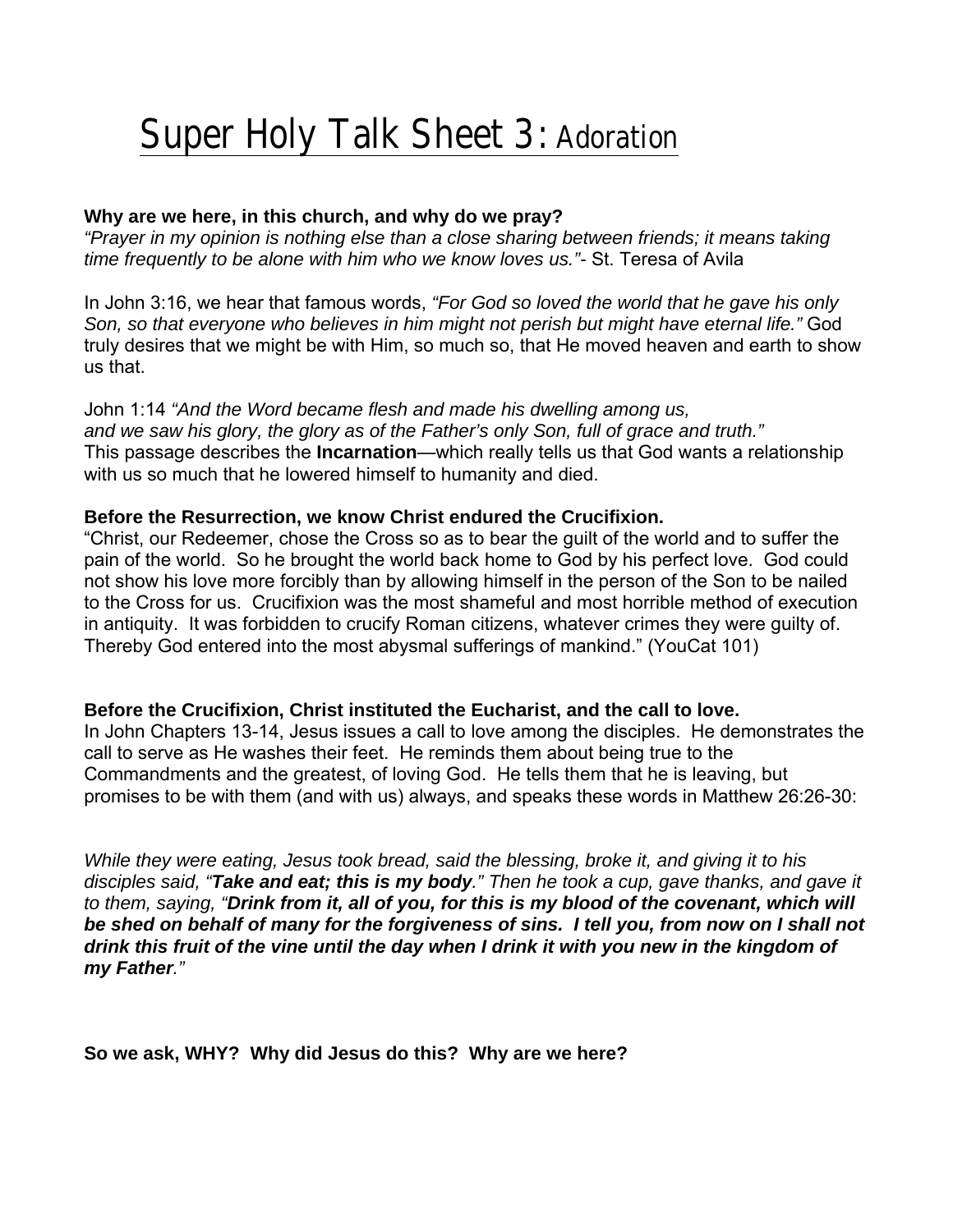In John 15: 11-14, Jesus says, *"I have told you this so that my joy may be in you and your joy may be complete. This is my commandment: love one another as I love you. No one has greater love than this, to lay down one's life for one's friends. You are my friends if you do what I command you*."

"Our sharing in the Body and Blood of Christ has no other purpose than to transform us into that which we receive." –Pope St. Leo the Great.

### **From the YouCat:**

482 The first Christians prayed intensively. The early Church was moved by the Holy Spirit, who had come down upon the disciples and to whom they owed all their influence. "They held steadfastly to the apostles' teaching and fellowship, to the breaking of the bread and to the prayers" (Acts 2:42).

485 Every person who understands that he is God's creature will humbly recognize the Almighty and adore him. Christian adoration, however, sees not only the greatness, omnipotence, and holiness of God. It also kneels before the divine Love that became man in Jesus Christ. Someone who really adores God kneels down before him or prostrates himself on the ground. This expression to the truth about the relation between man and God: He is great and we are little. At the same time, man is never greater than when he freely and devoutly kneels down before God. The unbeliever who is seeking God and is beginning to pray can find God in this way.

### **Adoration & Divine Worship:**

We are here today, in Adoration, before the Real Presence of Jesus. Here, in the Monstrance (or Tabernacle), Jesus is humbled again. Taking on the appearance and form of wheat. We are free to gaze upon Him, talk with Him, worship Him, seek Him, and find Him. Pope Benedict XVI teaches us that *"Worship…is not a luxury, but a priority. To seek Jesus must be the constant desire of believers, young people and adults, of the faithful and of their pastors."*

The Christ the disciples experiences as they gathered and broke bread was not a vague, fuzzy recollection, but the real, living, healing, transforming presence of the One who had walked with them and changed their lives. (The Catholic Faith Handbook for Youth, p. 345) **Who is He to you?** 

*"God would have given us something greater if he had had something greater than himself." –St. John Vianney*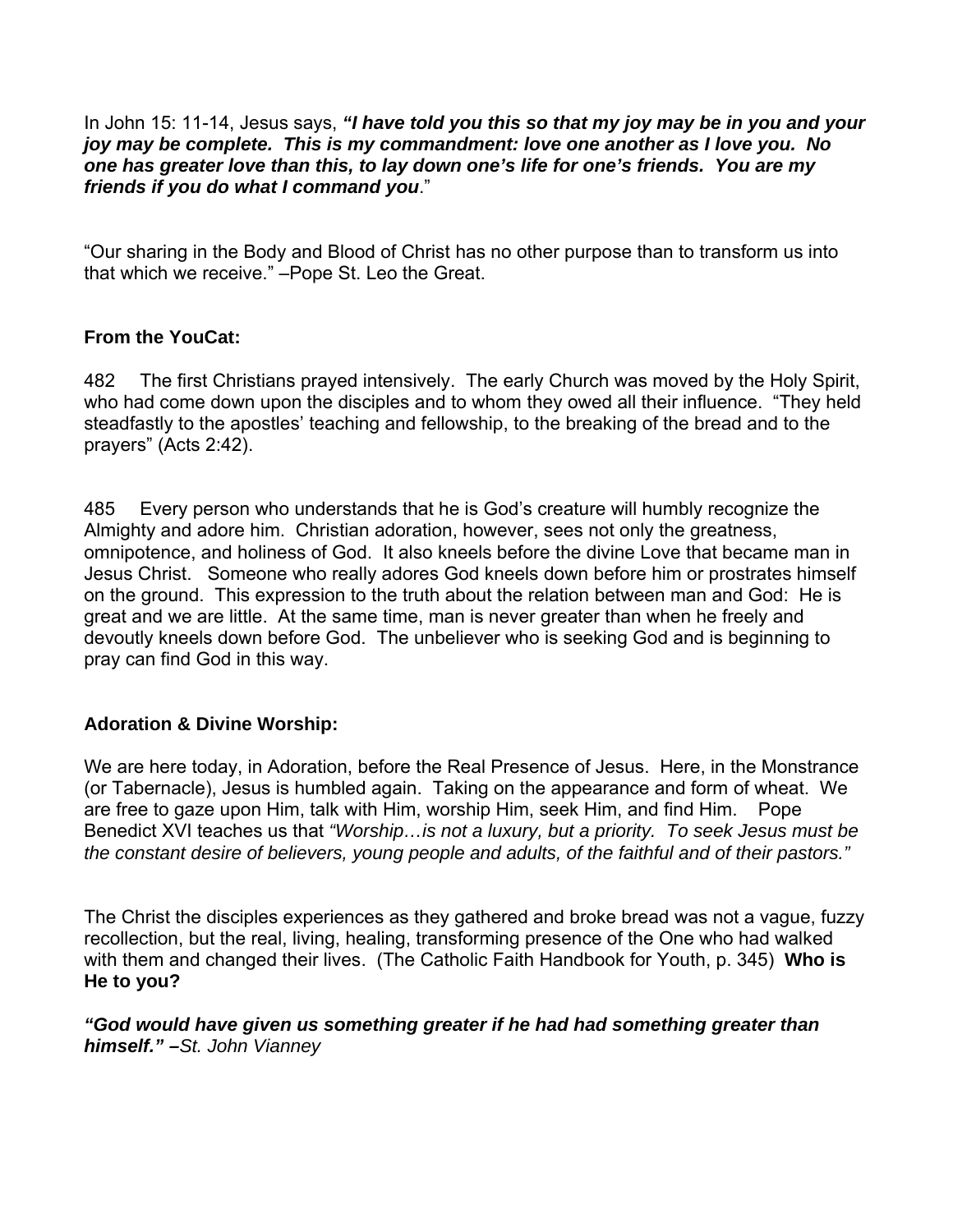### *Background for Catechist/Speaker, Preparation:*

**Exposition**, the custom of taking the Eucharist from the tabernacle and placing it in a special vessel called a **monstrance**, designated to hold a host and make it visible, would normally last as long as the faithful are there to pray. **Benediction** is a special prayer ritual and blessing with the Blessed Sacrament, given by a priest. These devotions developed as extensions of Eucharistic adoration. (The Catholic Faith Handbook for Youth, p. 347)

Find out if a priest or deacon will be available for Adoration and Exposition.

Find out if he would be willing to give this talk, using the outline.

### **Other considerations:**

Will there be music, along with silence? *You may want to use soft, reflective music at this time.*

How will bibles, note cards, and other prayer materials be distributed? Will specific passages be marked for youth to reflect on?

Are the Benediction prayers available where the youth are sitting, in the missals, or are additional resources required?

Will Reconciliation be available at this time? *Are youth prepared? Have they received a confession guide and examination of conscience? Will the youth have adequate time before the Blessed Sacrament before Reconciliation? Are there enough priests available to serve the youth? (General guidelines to follow are 1 priest to 6 youth, with one hour available)* 

 If **Reconciliation** will be offered, include this scripture in the talk and provide context:

 *For all have sinned and fall short of the glory of God, they are justified by his grace as a gift, through the redemption, which is in Christ Jesus. (Romans 3:23-24)* 

Refer to or photocopy page 268 in the YouCat to demonstrate various prayer postures for students.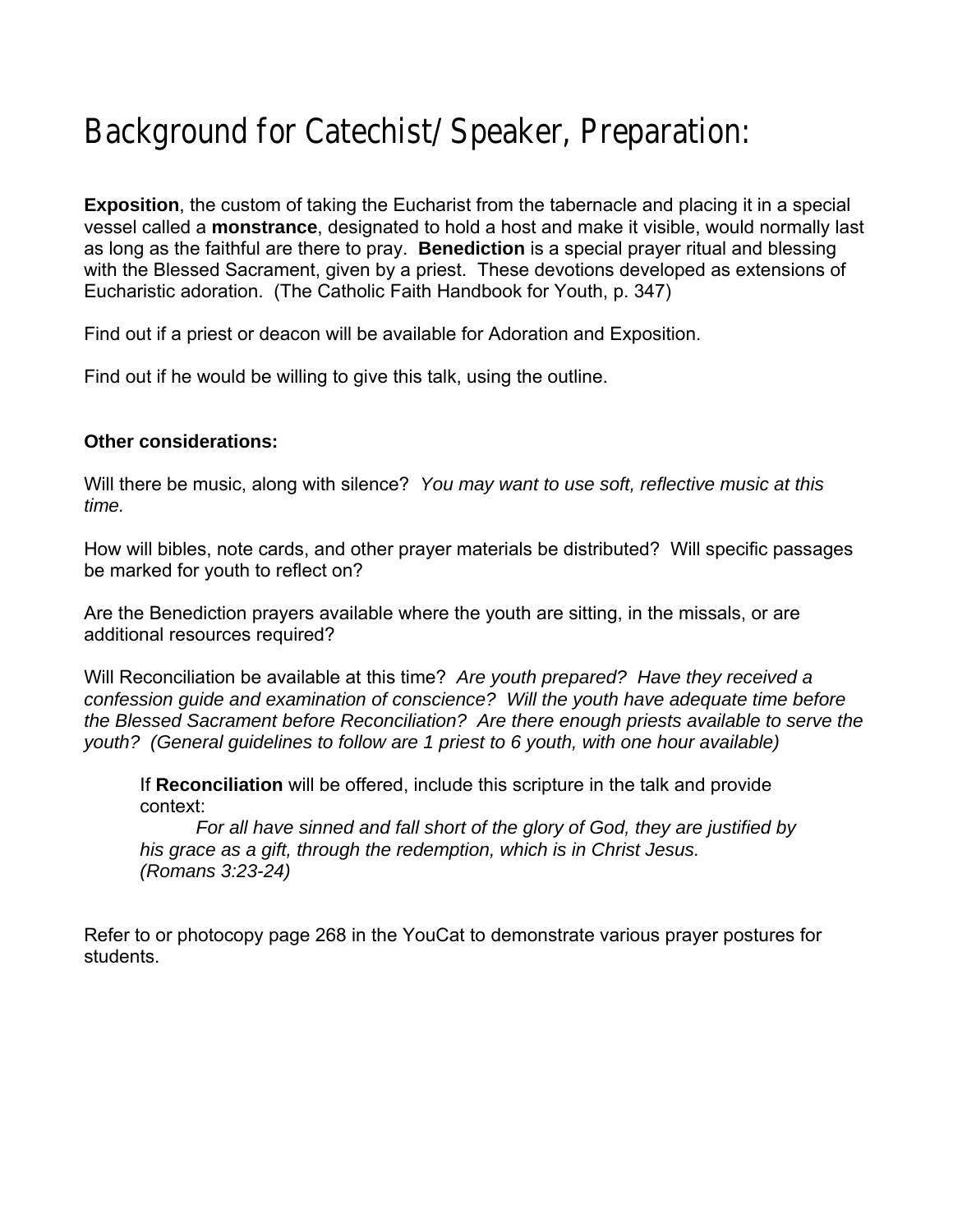### *Super Holy Talk Sheet 4: Grace Fills Us*

**Opening**: *Segue from Reconciliation/Adoration into Grace* 

*Ask them what it felt like to be in adoration* 

*(If Reconciliation was available) How did you feel after Reconciliation?* 

### **Consider these two scriptures:**

 *For all have sinned and fall short of the glory of God, they are justified by his grace as a gift, through the redemption, which is in Christ Jesus. (Romans 3:23-24)* 

 *A thief comes only to steal and slaughter and destroy; I came so that they might have life and have it more abundantly. (John 10:10)* 

**What do they have in common?** *Grace, which comes from God.* 

If we were to rely only on ourselves and our own strength, we would not get far in our attempts to be good, consider Romans 3:23…however, through faith we discover that we are God's children and that God makes us strong. When God gives us strength, we call this grace. But what is it really?

### **What is grace?**

Grace is God's favor to us….it is the free and undeserved help that God gives to us so that we can respond to him and share in his friendship and eternal life. Grace is participation in the life of God.

*Sanctifying Grace is the habitual, permanent grace received in Baptism that enables us to live with God, act by his love, and inherit Heaven. Think about it—it's the new life that we receive in Baptism, and we are brought into His family.* 

*Actual Grace refers to the ways God intervenes in our lives, either at the beginning of our conversion to Christ or as we work toward being more holy.* 

*There are also sacramental graces, which are received when we participated in the sacraments, ever heard of "State of Grace"? That is the sanctifying grace at work through the sacraments! And special graces, or charisms, which are both ordinary and extraordinary, but whose common purpose is to serve the Church….ever heard of "Grace of State"? That is the special grace given to those who have responsibilities for life and ministries in the Church (It's working for me right now as I share this with you!)* 

*I guess you could say that Grace fills us. As the world takes so much from us, we are desperately in need of God's grace to get through the moment, the day, etc. (Refer back to scriptures)* 

### *How does Grace change your life at Confirmation?*

*-Openness to the charisms, the gifts and fruits of the Holy Spirit.* 

*-Growing desire for conversion, for answers, for truth* 

*-The actual grace at work as men and women of God, growing in relationship with the Lord* 

*-Share some examples of what the various gifts of the Holy Spirit look like in every day life.*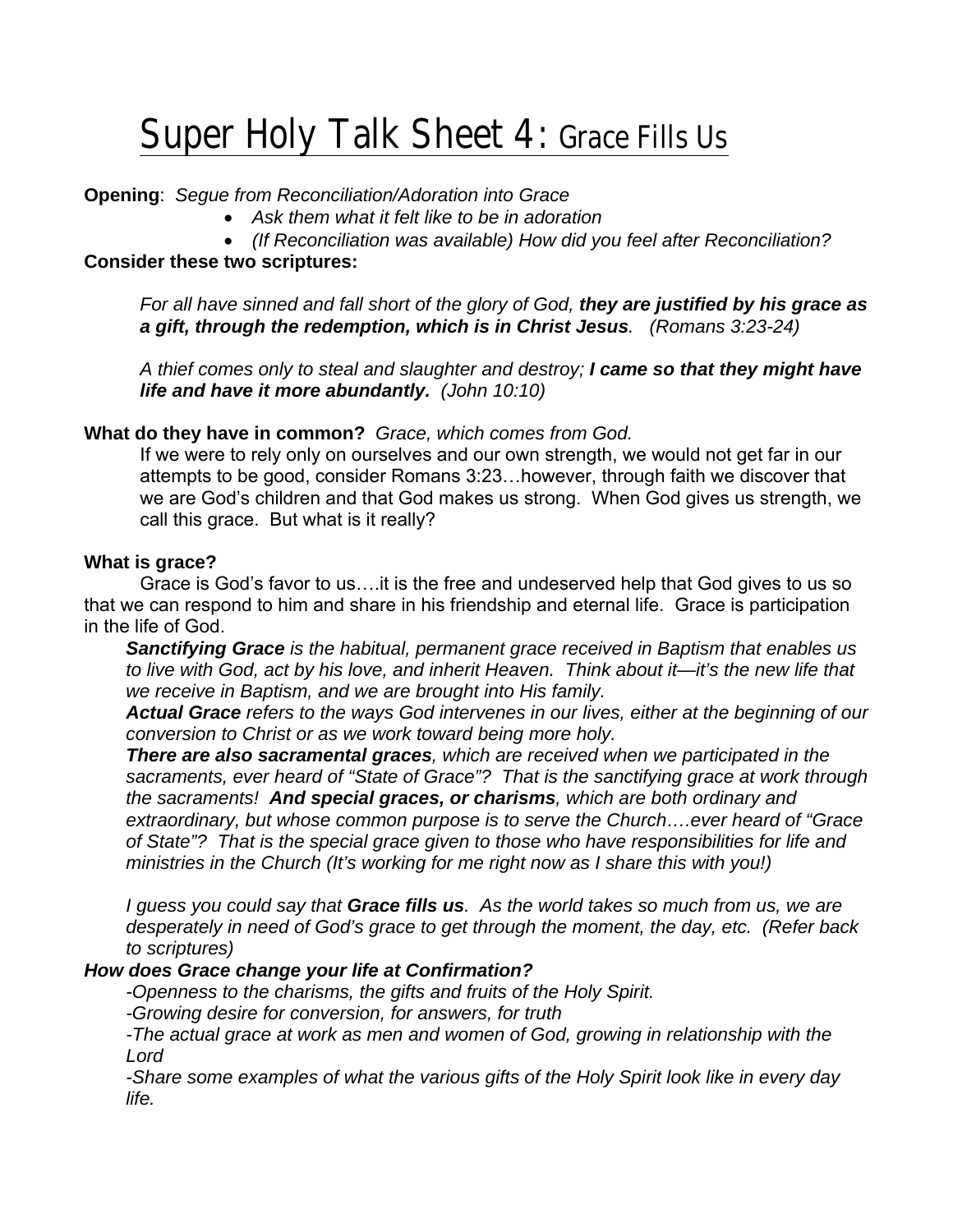### *Background for Catechist/Speaker:*

### **See also pages 300-301 in The Catholic Faith Handbook for Youth**

### **From the Catechism of the Catholic Church:**

**1987** The grace of the Holy Spirit has the power to justify us, that is, to cleanse us from our sins and to -communicate to us "the righteousness of God through faith in Jesus Christ" and through Baptism: 34

*But if we have died with Christ, we believe that we shall also live with him. For we know that Christ being raised from the dead will never die again; death no longer has dominion over him. The death he died he died to sin, once for all, but the life he lives he lives to God. So you also must consider yourselves as dead to sin and alive to God in Christ Jesus.35*

**1989** The first work of the grace of the Holy Spirit is *conversion*, effecting justification in accordance with Jesus' proclamation at the beginning of the Gospel: Repent, for the kingdom of heaven is at hand."<sup>38</sup> Moved by grace, man turns toward God and away from sin, thus accepting forgiveness and righteousness from on high. "Justification is not only the remission of sins, but also the sanctification and renewal of the interior man.<sup>39</sup>

**1990** Justification *detaches man from sin* which contradicts the love of God, and purifies his heart of sin. Justification follows upon God's merciful initiative of offering forgiveness. It reconciles man with God. It frees from the enslavement to sin, and it heals.

**1991** Justification is at the same time *the acceptance of God's righteousness* through faith in Jesus Christ. Righteousness (or "justice") here means the rectitude of divine love. With justification, faith, hope, and charity are poured into our hearts, and obedience to the divine will is granted us.

**1993** Justification establishes *cooperation between God's grace and man's freedom*. On man's part it is expressed by the assent of faith to the Word of God, which invites him to conversion, and in the cooperation of charity with the prompting of the Holy Spirit who precedes and preserves his assent:

When God touches man's heart through the illumination of the Holy Spirit, man himself is not inactive while receiving that inspiration, since he could reject it; and yet, without God's grace, he cannot by his own free will move himself toward justice in God's sight. $42$ 

**1994** Justification is the *most excellent work of God's love* made manifest in Christ Jesus and granted by the Holy Spirit. It is the opinion of St. Augustine that "the justification of the wicked is a greater work than the creation of heaven and earth," because "heaven and earth will pass away but the salvation and justification of the elect  $\ldots$  will not pass away."<sup>43</sup> He holds also that the justification of sinners surpasses the creation of the angels in justice, in that it bears witness to a greater mercy.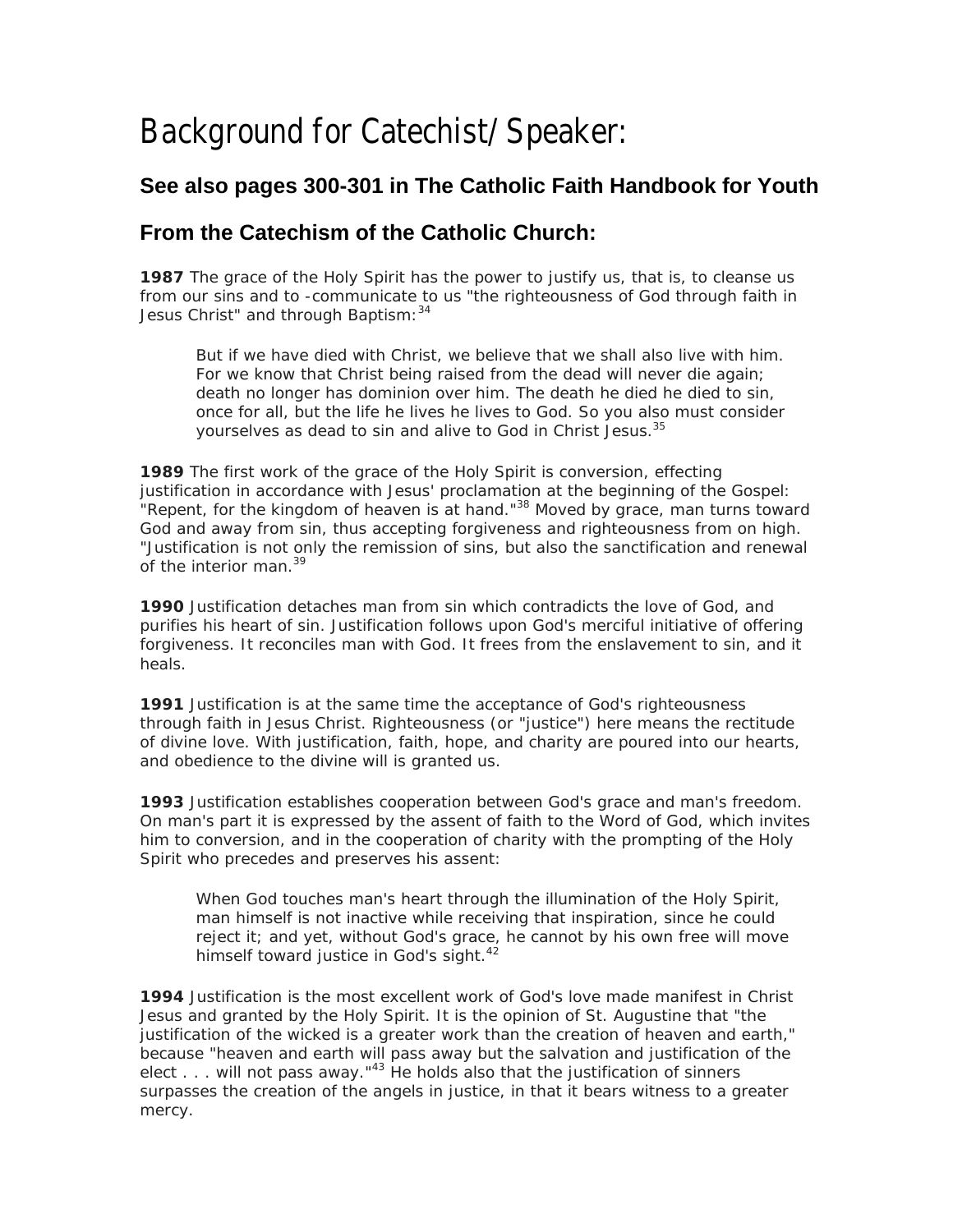**1997** Grace is a *participation in the life of God.* It introduces us into the intimacy of Trinitarian life: by Baptism the Christian participates in the grace of Christ, the Head of his Body. As an "adopted son" he can henceforth call God "Father," in union with the only Son. He receives the life of the Spirit who breathes charity into him and who forms the Church.

**1999** The grace of Christ is the gratuitous gift that God makes to us of his own life, infused by the Holy Spirit into our soul to heal it of sin and to sanctify it. It is the *sanctifying* or *deifying grace* received in Baptism. It is in us the source of the work of sanctification: 48

Therefore if any one is in Christ, he is a new creation; the old has passed away, behold, the new has come. All this is from God, who through Christ reconciled us to himself.<sup>49</sup>

**2002** God's free initiative demands *man's free response*, for God has created man in his image by conferring on him, along with freedom, the power to know him and love him. The soul only enters freely into the communion of love. God immediately touches and directly moves the heart of man. He has placed in man a longing for truth and goodness that only he can satisfy. The promises of "eternal life" respond, beyond all hope, to this desire:

If at the end of your very good works . . ., you rested on the seventh day, it was to foretell by the voice of your book that at the end of our works, which are indeed "very good" since you have given them to us, we shall also rest in you on the sabbath of eternal life.<sup>52</sup>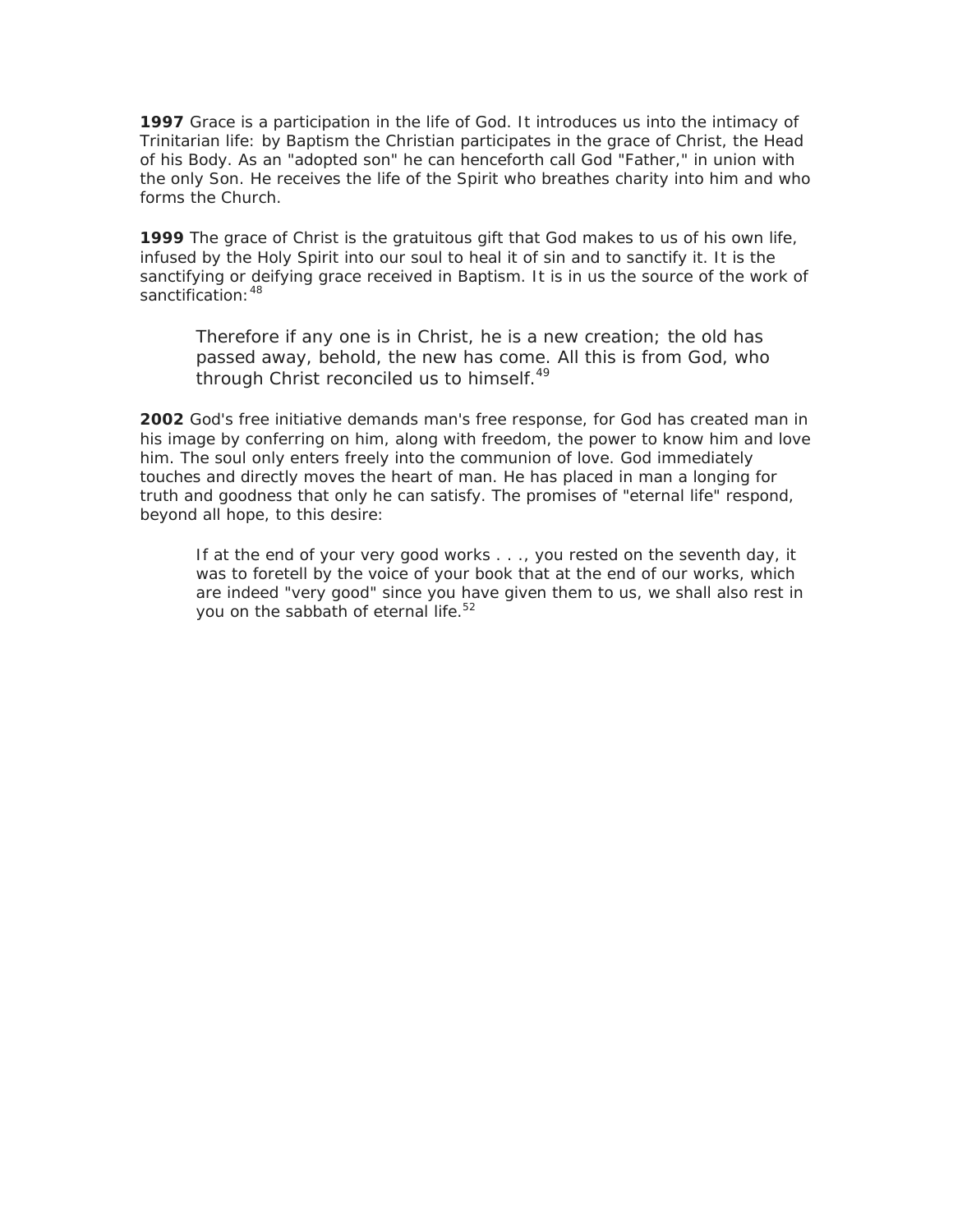### *Super Holy Talk Sheet 5: Gifts of the Holy Spirit*

**Introduction:** Water, fire, a cloud and light, a dove…these symbols of the Holy Spirit have meaning, they are not just words. *Get the students to share their thoughts about some of these symbols…* When we talk about **believing in the Holy Spirit,** we should acknowledge the **hidden nature…yet known by His Works**!

### **YouCat Articles 113-120**

*"The working of the Holy Spirit deepens our interior life. Connected with this is a search for silence, an aversion to inopportune speech."-Heinrich Spaeman*

*The Holy Spirit makes me receptive to God; he teaches me to pray and helps me to be there for others {YouCat120} Augustine calls the Holy Spirit "The quiet guest of our soul". Anyone who wants to sense his presence must be quiet. Often this Guest speaks very softly within us and with us, for instance, in the voice of our conscience or through other interior and exterior promptings... The more receptive we are to the Holy Spirit in us, the more he becomes the master of our life, the sooner he will bestow on us even today his charisms for the building up of the Church. Reference: CCC Articles 687-688* 

### **Connect the idea of a confirmation party with the idea of the gifts of the Holy Spirit….**

- The gifts and cards that friends and family may give to you are nice, but what if you don't open them?
- The gifts and fruits of the Holy Spirit are for us to use and to share...How would we use these?
- Wisdom, Understanding, Right Judgment (Prudence), Courage (Fortitude), Knowledge, Reverence (Piety), Wonder and Awe
- The fruits are for usage too! When would these fruits be helpful?
- Love, Joy, Peace, Patience, Kindness, Generosity, Faithfulness, Gentleness, Self-**Control**

### **Demonstration:**

- Get one volunteer
- Get one clear glass and fill it with milk. *Explain that when God pours life into us, He has a plan!*
- Ask volunteer to taste the milk. *What does it taste like?*
- Pour in a generous amount of Hershey Syrup and add a spoon. **DO NOT STIR!** Say, *"At our baptism, the Holy Spirit is poured upon us to fill us with grace". Go ahead, take a sip. What's that taste like?*
- Add a little more Hershey Syrup and stir it up. Say, *"At confirmation, the Gifts of the Holy Spirit are stirred up within us, so that we might live the sweet life God has planned." Go ahead, how's that taste?*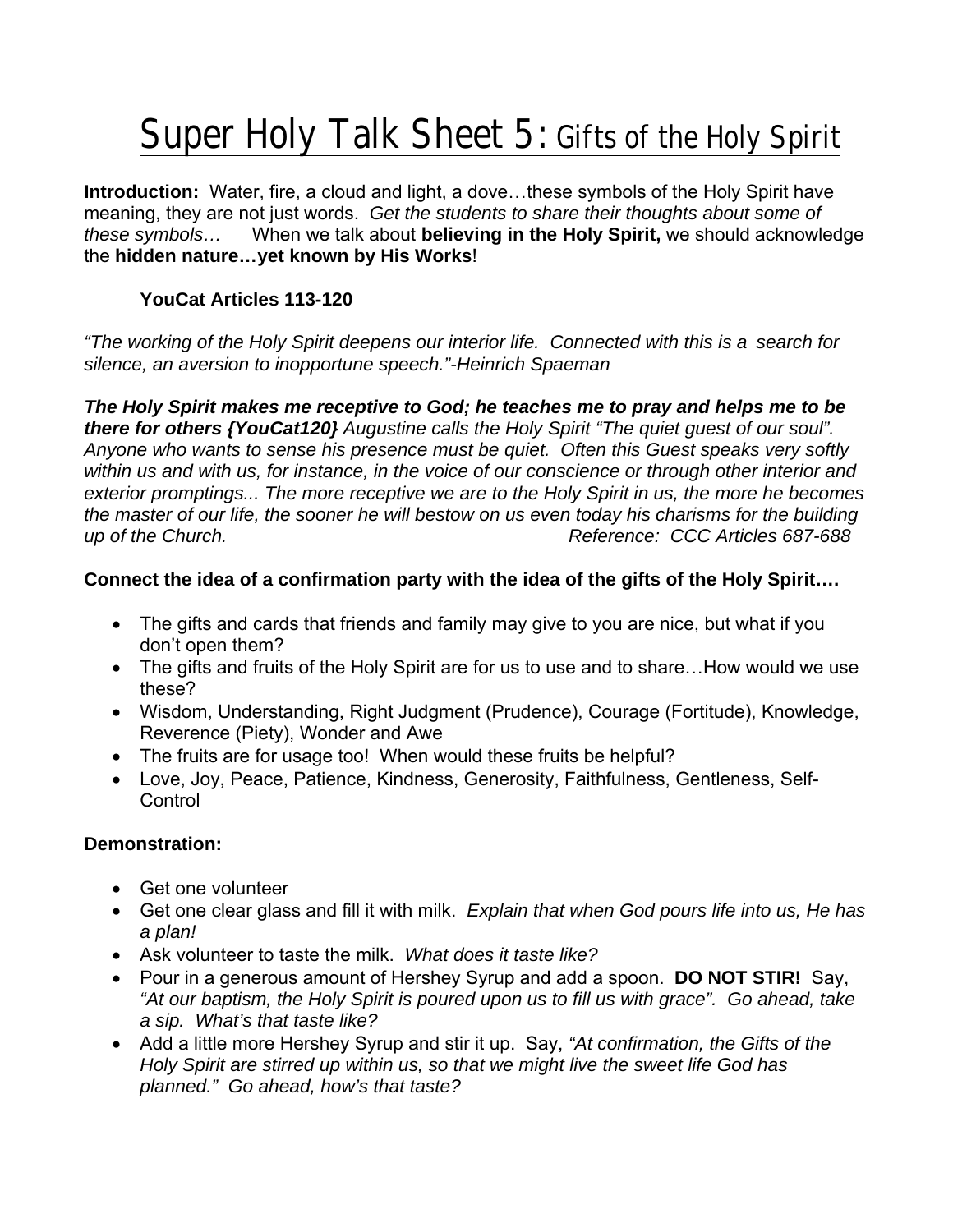# *Blessed Jose del Rio by Chris Stefanik, Archdiocese of Denver*

### *Blessed José: teen martyr of the 20th century*

The 80th anniversary of the death of one of my heroes is coming up on Feb. 10. Blessed José Sanchez del Rio was martyred during the persecution of Catholics that occurred in the early part of the 20th century in Mexico. He joined a Catholic group knowing that he was putting his life on the line. When the authorities caught him, they put him in jail. His ticket to freedom was simply to renounce his Catholic faith.



They made him witness the hanging of a fellow Catholic to scare him into submission. Instead, he encouraged his fellow inmate saying, "You will be in Heaven before me. Prepare a place for me. Tell Christ the King I shall be with him soon."

José's father tried to pay a ransom for his son's life but raised the money too late. When his time came, soldiers shaved off the soles of his feet and made him walk through his town. Time and again they offered him freedom and a safe return to his parents if only he would say "Death to Christ the King." Groaning in pain, he refused their offer, shouting, "Long live Christ the King! Long live our Lady of Guadalupe!"

They taunted him and asked what they should tell his parents. "That I'll see them in heaven" was his reply. They walked him to the cemetery, pointed their guns at him, and offered him freedom one last time. "Long live Christ the King!" he shouted again. The soldiers opened fire. Before receiving the shot that ended his life, he drew a cross in the dirt with his own blood and kissed it. Blessed José was only 14.

Blessed Jose Sanchez del Rio was beatified by Pope Benedict XVI on November 20, 2005.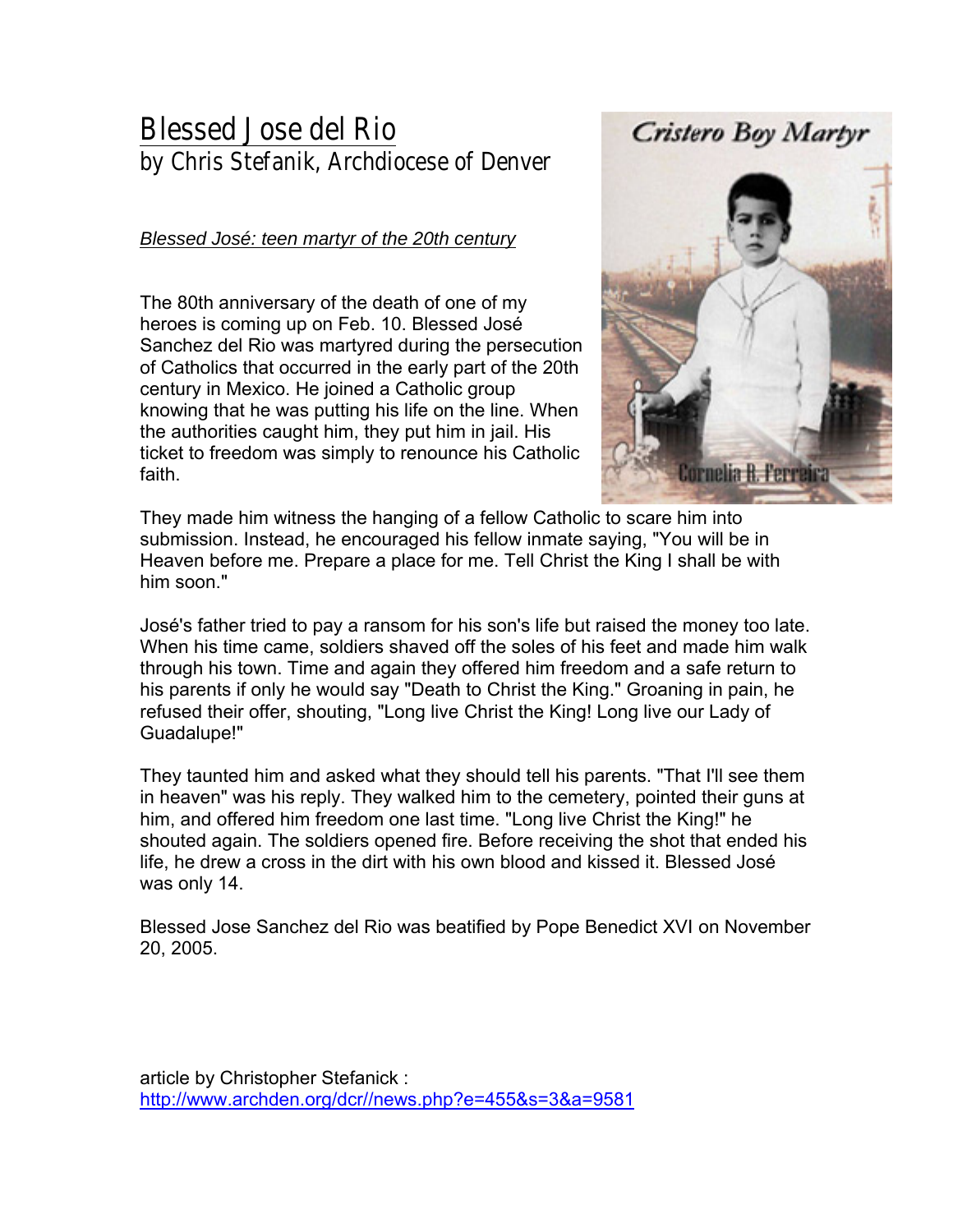

# The Mission of My Life

*God has created me to do Him some definite service.* 

*He has committed some work to me which He has not committed to another.* 

*I have my mission. I may never know it in this life, but I shall be told it in the next. I am a link in a chain, a bond of connection between persons.* 

### **He has not created me for naught. I shall do good; I shall do His work.**

*I shall be an angel of peace, a preacher of truth in my own place, while not intending it if I do but keep His commandments.* 

### **Therefore, I will trust Him, whatever I am, I can never be thrown away.**

*If I am in sickness, my sickness may serve Him, in perplexity, my perplexity may serve Him. If I am in sorrow, my sorrow may serve Him. He does nothing in vain.* 

### **He knows what He is about.**

*He may take away my friends. He may throw me among strangers. He may make me feel desolate, make my spirits sink, hide my future from me.* 

**Still, He knows what He is about.** *A Prayer by Cardinal Newman*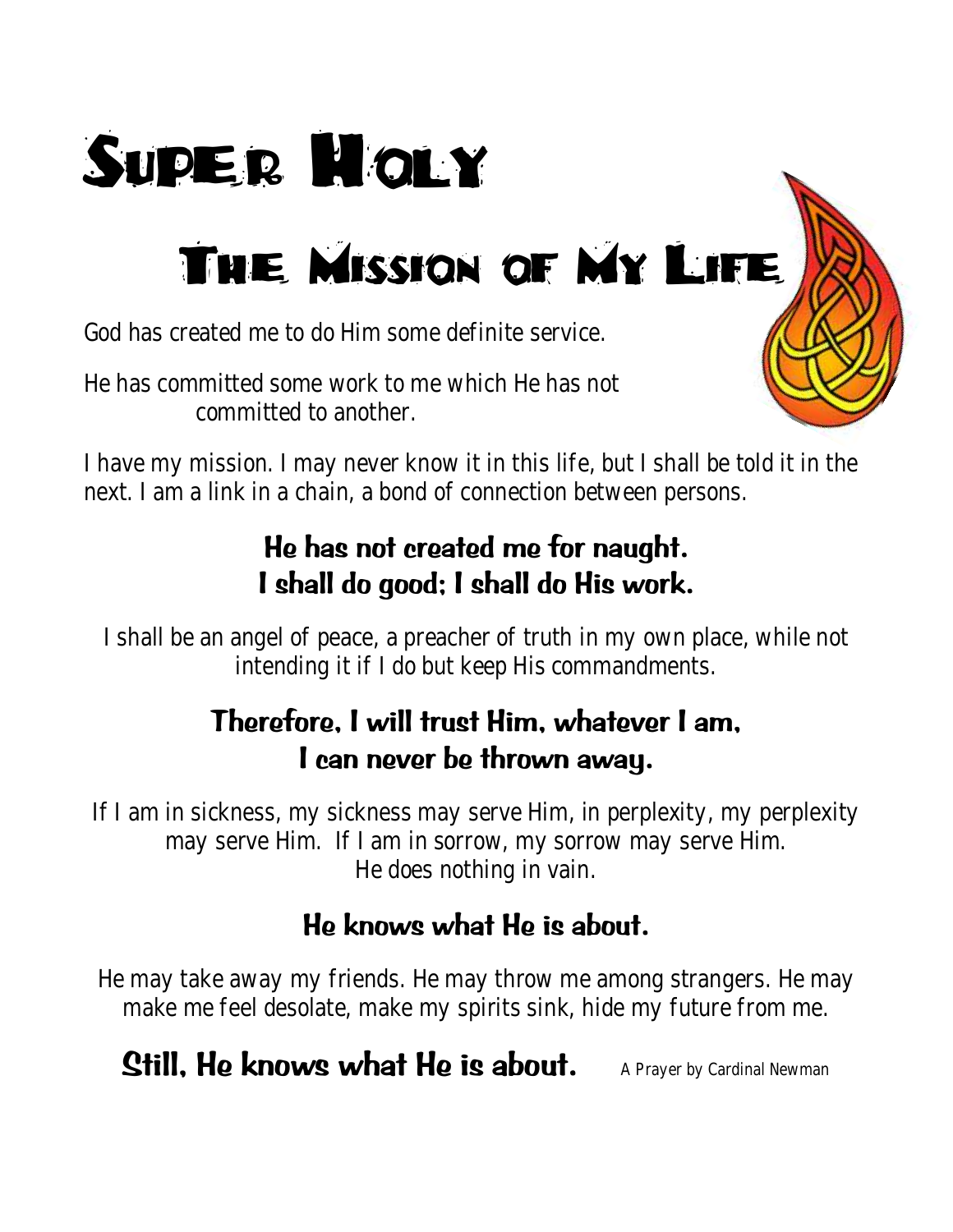### **CONFIRMATION PARENT MEETING**

### **Purpose**

*"As the Body of Christ, we, all the baptized of the Church, have an important role. Let no one ever question their importance. Let no one ever feel disregarded in the Church. Let all the members of the Church as the Body of Christ embrace what it means to embody Christ." —Bishop David Zubik, The Church Alive!* 

The purpose of the parent meeting is to bring parents and guardians of youth deeper into the Christian mystery, via the parish community; to support them in their role and spirituality; to catechize, evangelize, and minister to parents with particular care and sensitivity of their vocation. After the introduction and preliminary discussion with parents and other adults present, move through the meeting using this opportunity for catechesis and formation of the adults. Continue to pastorally lead this session in collaboration with other parish leaders and refer to the meeting agendas and catechetical background notes found in this resource.

Particulars of the immediate preparation for the Sacrament of Confirmation should be discussed and pertinent information should be distributed, however, it is not to be the primary focus of the parent meeting.

### **Outline**

A basic outline is provided. Please allow 60-90 minutes for the following:

Sign in, welcoming, light refreshments

Introductions and Opening Prayer

Invitation into New Life in Christ (Evangelization Component‐10 minutes)

Catechesis on Confirmation and Sacraments of the Church (Teaching Component‐10 minutes)

Discussion on Catholic Identity (large groups or small groups ‐15 minutes)

Formation and Support in Vocation of Parenthood (15‐20 minutes)

Practical Items for Immediate Preparation for Sacrament (10 minutes) Closing Prayer

### **Parent Meeting Considerations:**

- $\triangleright$  Invite pastor, principal, catechetical administrator, youth minister, and catechists to be present. These people should be present especially at the beginning and end of the meeting, involved in meeting and greeting all parents in attendance.
- $\triangleright$  Supply light refreshments and beverages. It's amazing how people will warm up to each other with this sort of distraction. Invite the grade level catechists to serve in this capacity, and to wear name tags with their name, and "Catechist, Grade #.
- $\triangleright$  The presentation components should be brief, yet well-prepared and thoughtful. Use the talk points included, or invite a guest speaker, pastor, or deacon to offer a brief teaching.
- $\triangleright$  Provide paper handouts at the end of the meeting with practical items for immediate preparation. Do not spend too much time at the meeting on reading these materials, rather, seek to build a relationship with the parents and invite them into a deeper relationship with Christ and the Church.

### **Language**

The language of the parent meeting is very important. Use the following notes to incorporate catechesis and the language of the Church in the parent meeting, as well as some tips for discussions with parents.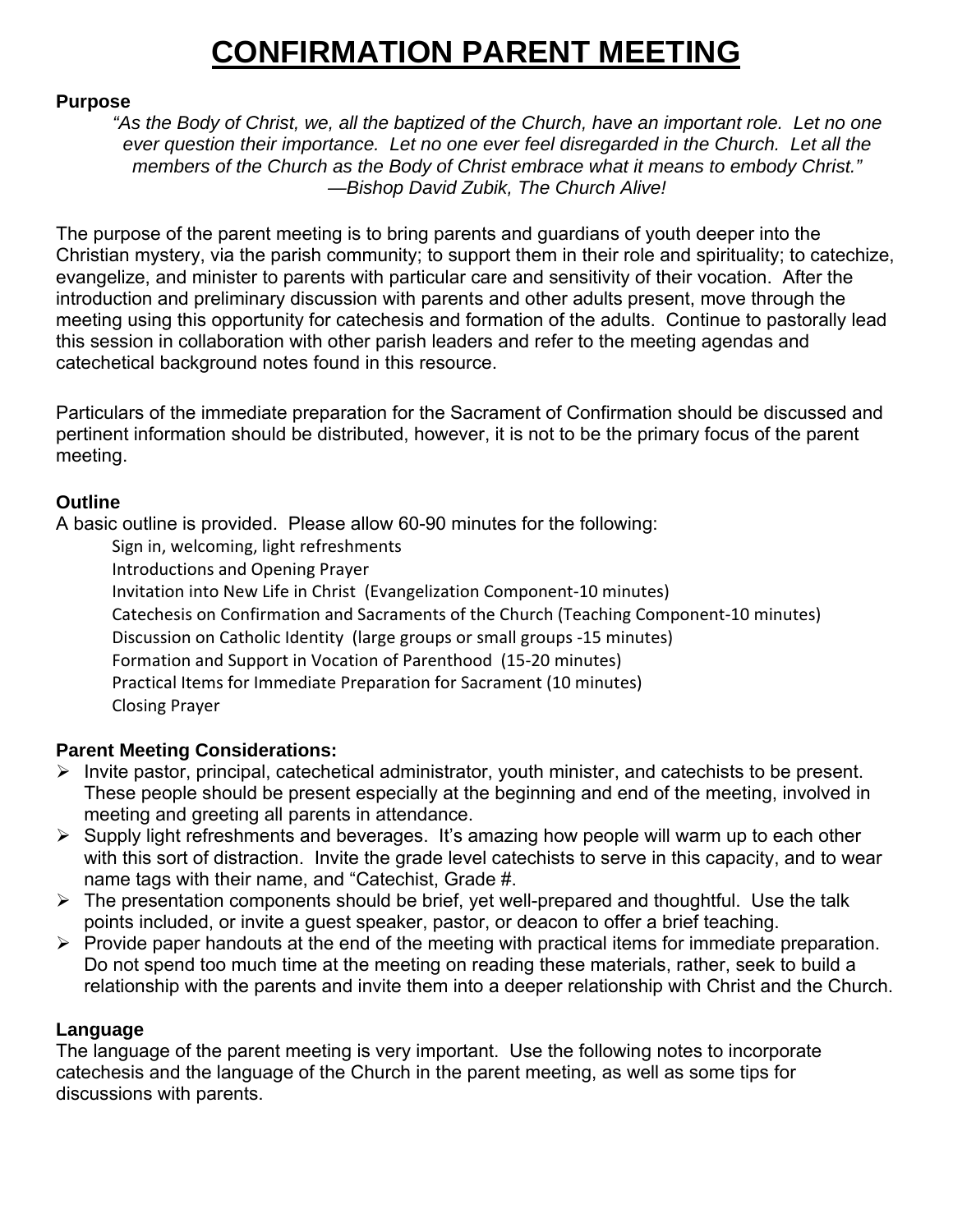Welcome! We are looking forward to sharing with you this journey of faith as you prepare your children to receive the sacrament of Confirmation. As you will see for yourselves, as well as in partnering to prepare your children, Confirmation preparation involves learning, sharing, serving, fellowship, spiritual growth and living fully our Catholic faith. **You, as parents, grandparents, and guardians, will be given the opportunity to learn more about your own Catholic faith and what it means to be a disciple of Jesus Christ.** This gathering is not merely for handing out papers and reviewing policies, but rather an opportunity for us to support each other in our faith journey. I want to invite you to join your child or grandchild in this exciting journey in a personal way.

Since we learn best from each other, I'd like to invite you into the discussion today.

**Consider your own memories and experiences of growing up in the Catholic faith.** What do you remember about Religious Education, Catholic Schooling, and preparing for the Sacraments? *(invite some participation)* 

 Confirmation is the Sacrament in which one is enriched by the gifts of the Holy Spirit and bound more perfectly to the Church. It strengthens us and obliges us to be witnesses to Christ by word and deed and to spread and defend the faith.

 Therefore, it is important for us as adults to understand what that means for us at this time in our lives. Confirmation has been known to many as the Sacrament in which one enters into full membership in the Catholic Church. This is true, and yet it is untrue. At Baptism we become full members of the Catholic Church. For many of us, this gift of faith was handed on to us by loved ones, just as many of you passed this on to your children. Confirmation marks a special time to begin acting upon our faith in a very outward way.

**What are some of the ways that you, as adults, parents and guardians, are living your Catholic faith in your adult lives?** *(invite some participation, although you might have to offer some suggestions here—it's difficult for some to connect "living the faith" Some examples: helping with Religious Education at catechists or aides, serving at Mass, cooking for Meals on Wheels, visiting an elderly neighbor, attending a women's bible study or men's fellowship…)*

I'd like to personally invite you to live your faith "out loud" as you witness to the special young person in your life. **They may not always listen to what you say, but they certainly are learning from what you do.**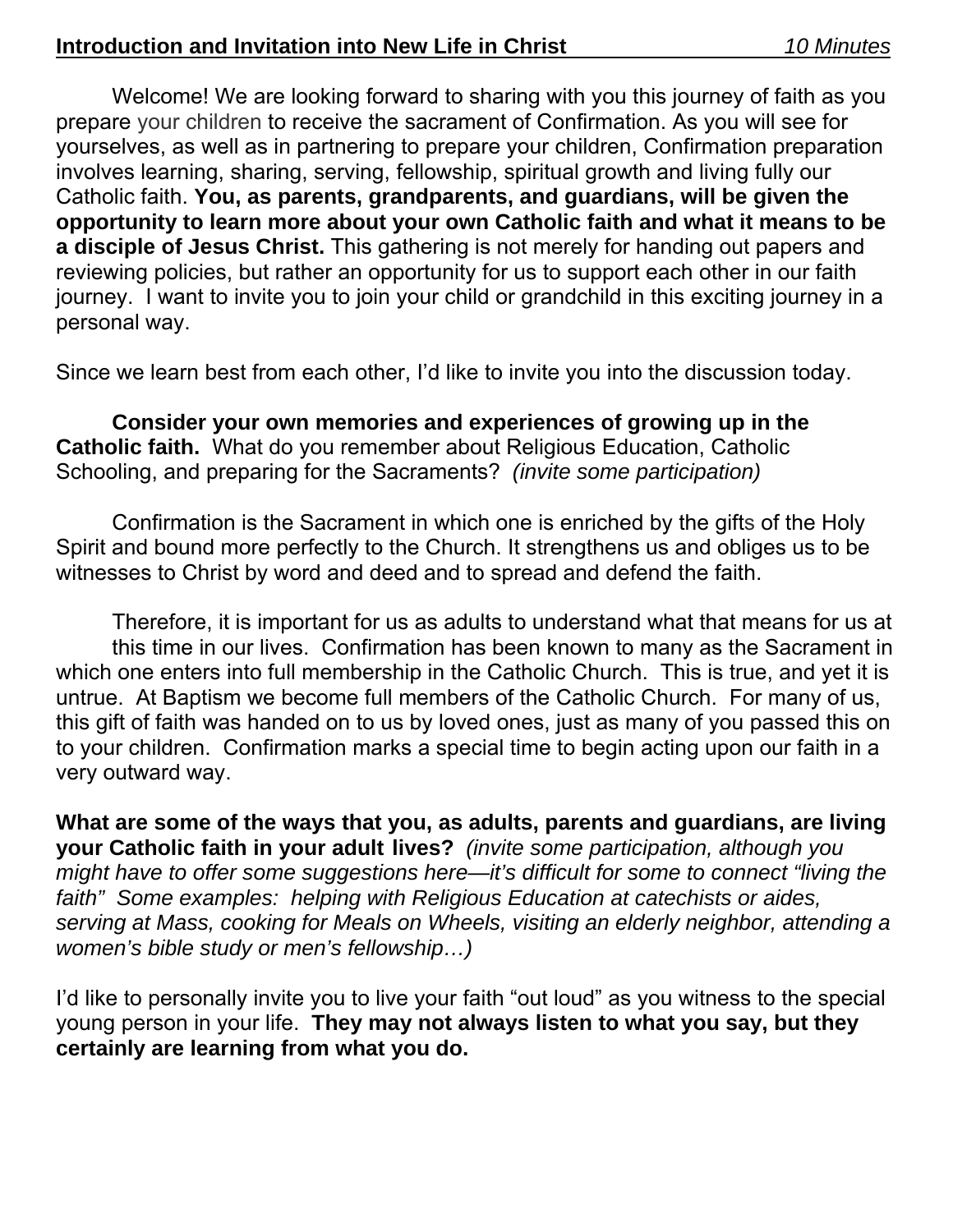**Confirmation perfects Baptismal grace**; it is the sacrament which gives us the Holy Spirit in order to root us more deeply as children of God, incorporate us more firmly into Christ, strengthen our bond with the Church, associate us more closely with her mission, and help us to bear witness to the Christian faith in words accompanied by deeds.

### **Confirmation, like Baptism, imprints a spiritual mark or indelible character on the Christian soul; for this reason one can receive this sacrament only once.**

**A Christian does not live as a child of God through his or her own efforts alone**, but through the grace of God. We see this in a practical way when we look back on our own lives and the lives of others, even the lives of saints. Therefore, it is our duty to seek the grace that God offers us in order to live our lives as Christians in the way that God intends. *(A personal example might be used here: i.e. the strength faith offers during the loss of a loved one; the courage to stand up for what we truly believe regarding a moral issue etc.)* 

### **1. The Christian Formation of Every Person**

a. The sacraments of Christian initiation—Baptism, Confir[ma](#page-63-0)tion, and the Eucharist—lay the *foundations* of every Christian life…[1](#page-63-0)

 The elements that form the environment in which people are led to the holy mysteries of rebirth include an experience of the community's life and service, the worship of God and divine support in prayer, and the appropriation of God's word through catechesis.

 **The Catholic community also recognizes the unique and essential place of family life as the primary context for the human and Christian formation of every person.** This is especially true for the young, in whose lives parents play such a crucial role, along with other family members, in sharing the message, spirit, values, and traditions of the Church.

 b. John Paul II said, "*As the family goes, so goes the nation and so goes the whole world in which we live*."

**2.** *The Church exists to evangelize. Christ calls all members of the Church to proclaim Christ to every generation. Christians evangelize by professing faith in Christ, celebrating th[e](#page-63-1) Christian mysteries in the Liturgy, praying, and embracing the Christian way of life.* [2](#page-63-1)

 $\overline{a}$  $\rm ^1$  CCC 1212

<span id="page-63-1"></span><span id="page-63-0"></span><sup>2</sup> *Summary of the National Directory for Catechesis, p.7, USCCB*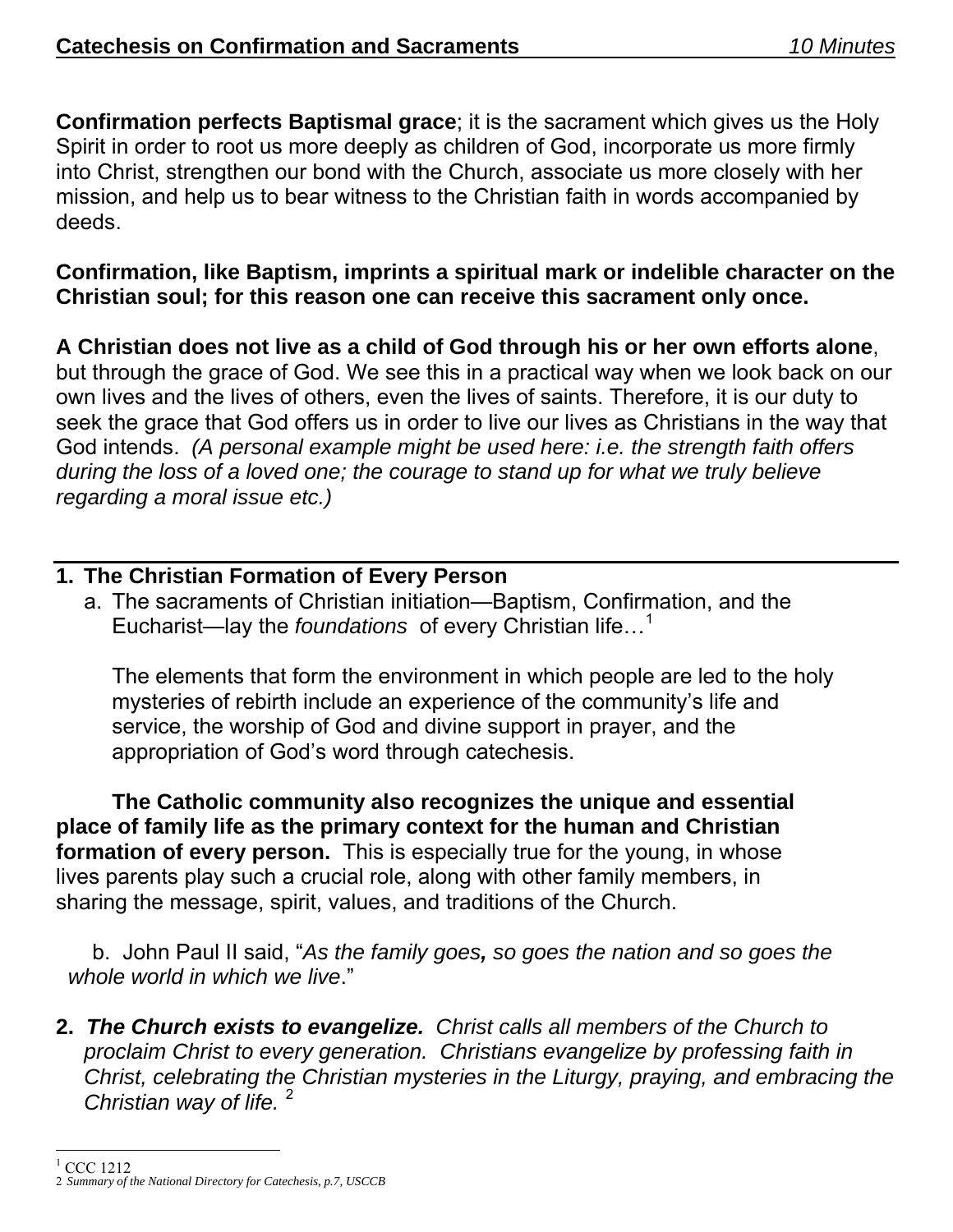- **3. Explanation of the Sacrament** "*The purpose of the sacraments is to sanctify men, to build up the Body of Christ and, finally, to give worship to God. Because they are signs they also instruct. They not only presuppose faith, but by words and objects they also nourish, str[en](#page-64-0)gthen, and express it. That is why they are called 'sacraments of faith."*[3](#page-64-0)
- <span id="page-64-1"></span><span id="page-64-0"></span>**4.** *"Preparation for confirmation should aim at leading the Christian toward a more intimate union with Christ and a more lively familiarity with the Holy Spirit…To this end catechesis for confirmation should strive to awaken a sense of belonging to the Church of Jesus Christ, the universal Church as well as the parish community. The latter bears special responsibility for the preparation of the confirmands."[4](#page-64-1)*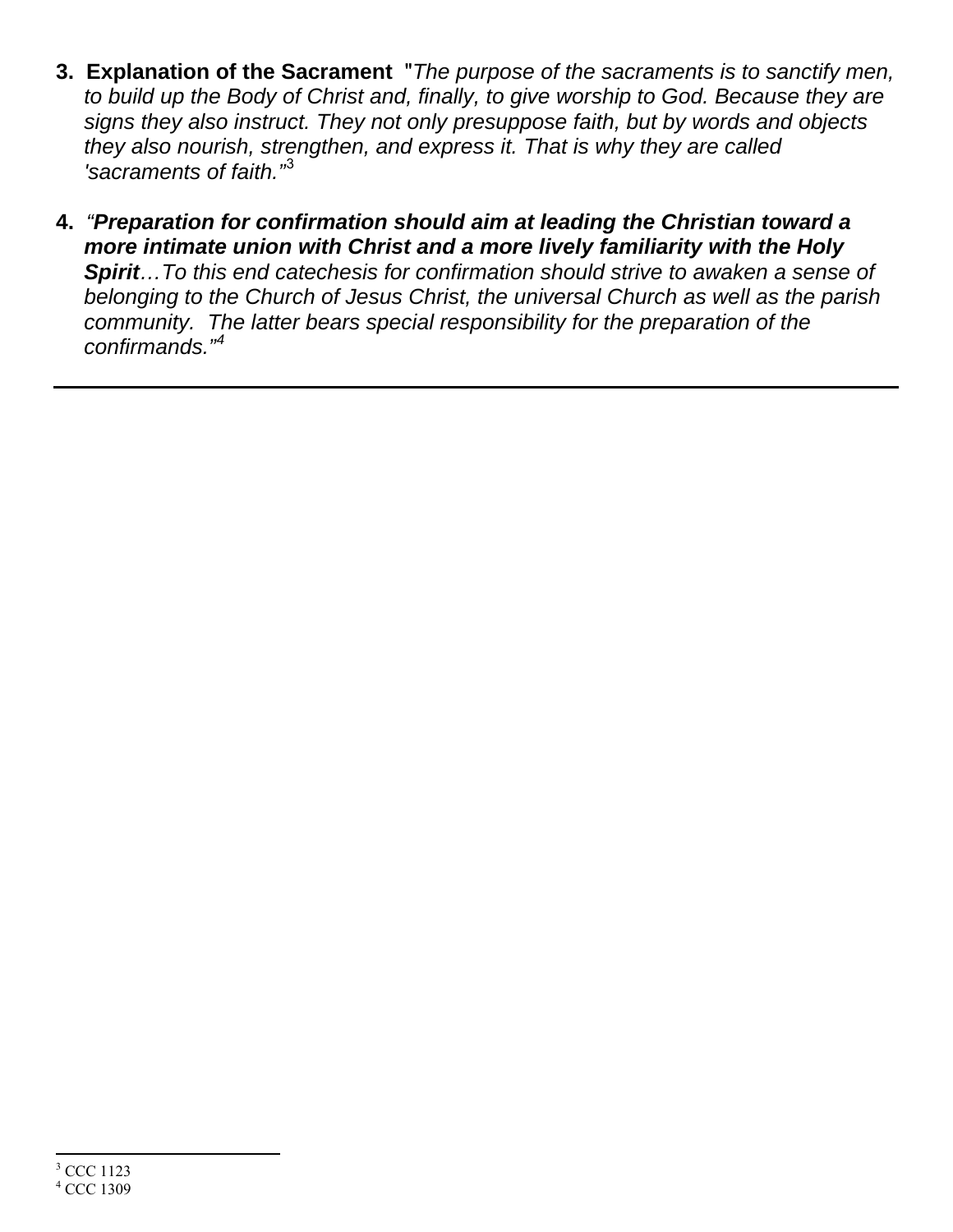### **ROLES AND RESPONSIBILITIES OF PARENTS**

*"As the primary educators of their children: parents are to be intimately involved in the catechesis for Confirmation. This will help them renew and strengthen their own faith, besides enabling them to set a better example for their children."(NCD, no. 119)* 

### **Because parents:**

Are the primary educators of their children

Are responsible for initiating their children into the sacramental life

Serve as models for their child by being committed Christians

### **Parents should expect to:**

- $\approx$  Worship with your families regularly
- $\sim$  Be actively involved in the Confirmation preparation of the candidate.
- **Engage in discussions about the material being studied including sharing your understanding** and perspective.
- $\sim$  Encourage your child to reflect and thoughtfully consider the decision to receive the sacrament of Confirmation.
- Pray for your child's spiritual growth every day.
- Support and encourage completion of assignments, activities and expectations.
- Emphasize the importance of the sacrament of Confirmation by taking an active part in the celebration of Confirmation.
- Assist in retreats, service work, meetings, classes, spiritual events and social events.
- Faithfully bring your teen (and when necessary yourself) to meetings, programs, and prayer services that are planned to help your child prepare for the sacrament of Confirmation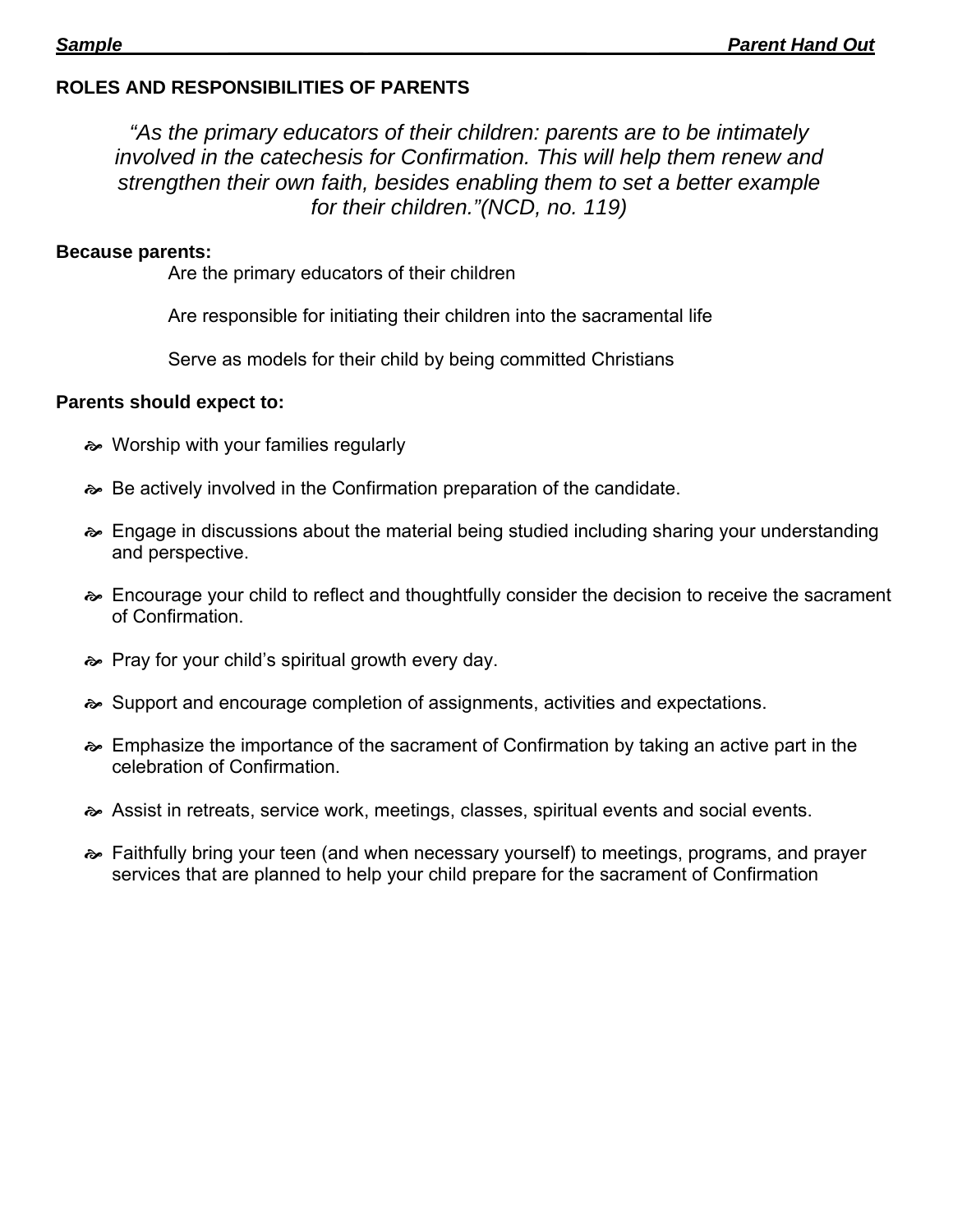1. **Thank you** for being here. No one loves your children more than you do. No one knows your children better.

### 2. **Responsibility of the Parents**

- Parents, along with the pastoral leaders, are to see to it that the candidates are properly instructed about the sacrament and approach it at the appropriate time[5](#page-66-0)…in fulfilling their role, parents:
	- Are to strive to increase a spirit of faith in their children;
	- $\approx$  Help the children prepare to celebrate the sacrament fruitfully;
	- Give expression to their own faith through active participation in and celebration of the sacraments  $6$

 Simply put, parents have the responsibility to make sure that their child takes part in the catechetical sessions, liturgical celebrations, and community and service opportunities.

### **Additionally, parents have the responsibility of living their faith as well, which includes attending worship and involvement in the life of the Church.**

### 3. **What does this mean?**

This is not about living a passive faith, this is an opportunity for parents to reaffirm their commitment to the Catholic faith, and to become refreshed and renewed in their faith life.

To that end, parental components of a retreat or evening of reflection may serve them well, incorporating adult faith formation and spirituality into an opportunity for growth.

Example: *Evening of Reflection for confirmands with their parents, hosted by members of the high school youth ministry or pastoral counsel, and inviting a speaker to bring the catechesis of the Holy Spirit to life.* 

### 4. **Responsibility of the Sponsor**

 The sponsor sees to it that the confirmed person acts as a true witness to Christ and faithfully fulfills the obligations connected with this sacrament.<sup>[7](#page-66-2)</sup>

### 5. **So what are the obligations connected with this sacrament?**

Long-term Formation

From the period following baptism, long-term formation begins, to help the candidates: $8$ 

- Develop a sufficient effective relationship with the Christian community; i.e. full and active participation in the life of the Church, at and outside of the Mass
- Give the witness of a Christian life; i.e. living a life of morality and prayer (relationship with God)
- � Exercise the Christian apostolate; The Church "exists in order to evangelize"<sup>[9](#page-66-4)</sup>, that is "the carrying forth of the Good News to every sector of the human race so that by its strength it may enter into the hearts of men and renew the human race"[10](#page-66-5). Which means, **we must take on the character of the Apostles.**

<span id="page-66-0"></span> $\frac{1}{5}$  CJC 890

<span id="page-66-1"></span> $6$  RC 3

<span id="page-66-2"></span> $\degree$  CJC 892

<span id="page-66-3"></span><sup>8</sup> RC 12

<span id="page-66-4"></span><sup>&</sup>lt;sup>9</sup> EN 14

<span id="page-66-5"></span> $10$  EN 18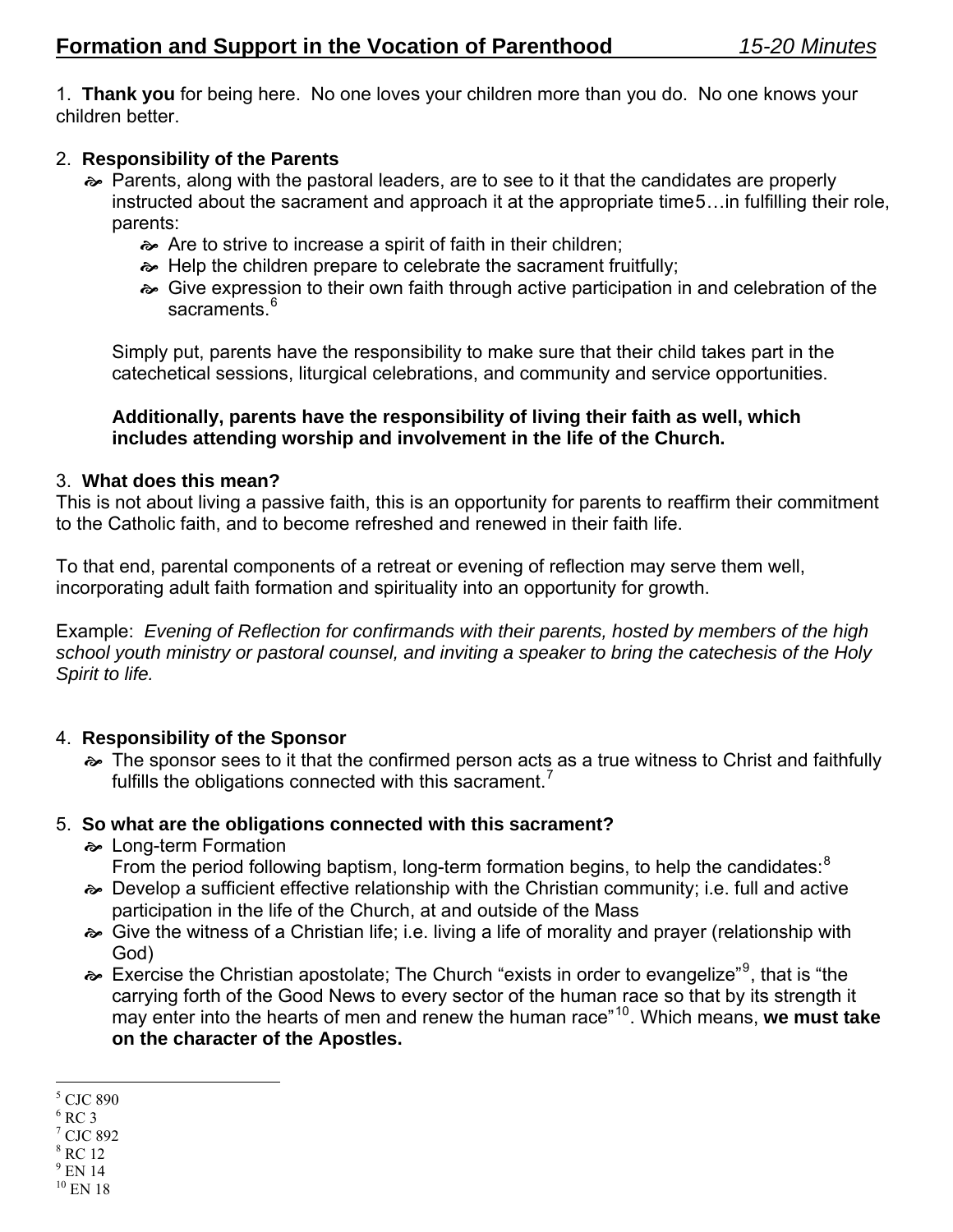Develop a **genuine desire** to participate in the Eucharist and the sacramental life of the Church.

### 6. **What are the obligations of every Catholic?**

### **The Duties of Catholics as Listed in the Catechism**

- 1. To attend Mass on Sundays and Holy Days of Obligation and rest from servile labor.
- 2. To receive the Sacrament of Reconciliation at least once a year, if aware of committing a mortal sin.
- 3. To receive Holy Communion at least once a year, between the first Sunday of Lent and Trinity Sunday.
- 4. To observe the fast days and abstinence days established by the Church.
- 5. To contribute to the material support of the Church

### **The Duties of Catholics added by the U.S. Bishops**

- 1. Obeying the Marriage Laws of the Church
- 2. Join in the Missionary spirit of the Church

### **Practically speaking, it is important for every Catholic to understand and practice living a vibrant life of faith.**

7. **Components of Preparation**: In addition to long-term formation, specific preparations are required to properly dispose candidates to the sacrament. This preparation should strive to awaken a sense of belonging to the Church of Jesus Christ, throughout the world as well as in the local community (see CCC 1309). Such preparation includes:

- Reflection on the life and commitment implied in the renewal of one's baptismal promises;
- Reflection on the nature and dignity of the sacrament of confirmation and the rite in which it is celebrated;
- Guidance toward a more intimate union with Christ and a deeper knowledge of his saving mysteries;

Which should include:

- **Experience of Community Life** "*Each disciple, through the grace of baptism and from the gifts given in confirmation, is called to teach, sanctify and lead. However, we do so in different ways and our mode of participation differs accordingly*." (53, *The Church Alive!*)
- **Communal Gatherings** for catechesis and study with the larger Church of Pittsburgh (opportunities for this exist through the Diocese of Pittsburgh; Hosanna, Silver Ring Thing, Middle School Faith Rally, Lovewalk for the Poor, and more)
- **Experience of Community Service** In the words of Bishop David Zubik in *The Church Alive!*

*"Finally, we must consider the understanding of stewardship, another word becoming more familiar in the life of the Church, when we consider the requirements of discipleship. If the Church of Pittsburgh is going to grow, if we are truly excited about our faith, if the Church is going to be Alive in the Spirit, then active discipleship must be pursued. For some time now, the word "stewardship" was correlated with financial giving to the Church. Then the three "t's" of time, talent, and treasure expanded the notion of stewardship. A more expansive application of stewardship is one that considers three other realities: prayer, sharing and service."* (103)

**Worship of God**: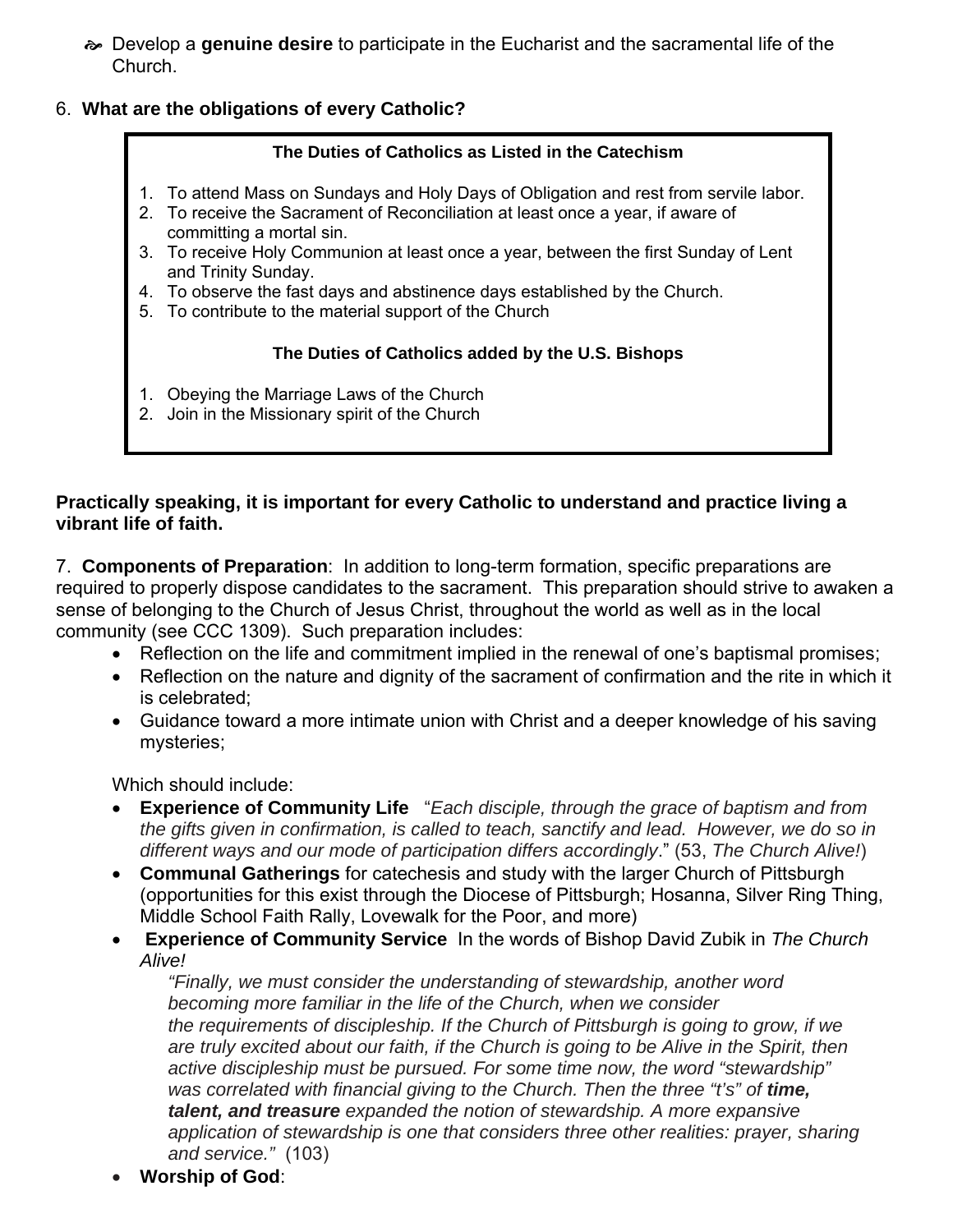- Regular attendance and full participation in Divine Worship through the Mass is essential. One way to bring young people into fuller participation is to incorporate them into the Liturgical Ministries and Hospitality Ministries of the Church in preparation for Confirmation. (*i.e. Ushers, Lectors, Servers, Cantors, Greeters, etc.*)
- Worship of God is meant to be practiced in community. It is essential that parents, and sponsors, if possible, attend and participate in Divine Worship along with the Candidates.
- Divine Support in Prayer
- **Appropriation of God's Word through Catechesis** 
	- In catechesis, confirmation should be presented in accord with the teaching given in the Church's liturgical rite, namely, from the Apostolic Constitution on the Sacrament of Confirmation.
	- Although confirmation is sometimes referred to as the "sacrament of Christian maturity<sup>"[11](#page-68-0)</sup>, it should not be implied that confirmation marks that achievement of natural adulthood, the end of Christian conversion, the completion of religious formation, or the reception of the Holy Spirit for the first time. The celebration of the sacrament underscore the need for baptismal faith to be nourished and to grow.

### *Pope Benedict XVI on Educating and Witnessing*

<span id="page-68-0"></span>I address you, dear parents, to ask you first of all to remain firm for ever in your reciprocal love: this is the first great gift your children n eed if they are to grow up serene, acquire self-confidence and thus learn to be capable in turn of aut hentic and generous love. Further, y our love for your children m ust endow you with the s tyle and courage of a true educ ator, with a consistent witness of life and the necessary firmness to temper the charact er of t he new gener ations, helping them to disting uish clearly between good and evil so they in turn can form solid rules of life that will sustain them in future trials. Thus, you will enrich your children with the most valuable and lasting inheritance that consists in the example of a faith lived daily.

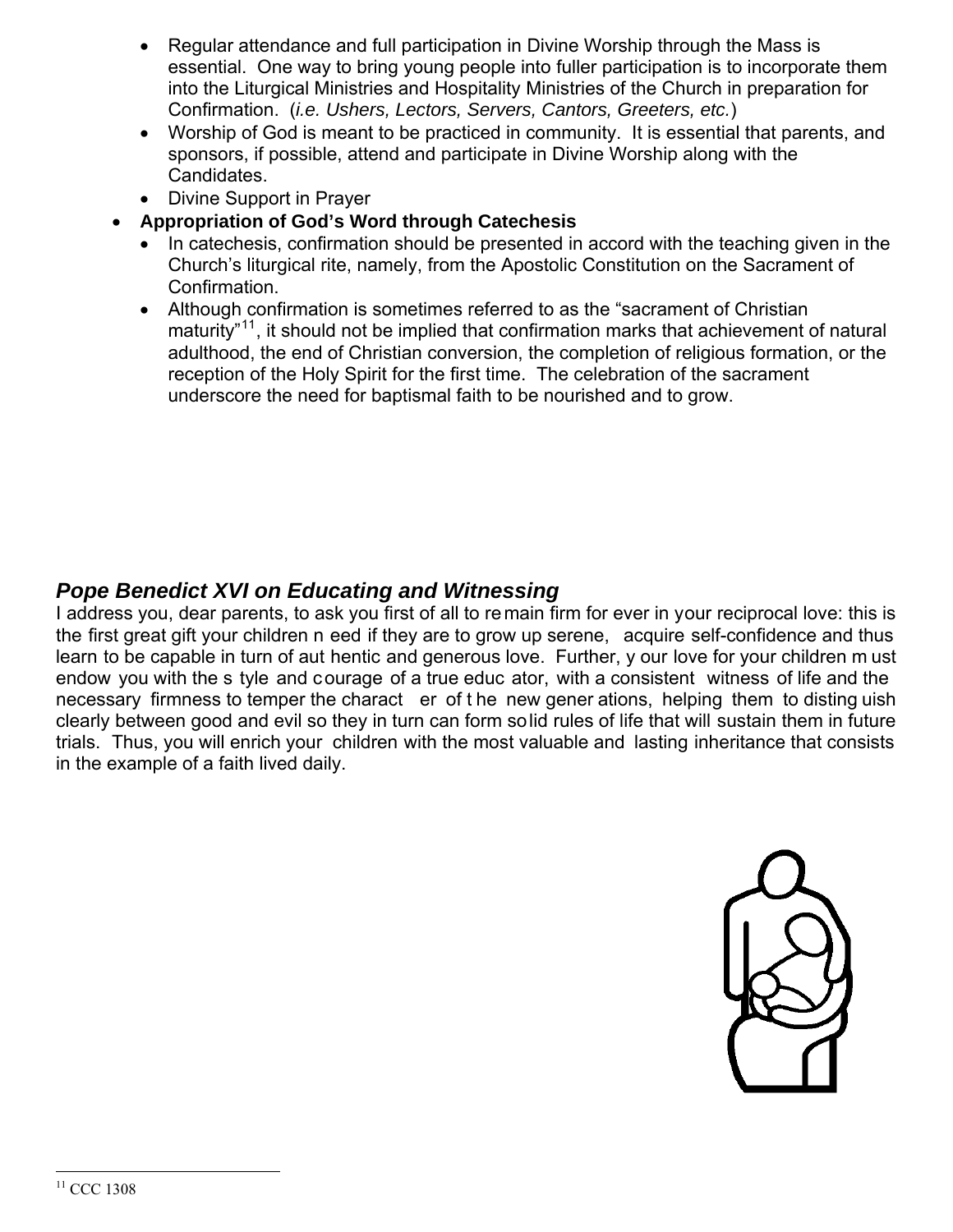### *Reflection: Pope Benedict XVI on Educating and Witnessing*

I address you, dear parents, to ask you first of all to remain firm for ever in your reciprocal love: this is the first great gift your children n eed if they are to grow up serene, acquire self-confidence and thus learn to be capable in turn of aut hentic and generous love. Further, y our love for your children m ust endow you with the s tyle and courage of a true educ ator, with a consistent witness of life and the necessary firmness to temper the charact er of t he new gener ations, helping them to disting uish clearly between good and evil so they in turn can form solid rules of life that will sustain them in future trials. Thus, you will enrich your children with the most valuable and lasting inheritance that consists in the example of a faith lived daily.

### **SIGN OF THE CROSS**

**Leader: Father, you call us together to become prayerfully aware of our task. You invite us to work with you in helping our children grow in joy to Christian maturity. We come together to ask your blessing on this most important task, for we are convinced that only with your help can we fulfill our mission.** 



- **All: Father, teach us to be parents of compassion, of gentleness, and of sensitivity. We come to you as open, empty, receptive vessels asking that you speak in us your Word, so that, through us, Christ may be given life in others. Quiet in us all longings that would hinder such openness, and as you draw us to yourself, draw from us nourishment for the children under our care. This we ask in your name. Amen.**
- **READING: Ephesians 1:3-17**
- **Leader: A reading from the Letter of Paul to the Ephesians**
- **Left: Praised be the God and the Father of our Lord Jesus Christ, who has bestowed on us in Christ every spiritual blessing in the heavens!**
- **Right: God chose us in him before the work began, to be holy and blameless in his sight, to be full of love.**
- **Left: He likewise predestined us through Christ Jesus to be his adopted son—such was his will and pleasure—that all might praise the divine favor he has bestowed on us in his beloved.**
- **Right: It is in Christ and through his blood that we have been redeemed and our sins forgiven, so immeasurable generous is God's favor to us.**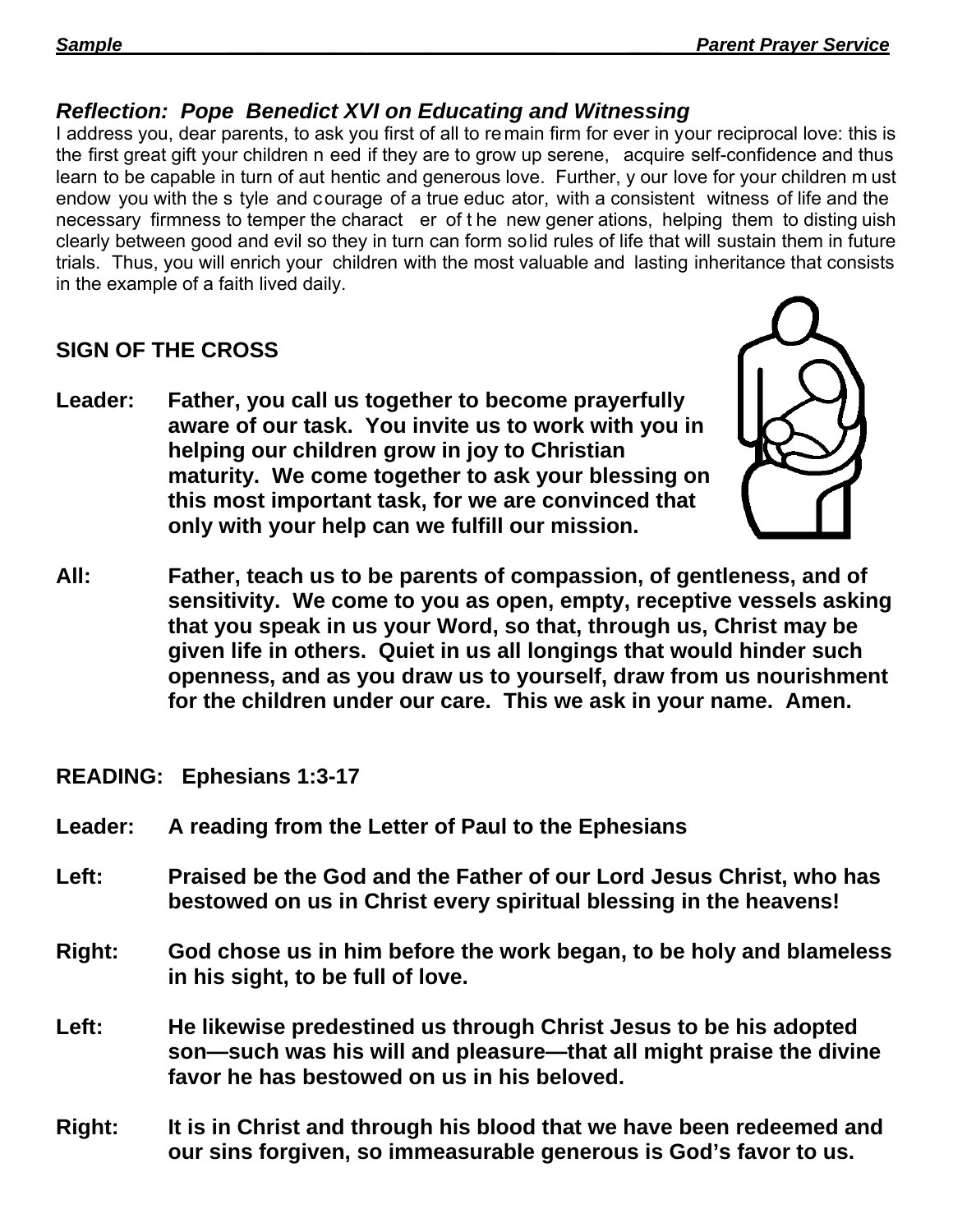- **Left: God has given us the wisdom to understand fully the mystery, the plan he was pleased to decree in Christ, to be carried out in the fullness of time.**
- **Right: To bring all things in the heavens and on earth into one under Christ's headship.**
- **Left: In him we were chosen. For in the decree of God, who administers everything according to his will and counsel, we were predestined to praise his glory by being first to hope in Christ.**
- **Right: In him you too were chosen. When you heard the glad tidings of salvation, the word of truth and believed in it, you were sealed with the Holy Spirit who had been promised.**
- **Left: He is the pledge of our inheritance, the first payment against the full redemption of a people God has his own to praise his glory.**
- **Leader: The Word of the Lord.**
- **All: Thanks be to God.**
- **Leader: Let us pray.**
- **All: Lord God, we begin this meeting—knowing in truth that first it is you who calls. We ask that you be here with us, to speak your Word in ways we might understand. Give us the blessings of gentleness and sensitivity as we approach this most important task. We seek your grace in hope and trust. Amen.**

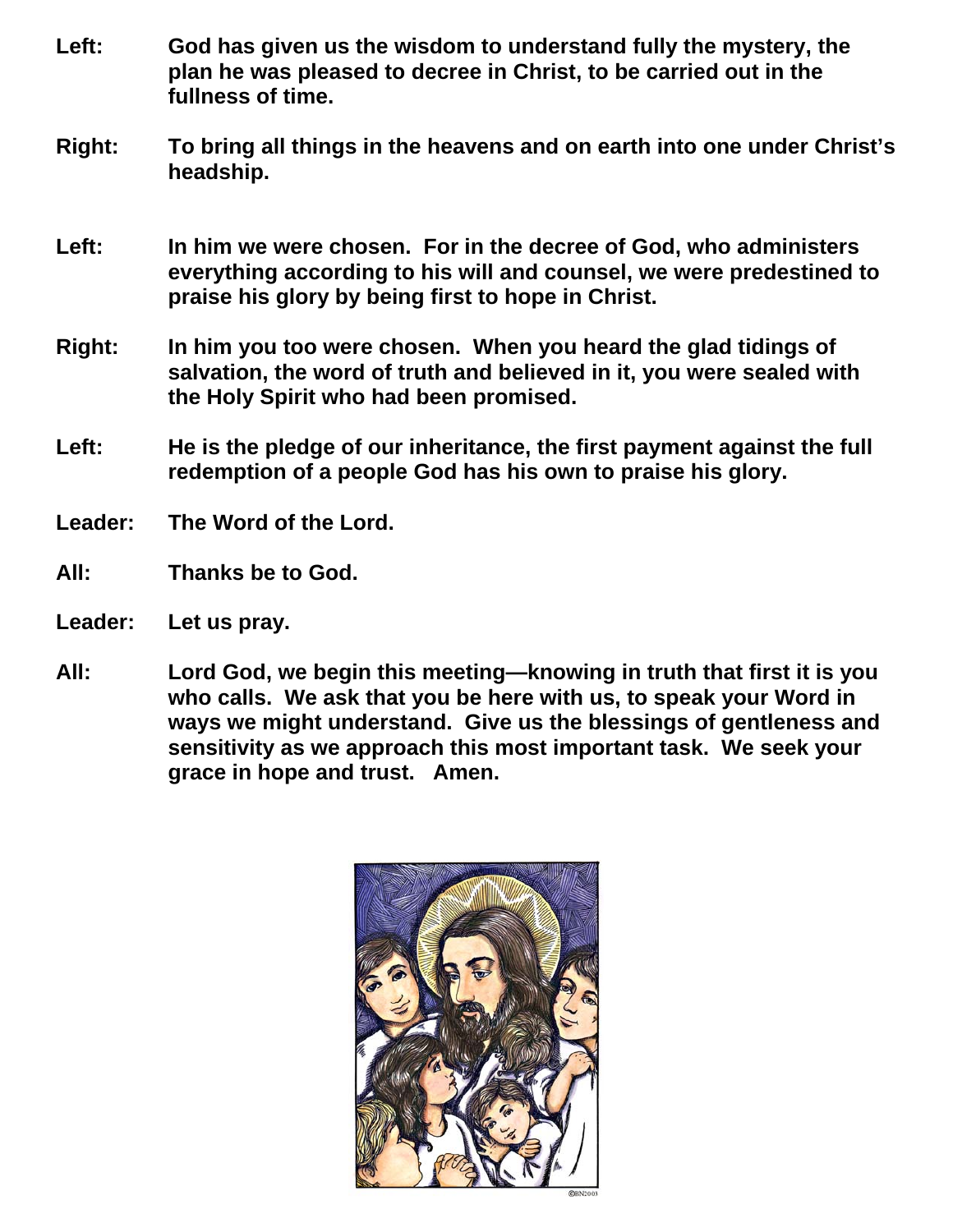

### **LITURGICAL PLANNING SHEET** revised:11/11/2011

| Event:                                                                                                                                                                                  |                                                                                                                                                  |
|-----------------------------------------------------------------------------------------------------------------------------------------------------------------------------------------|--------------------------------------------------------------------------------------------------------------------------------------------------|
| Date of Event:                                                                                                                                                                          | Time:<br><u> Alexandria de la construcción de la construcción de la construcción de la construcción de la construcción de</u>                    |
| Parish/Site (name and address):<br><u> 1989 - Andrea State Barbara, amerikan personal di sebagai personal di sebagai personal di sebagai personal d</u>                                 |                                                                                                                                                  |
| <b>Contact Person:</b>                                                                                                                                                                  |                                                                                                                                                  |
| Office:<br>E-mail:                                                                                                                                                                      | Cell:<br><u> 1989 - Andrea Andrew Maria (b. 1989)</u>                                                                                            |
| If evening event, dinner: $\Box$ NO $\Box$ YES Time:                                                                                                                                    |                                                                                                                                                  |
|                                                                                                                                                                                         |                                                                                                                                                  |
| <b>Vesting Location:</b>                                                                                                                                                                |                                                                                                                                                  |
| <b>Names of Concelebrating Priests and Assisting Deacons:</b>                                                                                                                           |                                                                                                                                                  |
|                                                                                                                                                                                         |                                                                                                                                                  |
|                                                                                                                                                                                         |                                                                                                                                                  |
|                                                                                                                                                                                         |                                                                                                                                                  |
|                                                                                                                                                                                         |                                                                                                                                                  |
| <b>Event Type:</b><br>$\Box$ Eucharist<br>□Liturgy of the Word<br>If other, please explain:                                                                                             | □ Prayer Service<br><b>Other</b>                                                                                                                 |
| Please include hymn numbers for all congregational music                                                                                                                                |                                                                                                                                                  |
| Entrance Hymn:<br><u> 1989 - Johann Barbara, martxa alemaniar argametria (h. 1989).</u>                                                                                                 |                                                                                                                                                  |
| Use of Incense:<br>$JNO$ $\angle$ YES (If yes, with accompanying music)                                                                                                                 |                                                                                                                                                  |
| Welcome, by whom?                                                                                                                                                                       |                                                                                                                                                  |
| <b>Penitential Rite:</b><br>Confiteor - Led by the Bishop and<br>Invocation (e.g., "you were sentLord have mercy) □ Sung □ Recited<br>Sprinkling Rite (with accompanying music - hymn # | <b>Kyrie</b> $\Box$ Sung $\Box$ Recited<br>Cantor/Choir<br>$\Box$ Bishop<br>$\Box$ Deacon<br>by:<br>by: □Bishop<br>$\Box$ Deacon<br>Cantor/Choir |
| Please alert music ministers to prepare music during times of incensation and/or the sprinkling rite.                                                                                   |                                                                                                                                                  |
| Sung<br>Recited<br>Omitted<br>Gloria:                                                                                                                                                   |                                                                                                                                                  |